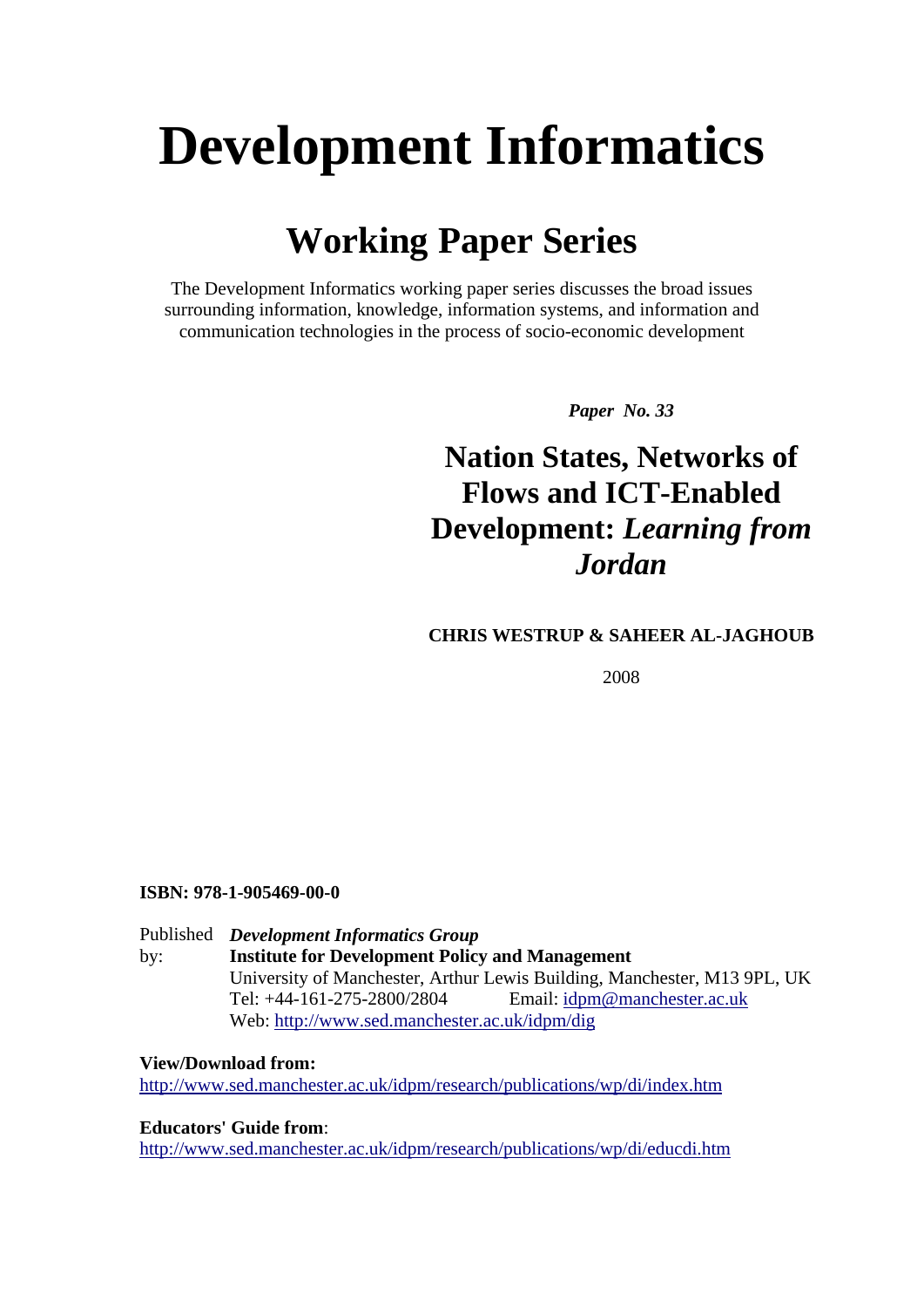#### **Table of Contents**

| A3. INSTITUTIONS AND DILEMMAS OF THE DEVELOPMENTAL NETWORK STATE 5<br>A4. THE INFORMATION SYSTEMS LITERATURE AND THE ROLE OF THE NATION STATE |     |
|-----------------------------------------------------------------------------------------------------------------------------------------------|-----|
|                                                                                                                                               |     |
| C. JORDAN, REACH, AND THE RESCALING OF THE STATE 11                                                                                           |     |
| <b>D. THE REACH INITIATIVE AND A NETWORK POLITY 14</b>                                                                                        |     |
| E. JORDAN AND THE DILEMMAS OF A DEVELOPMENTAL NETWORK                                                                                         |     |
|                                                                                                                                               |     |
| E3. 'DISTANCE-LESS' ICT-ENABLED DEVELOPMENT AND THE JORDANIAN ICT                                                                             |     |
|                                                                                                                                               |     |
|                                                                                                                                               | .29 |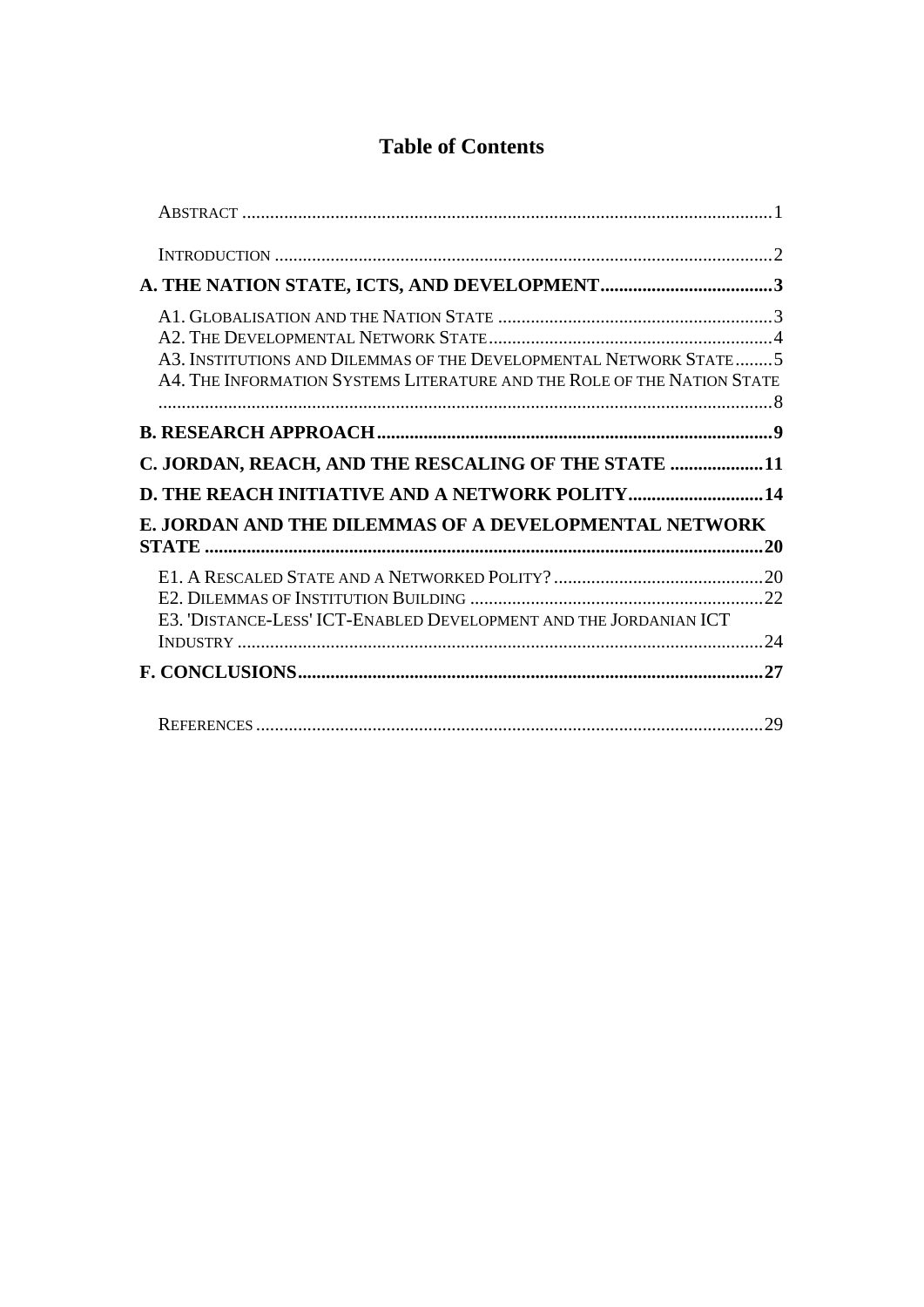## <span id="page-2-0"></span>**Nation States, Networks of Flows and ICT-Enabled Development:** *Learning from Jordan*

**Chris Westrup**  Manchester Business School Crawford House University of Manchester Manchester, M13 9PL, UK Tel: + 44 161 275 4007  $Fax: + 44$  161 275 4023 Email: chris.westrup@manchester.ac.uk

**Saheer Al-Jaghoub**  Al-Ahliyya Amman University P.O Box 960697 Amman 11196 Jordan Tel: + 962 79 6302112  $Fax: + 962 6 5686099$ Email: saheer\_aljaghoub@hotmail.com

#### 2008

#### **Abstract**

This paper argues that information and communication technology (ICT)-enabled development needs to be conceptualised within a dialectic process of globalisation where, on the one hand, the flows of capital, commodities and information are expanding and accelerating while, on the other, nation states are essential components in providing the infrastructures for production, regulation and consumption of these flows. For countries with developmental strategies, this has led to the emergence of developmental network states where a networked polity of private/public agencies are central to *glocal* processes linking the global movement of capital, commodities and information with local circuits of capital, labour and infrastructure.

Institutions of a developmental network state have to negotiate a series of dilemmas centred on over-autonomy vs. over-embeddedness on the one hand and the capability to sustain and develop through time and space. These concepts enable an analysis of the role of states engaged in ICT-enabled developments and require a network-based approach based on multi-scalar analysis.

Jordan and REACH, its programme of ICT-enabled change, are analysed. Jordan is shown to be a recent developmental network state with REACH being paradoxically over-embedded and over-autonomous – indicative of the difficulties for a postcolonial country in creating a network polity. The mediation of glocal processes in REACH shows how important a variety of non-market mechanisms are to the working of ICT-enabled development and their absence can help explain early problems with REACH failing to achieve its targets for ICT foreign direct investment.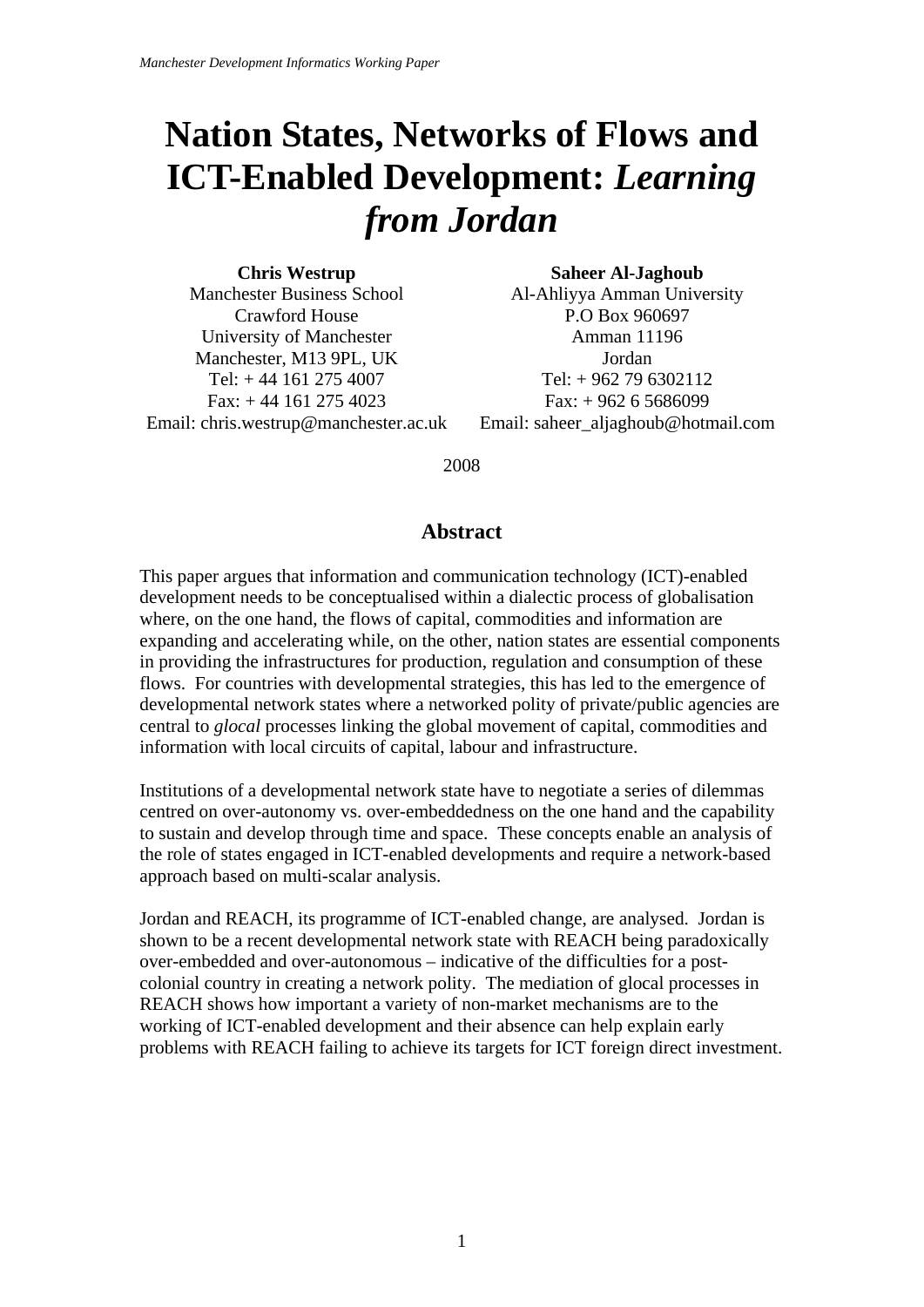#### <span id="page-3-0"></span>**Introduction**

Major policy initiatives such as the World Summit on the Information Society (WSIS 2005), and an emerging academic literature (see Carmel & Tjia 2005; Heeks & Nicholson 2004) argue or presume that the nation state should play an important role in ICT-enabled development. Yet, a debate remains ongoing on what agency a nation state has and how it may be exercised in a globalising world (Brenner 1999; Gallagher 2005; Ó'Riain 2004; Walsham 2001; Weiss 1998). ICTs throw this debate into sharp relief: frequently they are argued to be one of the key forces in a space of flows of information, technology, images, and capital, said to dominate the space of places where people live and work bounded by physical proximity (Castells 1996: 412).

So what can nation states do to assist ICT-enabled development in a world where the example of ICTs themselves appears to privilege flows and the global rather than what is in the control of individual states? To address this issue, this paper makes three main points:

- First, it argues that the role of the state is being rescaled and its agency changing within a dialectic of globalisation in which nation states are a key component.
- Second, the paper focuses on a series of dilemmas facing a nation state engaged in ICT-enabled developments that require the creation of networks of agencies whilst seeking to embed ICT developments in local businesses and communities.
- Finally, it argues that this analysis, though at times problematic, critiques notions that ICT-enabled development is a distance-less activity in a world of flows where any state potentially can transform their economy through ICT foreign direct investment.

The paper uses the example of Jordan and a project, REACH, begun in 1999 and initially focused on building an ICT industry, to develop these arguments.

Jordan is interesting for several reasons. As a small country many of the processes in ICT-enabled development are easier to delineate and ICT-enabled development has been a central tenet of government policy since 1999. The King, King Abdullah II, is generally credited as a key instigator and catalyst for ICT-enabled development in Jordan. His role is a very visible aspect of 'political will' regarded as a key ingredient in successful ICT-enabled development (Walsham 2005). Jordan is seen by the International Monetary Fund (IMF) and the World Bank as an exemplar of a developing country and provides insights into ICT-enabled development under these conditions (Jordan Times 2005). In short, Jordan is a special case for investigation, small with few resources, where ICT-enabled development is a central tenet of government policy, and a successful developing country (by IMF and World Bank standards).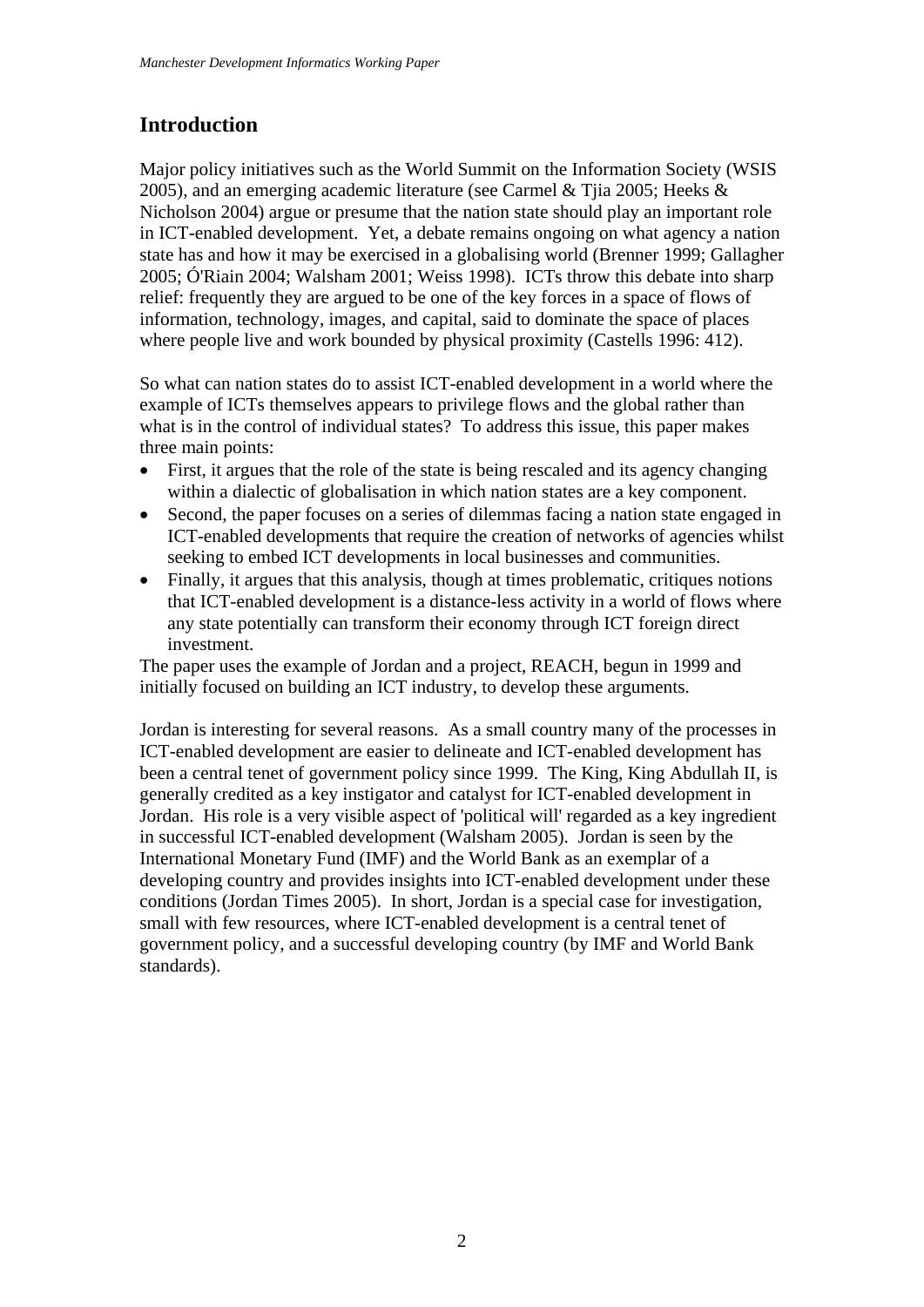## <span id="page-4-0"></span>**A. The Nation State, ICTs, and Development**

The last few years have witnessed an increasing interest in the issues and problems of the developing world and how ICTs are implicated in these matters (Avgerou 2002; Castells 1997; 2000; Walsham 2001). For Castells, ICT ' … *is the essential tool for economic development and material well-being in our age; it conditions power, knowledge and creativity; it is, for the time being, unevenly distributed within countries and between countries; and it requires, for the full realization of its developmental value, an inter-related system of flexible organizations and information-oriented institutions*' (Castells 1999: 12).

Information technologies, it is said, underpin a new form of society, a network society formed around flows of information, flows of capital, flows of technology, and flows of images: what Castells calls a space of flows which is the material organisation of time-sharing social practices that work through flows (Castells 1996: 412). This space of flows is argued to dominate the space of places of people's cultures and where people live and work bounded by physical proximity. The interconnection of flows forms a network society where inclusion in the network is of more importance than physical proximity and a culture of virtuality is constructed that transcends time and space (Castells 2000: 381).

Information technologies are a key ingredient in the emergence of informational capitalism, a new formulation of capitalism that is more flexible and relies on innovation to enhance productivity and on globalised competitiveness to develop wealth (Castells 2000: 369). Those who are not connected in these networks are left to social exclusion and economic irrelevance and constitute what Castells calls a 'fourth world'. Thus, we have a contrast between the creation of networks of those people and spaces that are valuable and connected and the formation of places and people that are socially excluded; both to be found in the jurisdiction of nation states.

#### **A1. Globalisation and the Nation State**

But how can we analyse the role of the nation state in a world where most claim that the global scale has become increasingly important (see Brenner 1999)? One approach is to consider global space in state-centric terms where globalisation is not only the growing interconnectedness of different parts of the globe, but entails the construction of 'a single society and culture occupying the planet' (Waters 1995 quoted in Brenner [1](#page-4-1)999:  $54$ ).<sup>1</sup> Here the differences between a world scale and a national scale are taken to be one of size where the concepts of national economy, society and culture are enlarged to similar concepts on a world scale. The world is seen as being filled by socio-cultural practices associated with processes of globalisation rather than being produced or transformed by these processes: processes where the state's role, as an agent and site of globalisation processes, is masked (ibid).

An opposite view sees a historical process at work where new networks and flows are said to be supplanting the geography of state territories and state-centric approaches.

<span id="page-4-1"></span><sup>&</sup>lt;u>.</u> <sup>1</sup> For example Brenner categorizes the work of Robertson (1992) and Wallerstein (1989) as statecentric approaches to globalisation.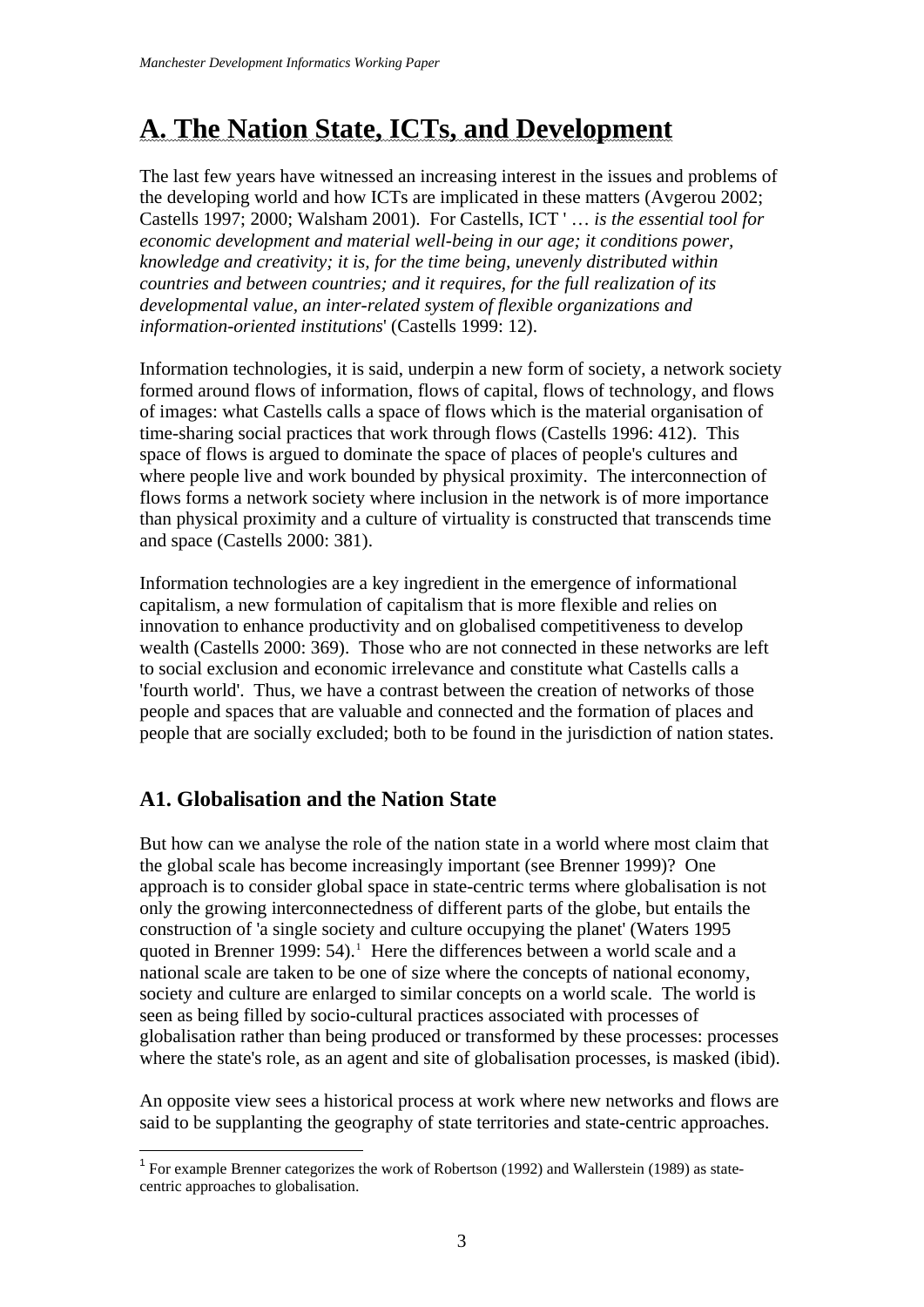<span id="page-5-0"></span>As exemplified by Castells above, much of this research represents the spaces of globalisation as flows; mediated by new ICTs, the internationalisation of capital and financial markets; the increased role of electronic media (to name but three) which stands in opposition to territorial spaces based on boundedness and geographical fixity (Brenner 1999:  $60$ ).<sup>2</sup> As Brenner puts it the image here is of global space as 'placeless, distance-less, and borderless'. A consequence of this view is to assert that globalisation sees the decline and erosion of the nation state.

Rather than seeing an either/or opposition between state-centric approaches or one of deterritorialisation or flows, Brenner identifies a dialectic process taking place. On the one hand, there are drives deriving from capitalism towards a continuing expansion and acceleration of the movement of commodities, capital, information, and images through geographical space<sup>[3](#page-5-2)</sup> and, on the other hand, relatively fixed and immobile socio-territorial infrastructures are produced, reconfigured and transformed to enable such movement (Brenner 1999: 43). The role of states is as *essential* components in these processes, providing infrastructures for production, regulation, and consumption necessary for the flows of information, commodities and capital. In short, the processes of globalisation over the last hundred years can be argued to have *consolidated* the state's role as the territorial scaffolding for the acceleration and expansion of capitalist flows (ibid: 45). Some states began to intervene in these processes and *plan* their development; these states have been called developmental states (Johnson 1982).

#### **A2. The Developmental Network State**

Though we should not be misled into accepting that states are found as generic types, some analysis of developmental states is useful. The archetype of the developmental state was Japan prior to the 1990s where the state and private sector were closely interconnected and in which ministries such as the Ministry of International Trade and Industry (MITI) controlled flows of capital and industrial policy. Informal networks within the state bureaucracy and between state ministries and private companies were also very important (Evans 1995: 49). The spectacular growth of Japan for some forty years gave credence to the importance of a developmental state. However, the role of the developmental state has become increasingly circumscribed. As Ó'Riain (2004: 27) has put it '*the global is no longer a context for developmental strategies but rather a constitutive element of them.*' Thus, a new type of developmental state, the developmental network state, can be said to have arisen in the last ten years as a consequence of the dialectic of globalisation discussed above (ibid).

Central to the notion of a developmental network state is what can be termed the rescaling of the state (Swyngedouw 1997). Rescaling identifies a certain 'hollowing out' (cf. Holliday 2000) of states where, on the one hand, the influence of global and transnational bodies such as the World Bank, the IMF, the World Trade Organisation (WTO), and trading blocs such as the European Union (EU), have become increasingly important while, on the other hand, many state activities move to

<span id="page-5-1"></span><sup>&</sup>lt;sup>2</sup> Brenner places the work of Castells, Appadurai and Ohmae amongst others in this category (see Castells 1997; Appadurai 1996; Ohmae 1995)

<span id="page-5-2"></span><sup>&</sup>lt;sup>3</sup> Towards space/time compression in Harvey's (1989) terms.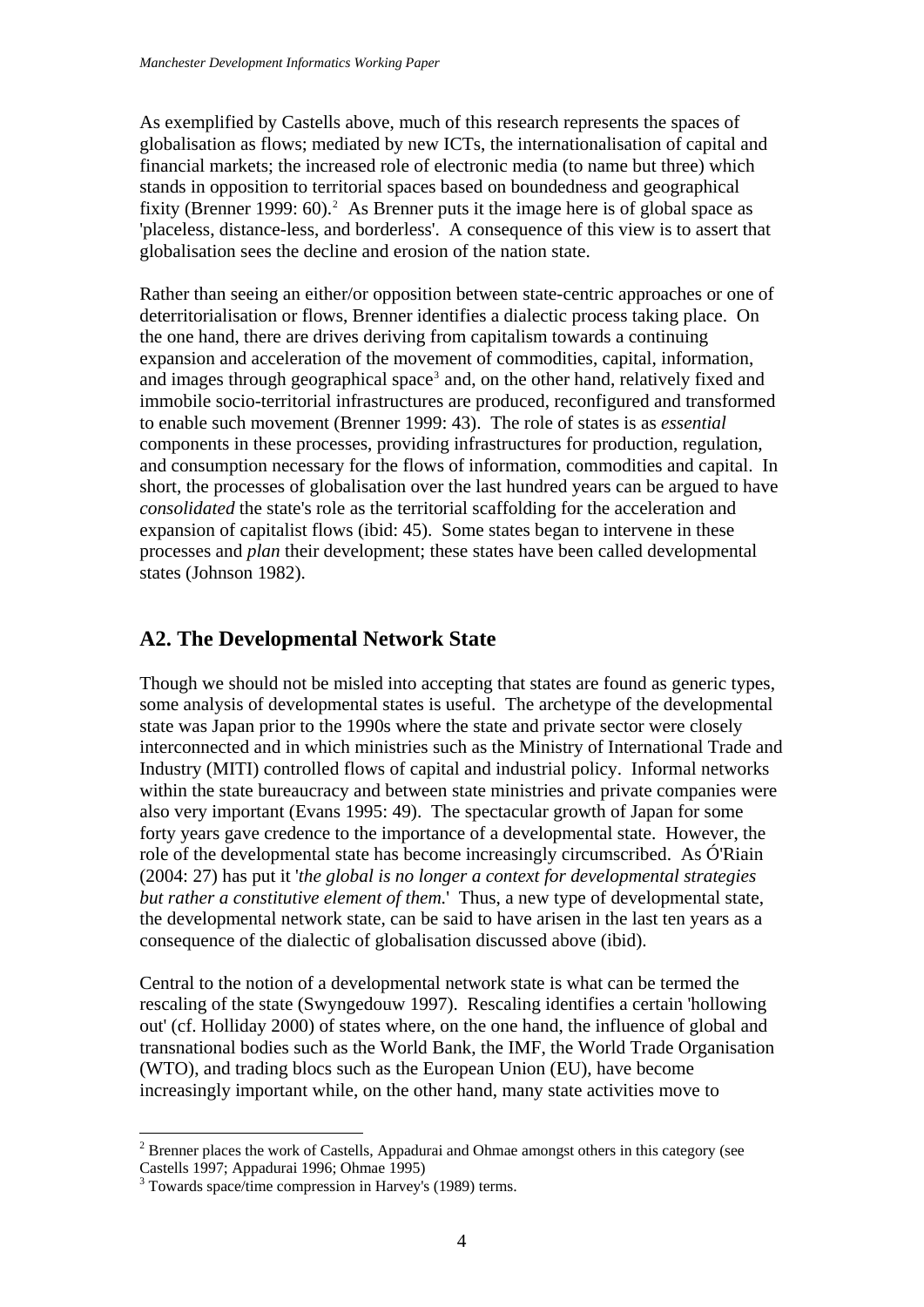<span id="page-6-0"></span>regional bodies or to private—public partnerships. One contradictory outcome is that the state is required to act at all these levels while its scope for action is increasingly circumscribed.

Another effect is the emergence of a networked polity in which state agencies and other non-state organisations engage cooperatively in a setting of multiple and overlapping jurisdictions (Ansell 2000). The relations between these bodies are more than contract based and rely on other social involvement and hence, such an arrangement is more than just a market. Organisational structures are seen as organic rather than mechanistic, leading to initiative and knowledge being decentralised and widely distributed (Ansell 2000: 311). As Ansell puts it '[this] *logic of governance emphasizes the bringing together of unique configurations of actors around specific projects* … [and] [t]*hese project teams will crisscross organisational turf and the boundary between public and private*.' (ibid). These projects are often centred on attracting global capital by creating connections with global agencies and transnational corporations and, at the same time, creating and maintaining local networks linked with these global networks. Such strategies complement *glocal*  moves of global and local capital seeking to obtain competitive advantage in global production networks through the exploitation of national and local conditions of production (Swyngedouw 1997).

#### **A3. Institutions and Dilemmas of the Developmental Network State**

An important feature of a developmental network state is the types of institutions that are either created or in existence to mediate interactions between global and local circuits of capital, expertise, labour and commodities. Evans (1995), in a study of the development of information technology (IT) industries in three developing countries, argues that successful developmental states require *embedded autonomy* where state agencies are closely connected though dense social ties to local businesses while the state also has a corporate coherence, built around accountable bureaucracies, created by meritocratic recruitment and reward strategies within the agencies themselves. State autonomy allows national development goals to be followed while embeddedness enables information and ideas to flow between the state and society.

The political process can be said to be *over-embedded* when we find certain client groups being favoured, corruption, and pervasive patronage. In these cases, success and failure depends on being effective in politics as much as it does on effective production. *Over-autonomy* can lead to a directed programme that is overly reliant on external sources of authority and expertise and which is generally confined to the public sector. State development becomes dependent on following the prescriptions of external agencies that have limited linkages with local society (Ó'Riain 2004: 31). Two further dilemmas centre on how initiatives can be sustained over long time scales and second, how the effects and benefits of initiatives can be distributed across the territory of the nation state (ibid).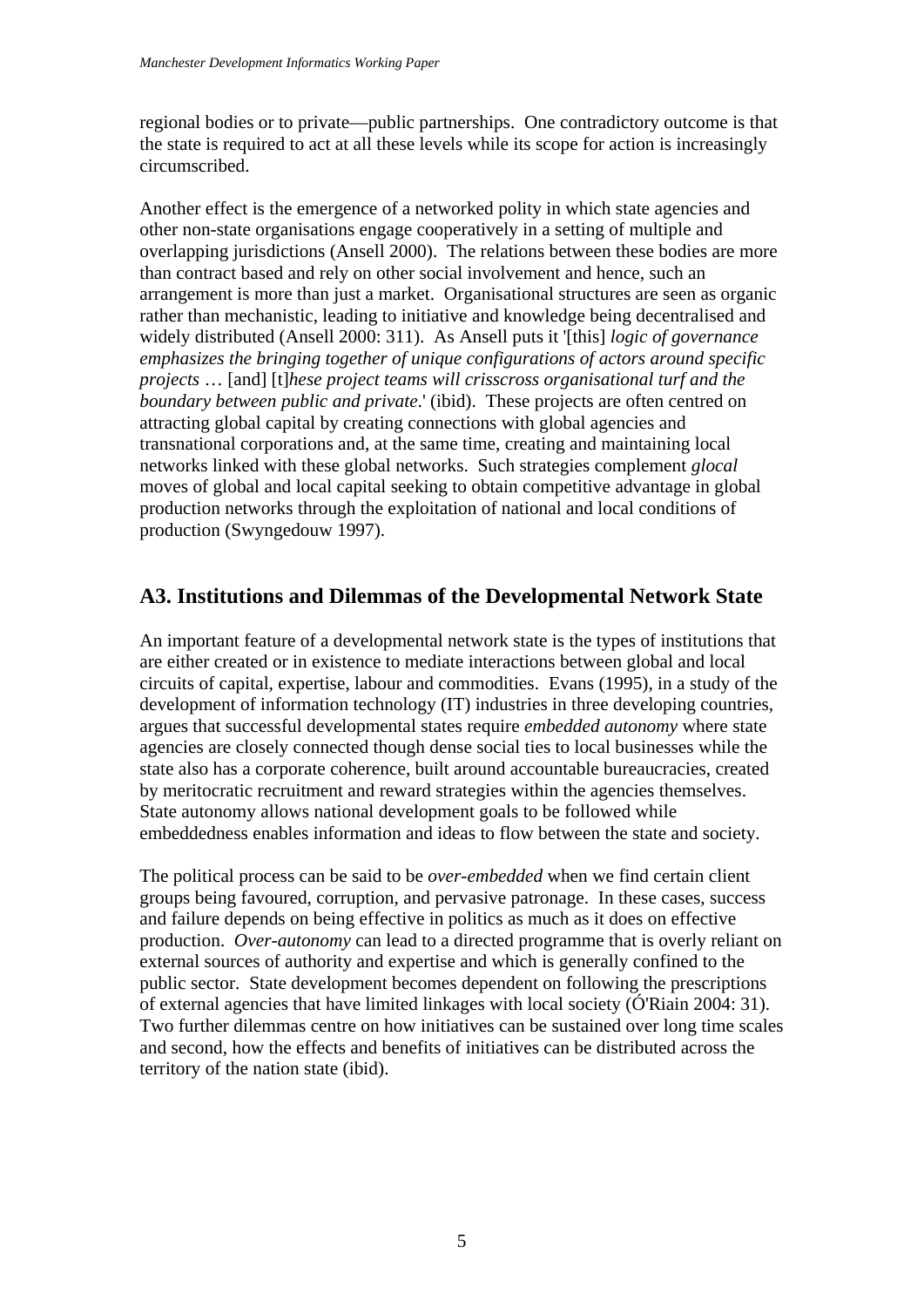Evans identifies four possible roles for the state<sup>[4](#page-7-0)</sup>; the main role of a developmental network state is one of husbandry where companies are actively cajoled and assisted into following certain strategies. However, it is important to recognise that states are not unitary or monolithic, but that different agencies of the state will have been formed at different periods, have different histories and perspectives, where dispute and disagreement are common: features that may be accentuated by the rescaling of the state.

Developmental states need to foster and maintain a sense of unity based around the creation and maintenance of shared identities while, in the same breath, act as enterprise associations and promote capitalist development which Cerny sees as critical when states seek to act as competition states<sup>[5](#page-7-1)</sup> in relation to global competitive forces (Cerny 1997). Immediately problems arise as to how to co-ordinate a networked polity but, more fundamentally, how to maintain a coherence in the nation state as inequalities between different sectors of society develop or are accentuated with some parts of society sharing and being reconfigured by flows of external capital, commodities and expertise, while other parts are not and stay as part of Castell's 'fourth world'. For many developmental states, especially those whose boundaries are creations of colonialism, there is a danger that the stresses of the entrepreneurial activities of the state and rising inequality will lead to serious tension and fragmentation of senses of shared nationality.

Small underdeveloped states face particular issues as they engage in development. Dependency theories argue that for these peripheral economies, foreign direct investment (FDI) may help in the short term, but will flounder in the long term due to a low level of linkages between multinational companies and indigenous industries and the repatriation of capital by foreign-owned firms (see Frank 1969). Nonetheless, a number of countries are seen as exemplars of development through FDI particularly in ICTs notably, Ireland, Israel and Singapore. The recognition of ICTs as a factor *for*  development has also provided the state with new roles. First, states, looking at these exemplars, seek to develop strategies to encourage FDI in high-tech areas within their countries (Al Jaghoub & Westrup 2003; Nicholson & Sahay 2003). Second, a growing international awareness of ICTs as a mode of development has stimulated a number of initiatives aimed at using ICTs to enhance educational possibilities and to reduce poverty (DOI 2001; World Bank 2003). These initiatives can act as moves which reshape the competency of the state and often seek to 'modernise' the capabilities of the state and its people (see Mitchell 2002).

To summarise (see Table 1) developmental network states need to be able to attract global flows of capital, expertise and commodities and mediate to create and transform linkages with local businesses and communities, while recognising that global capital needs local infrastructures of production, labour and consumption which nation states can provide. In doing so, a balance between embeddedness and

1

<span id="page-7-0"></span><sup>&</sup>lt;sup>4</sup> These roles are as a custodian or regulator of IT development; as a demiurge or producer of these products and services; as midwifery in trying to assist local industry perhaps behind tariff barriers; and finally, as husbandry, where companies are actively cajoled and assisted into following certain strategies.

<span id="page-7-1"></span> $<sup>5</sup>$  Cerny (1997) describes these processes as the emergence of a competition state which seeks to bring</sup> together different agencies in cooperation, especially adjusting to global actors, to enhance the competitiveness of the nation state.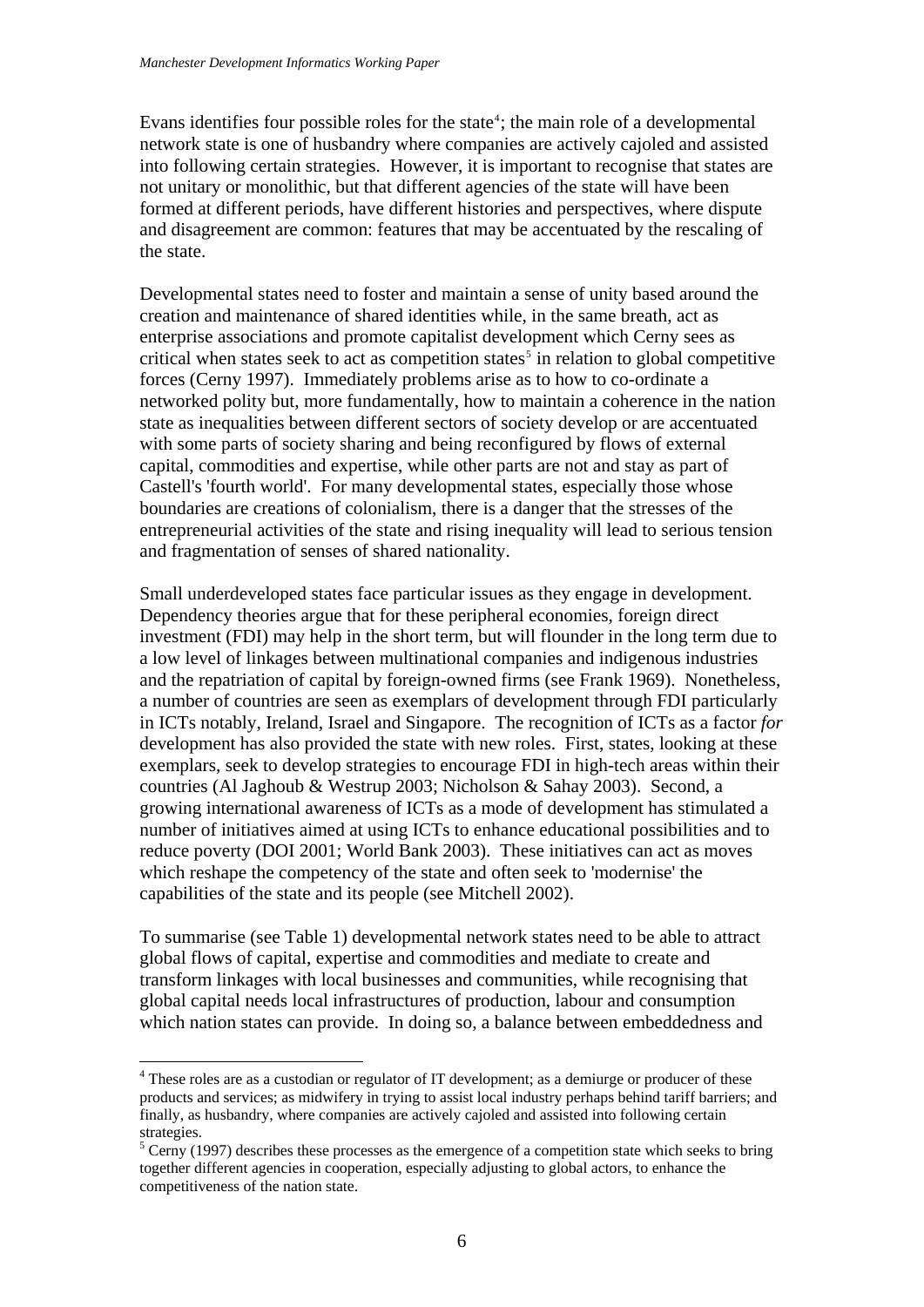autonomy needs continual maintenance. The networked polity that emerges has a territorial presence and raises a further difficulty as to how the infrastructures of capital, services and labour are distributed in the nation state. The dialectic of globalisation brings with it constant sources of instability as technological, organisational, economic and political movements realign the glocalisation processes which link the global and local, for capitalist companies and nation states. Institutional networks are processes of frequent adjustment and change where sources of competitive advantage are limited, subject to multiple other effects beyond the influence of the nation state and where recipes of action cannot be simply read off and implemented. In short, difficult though it seems to attract external flows of resources, the creation and maintenance of institutional arrangements to mediate these glocal arrangements appears as challenging.

| <b>Globalisation</b>          | Globalisation is a dialectical between continuing              |  |  |  |  |
|-------------------------------|----------------------------------------------------------------|--|--|--|--|
|                               | acceleration and expansion of the flows of information,        |  |  |  |  |
|                               | commodities, capital and images and relatively fixed           |  |  |  |  |
|                               | geographical infrastructures – nation states – that are        |  |  |  |  |
|                               | produced and reconfigured to enable this movement.             |  |  |  |  |
|                               | Glocalisation refers to these processes.                       |  |  |  |  |
| <b>The Nation State</b>       | The nation state is an essential component of                  |  |  |  |  |
|                               | globalisation.                                                 |  |  |  |  |
|                               | States are being <i>rescaled</i> as global bodies (such as the |  |  |  |  |
|                               | WTO) become more important and as state activities             |  |  |  |  |
|                               | move to regional or public—private agencies.                   |  |  |  |  |
|                               | Network polities are emerging that encompass the global        |  |  |  |  |
|                               | and local, private and public agencies being linked            |  |  |  |  |
|                               | together around specific projects.                             |  |  |  |  |
|                               | Developing nation states in this situation can be termed       |  |  |  |  |
|                               | developmental network states.                                  |  |  |  |  |
| <b>ICT-Enabled</b>            | Are usually examples of globalisation processes in which       |  |  |  |  |
| <b>Developments</b>           | the activities of multilateral and bilateral agencies are      |  |  |  |  |
|                               | significant.                                                   |  |  |  |  |
|                               | Are not simply market-driven. Non-market-based                 |  |  |  |  |
|                               | relations and institutions are very important in a network     |  |  |  |  |
|                               | polity.                                                        |  |  |  |  |
| <b>Dilemmas of ICT-</b>       | Institutions can be over-embedded where local situations       |  |  |  |  |
| <b>Enabled Development in</b> | of patronage take precedence or over-autonomous when           |  |  |  |  |
| <b>Developmental Network</b>  | development relies on external authority, funding and          |  |  |  |  |
| <b>States</b>                 | expertise.                                                     |  |  |  |  |
|                               | Both situations lead to a democratic deficit, and a lack of    |  |  |  |  |
|                               | accountability.                                                |  |  |  |  |
|                               | It is difficult to establish ICT-enabled development that is   |  |  |  |  |
|                               | spatially distributed and that can be sustained over time.     |  |  |  |  |

#### **Table 1: Summarising Key Points of the Theorisation of the Nation State and ICT-Enabled Development**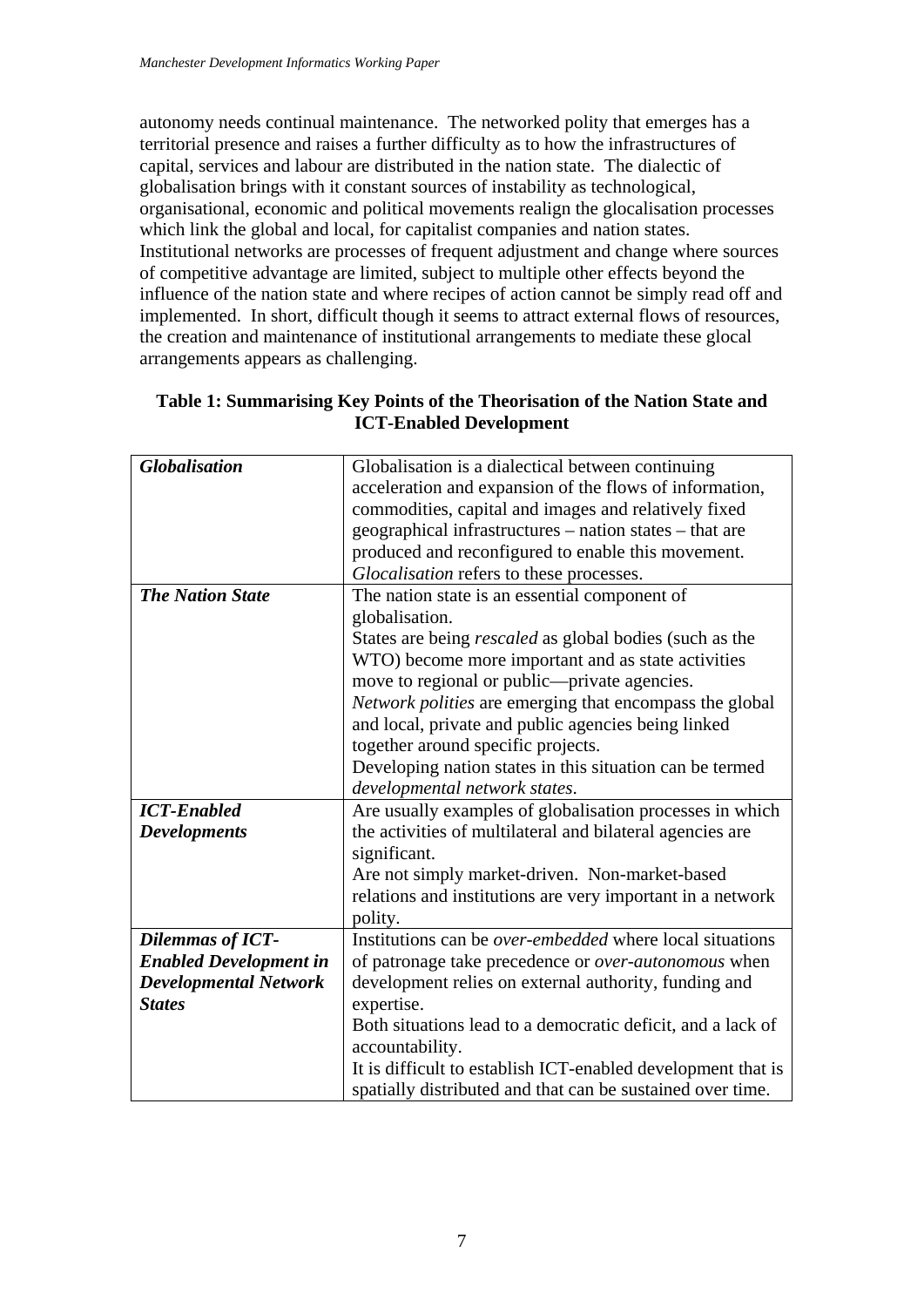#### <span id="page-9-0"></span>**A4. The Information Systems Literature and the Role of the Nation State**

When we turn to information systems (IS) academic publications, there is an emerging literature investigating the determinants of IT industry success in small or developing countries which predicate a role for the state, but there is a serious knowledge gap on the role of the nation state in these developments. An exception is Ó'Riain (2004) whose excellent monograph mainly is confined to Ireland. Much of the literature can be characterised as either seeking to identify factors through quantitative analysis that can be correlated with a successful IT industry (Ein-Dor *et al.* 2004; 1997; Watson & Myers 2001) or engaged in creating or using models of software industry success factors to analyse specific countries' performance or future potential (Carmel 2003a, 2003b, 2003c; Carmel & Tjia 2005; Heeks 1999; Heeks & Nicholson 2002; 2004). These models exemplify a gap in knowledge as they tend to assume national governments are key actors of policy without engaging in *how* these governments can act, what are the constraints and possibilities available to them, and how their role can be theorised. Where the literature engages more fully in these issues such as in discussions about liberalisation of trade and ICT growth, a small literature exists which does not focus on the possibilities and constraints for government action in a globalising world (see Dedrick et al 2001; Kraemer and Dedrick 2001).

Though the IS academic literature and the policy literature (for example, WSIS 2003: 3) place an emphasis on government action, this needs further investigation. As has been discussed above, the processes of globalisation are historically and spatially constituted and nation states are key components in this dialectic. Thus, studies are needed that move both spatially, beyond countries where much of this theorisation has been developed – developed countries and a select number of developmental states – and, temporally, to investigate over time how governments have engaged in ICTrelated development. These studies need to investigate activities within the state, the rescaling of the state and the creation of network polities. Thus, the rather less wellresearched roles of external agencies such as the WTO, IMF, World Bank, donor agencies, and transnational companies, need to be considered as crucial aspects of a networked polity and processes of glocalisation.

Second, the role of state institutions needs further examination, both in the creation and maintenance of networked polities and in terms of the dilemmas of a developmental network state's institution building. These dilemmas can also be expressed as concern over a potential democratic deficit as states act strategically in relation to external agencies and, equally, it can be discussed as an emergence of a 'digital divide' between those closely interconnected with ICT-related networks and those who are not. Clearly, this is a major research agenda and this paper seeks to use one example, Jordan, and one aspect of ICT-enabled change, the development of an ICT industry, to analyse these themes as a first step to further studies that investigate more fully the political, economic and social issues of states engaging in ICT-enabled development.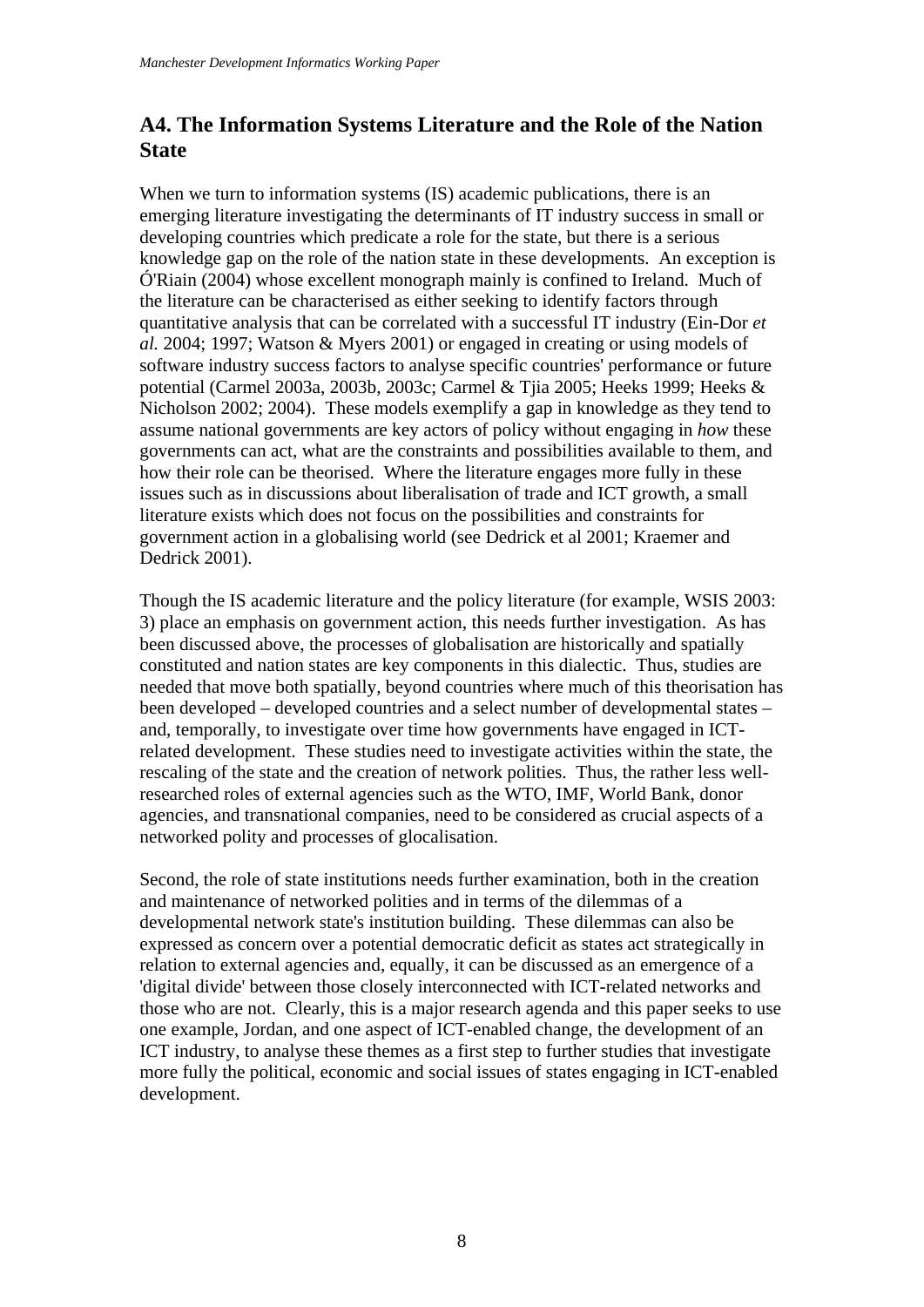## <span id="page-10-0"></span>**B. Research Approach**

Any study that invokes the rescaling of the state and the creation of network polities requires multiple scales of analysis which do not simply privilege one aspect of analysis (see Dicken et al 2001). The aspiration should be to provide a nuanced account of glocal processes where the context is taken as being constitutive. A network approach is helpful in developing such an analysis. The best known example is actor network theory, though there remains continuing discussion on key concepts (Latour 1987; 1999; Law & Hassard 1999; see Walsham & Sahay 1999). A key feature of any network approach is a focus on connection and the expectation that different scales of activity enfold so, for example, aspects of the global, embodied as US experts, are found in the local, such as REACH workshops, and vice versa.

The processes of globalisation and a network approach raise important issues for research practice. Drawing on Dicken et al (2001), four issues need engagement:

- First, it must be recognised that the analytic categories used carry discursive power. The notion of the double hermeneutic (Giddens 1990) posits that people are constantly re-using the conceptual arguments and categories that have developed in research. Thus, theories of globalisation become used by states and global agencies which naturalise contested theory and emphasise technique over critical analysis. Following how these processes are assembled and developed is a contribution to critical engagement that can arise from network analysis.
- Second, there is a danger of a bifurcated approach to glocalisation processes which privilege and construct either the global or the local whereas following networks moves through multiple levels of analysis and seeks to show relational effects: the global comes about in relation to constructing the local and vice versa.
- Third, when researching multiple scales, it is important not to be restricted to one or two units of analysis: for example, the private or public sectors. A heterogeneous network is constituted by looking at how intermediaries of information, capital, people or commodities flow and, as a consequence, how multiple agencies are involved, from international aid agencies, international regulatory agencies, individual governments, government departments, private sector associations, and so on.
- Fourth, it is important to question the generalisability of theories developed based on specific places and times. Arguably, the processes of globalisation are historically conditioned. Equally, nation states and peoples in specific regions are conditioned and changing. Therefore, care has to be exercised in seeking to extrapolate generalisable theories from historically- and locally-contingent settings.

This research derives from a longitudinal case study (between 2001-2005) of the REACH initiative in Jordan (see Table 2) which was the focal object of research A key component was interviews with various people in different agencies: departments in government, private business associations, donor agencies, businesses, and education. People were chosen from the recommendations of others or through their position in specific agencies. Important sources included informal conversations with people, attending public workshops and meetings on the initiative; and using a variety of published and unpublished, academic and non academic, sources to establish a wider temporal and spatial range.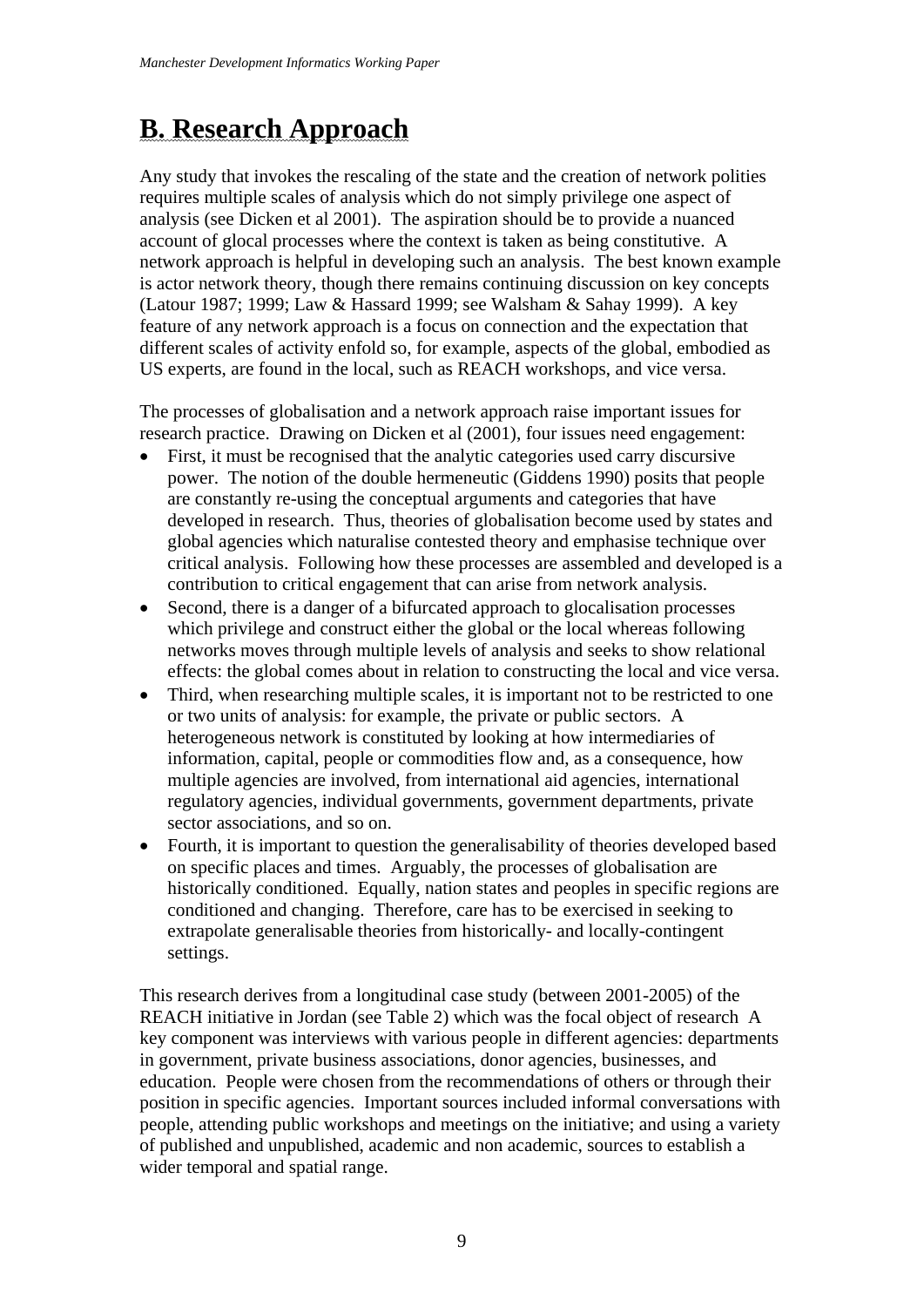| <b>Date</b>     | <b>REACH</b>                                                                                                       | <b>Other Events</b>                                    |
|-----------------|--------------------------------------------------------------------------------------------------------------------|--------------------------------------------------------|
| 1999, February  |                                                                                                                    | King Abdullah ascends throne                           |
| 1999, Spring    | King Abdullah asks private sector to<br>investigate developing ICT sector                                          | NASDAQ <sup>6</sup> index around 2500                  |
| 1999, June      | Concept paper on developing ICT sector<br>presented to King Abdullah                                               |                                                        |
| 1999, October   | REACH Initiative officially presented to<br>King Abdullah                                                          |                                                        |
| 1999, December  |                                                                                                                    | Jordan joins WTO                                       |
| 2000, March     | Jordan First IT Forum; REACH 1.0 report<br>published                                                               | NASDAQ index peaks at 5048<br>- Peak of 'dot com' boom |
| 2000, May       | Int@j officially registered and launched                                                                           |                                                        |
| 2000, July      | REACH2.0 launched by Int@j                                                                                         |                                                        |
| 2000, September | REACH2.0 completed, recommendations<br>are presented to King. Jordan government<br>signs agreement with Microsoft. |                                                        |
| 2000, October   | FDA agreement signed between Jordan and<br><b>US</b>                                                               | Beginning of second intifada in<br>West Bank           |
| 2000, December  | REACH advisory council convenes first<br>meeting                                                                   | NASDAQ index at 2352                                   |
| 2001, January   | REACH 2.0 report published                                                                                         |                                                        |
| 2001, September | Law amended to protect Intellectual<br>Property Rights (IPR)                                                       | 9/11 terrorist attack                                  |
| 2002, April     | MoICT starts operating officially                                                                                  |                                                        |
| 2002, May       | Connecting Jordanians initiative begins                                                                            |                                                        |
| 2002, June      | REACH3.0 process launched                                                                                          |                                                        |
| 2002, October   | REACH3.0 published at second Jordan ICT<br>Forum                                                                   | NASDAQ reaches low of 1114                             |
| 2003, March     |                                                                                                                    | Iraq invaded                                           |
| 2003, June      |                                                                                                                    | Jordanian elections                                    |
| 2003, October   | REACH4.0 launched                                                                                                  |                                                        |
| 2004, January   | REACH4.0 published                                                                                                 | NASDAQ around 2000                                     |

(Sources: various)

1

Preliminary fieldwork took place in winter 2001 during which documentation on the initiative and related ICT initiatives in Jordan was collected. Intense fieldwork occurred between April-August 2002 during which interviews were conducted in a number of public and private organisations and with a number of government officials involved in the ICT initiatives in Jordan. The process of preparing REACH 3.0 was followed up during the field visit of 2002 where participant observation took place during REACH 3.0 workshops. The workshops were all tape-recorded. In addition, events that were taking place as a result of the initiative and other issues that were related directly and indirectly were also followed up. Participant observation took place during the third Jordan ICT Forum in September 2004. A further field visit took place in January 2005. A number of people who were interviewed in 2005 were either the same people interviewed in 2002 or those who held the same position, in addition to new interviews and informal 'chats' with a number of people. One aim

<span id="page-11-0"></span> $6$  The NASDAQ index – the US technology stocks index – gives a proxy for international confidence in ICT companies and the market for ICT products. For a country wishing to engage in ICT exports, the state of the international market is important.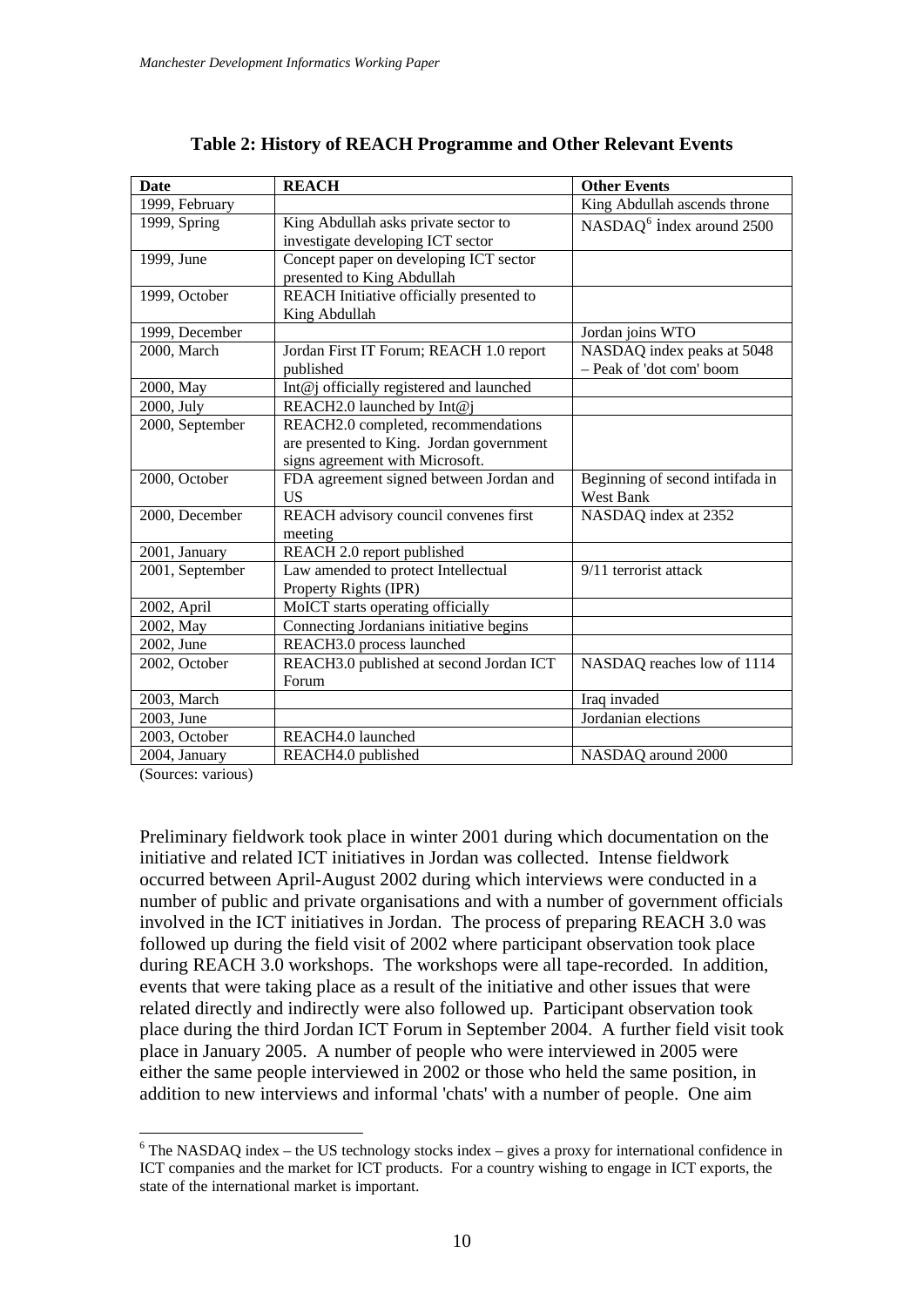<span id="page-12-0"></span>was to discuss the REACH initiative with either the same people where possible or with people who occupied similar positions to try to gain an understanding of how their perceptions of REACH had changed. In all 37 people were formally interviewed, of whom six people (or people occupying the same post) were interviewed twice and one person was interviewed four times.

Using a network approach, the issue of data analysis becomes a 'provisionally rational project' (Alvesson & Skoldberg 2000: 287) as it is impossible to identify data devoid of interpretation. Instead we have reworked our interpretations applying and then rejecting various theorisations as unsatisfactory. Following Silverman (1997 quoted in Alvesson & Skoldberg 2000: 276) we have tried to develop an analysis to satisfy two criteria: that we demonstrate why we should be believed and second, that the research problem has theoretical and, in this case, practical significance.

The next two sections begin by discussing Jordan as an example of a rescaling nation state and then describing the REACH project as an emerging network polity. Section E takes this example to develop notions of rescaling the state and a networked polity.

## **C. Jordan, REACH, and the Rescaling of the State**

Jordan is a small, middle-income, country in the Middle East with a population of just over five million. It is relatively landlocked and shares borders with the West Bank, Israel, Syria, Iraq and Saudi Arabia. The origins of the state of Jordan arise from the end of the First World War when the League of Nations gave Britain a mandate over an area known as Transjordan created out of provinces of the previous Ottoman Empire. The Hashemite Emir (later King) Abdullah I became head of state in 1921 and engaged in nation building. As an official website (King Hussain I 2005) puts it he '*established the first centralized governmental system out of a mostly tribal and nomadic society.*'

Jordan achieved independence in 1946 and has faced various political problems and challenges including a lack of natural resources and a weak economy. It is often described as a *semi-rentier* state, depending extensively on external income flows such as foreign aid and the remittances of Jordanians working abroad which weaken accountability and allow the state to function without extracting substantial revenue from domestic sources (Wiktorowicz 2002; Yom 2005). The Jordanian economy continues to have a high rate of unemployment, a chronic trade deficit, in addition to poverty, debt, and a high rate of population growth (e.g. IMF 2007).

Despite theorisation that the rescaling of the state is a relatively recent phenomenon, it is clear that Jordan has had multiple interventions and involvements over its short history prior to the late 1980s. By then the economy was fairly stagnant with the government having no trade policy despite a relatively liberal trading environment (Wilson 1988: 340). Due to an increasing debt burden, Jordan was forced to call in the IMF and a structural adjustment programme was negotiated in 1988 (Piro 1998). Consequently, Jordan started implementing policies of privatisation, trade liberalisation, and reducing public debt (financial austerity measures). Increasing prices as a result of these policies caused unrest in parts of the country with riots in 1989 and 1996.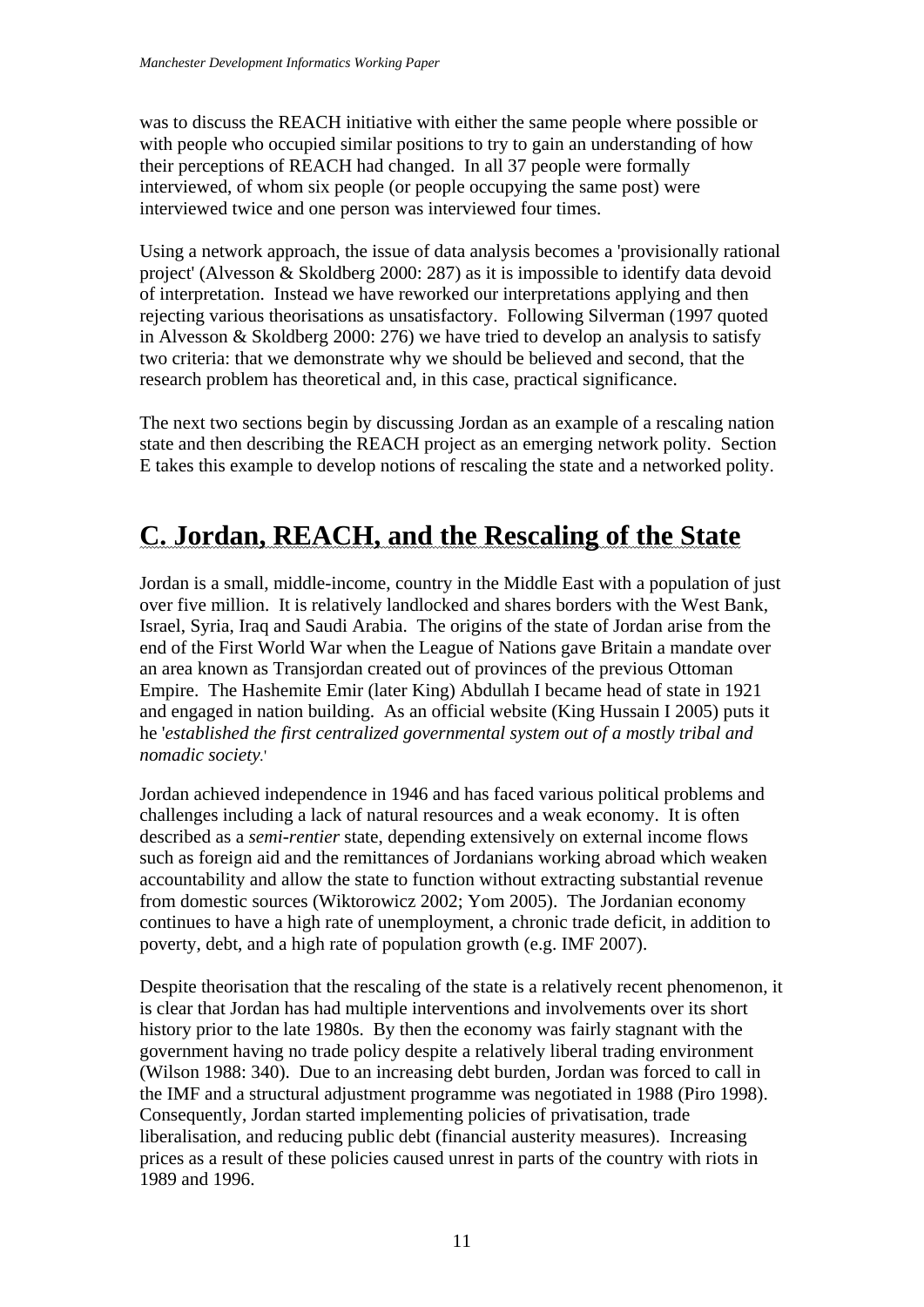By 1993, it was recognised that a combination of circumstances had nearly halved the income of the average Jordanian (IMF 2004: 11). The close involvement of the IMF changed the scale of the state as it sought '… *to comply with the norms of an increasingly globalized world order*' (Ryan 1999: 669). Privatisation and market reform was not only an economic policy but highly political (Piro 1998). A major issue in Jordan, consequent on its origins, is that the state has always been a key influence in the economic sphere with a smaller private sector and extensive overlap between individuals in both sectors (Ryan 2002).

However, in the long term, external agencies consider that these policies have had significant effects, and have '… *transformed Jordan from an inward-oriented, mostly state-controlled, and highly indebted to an export-oriented economy where the private sector is the primary engine of growth*.' (IMF 2004:8). Nonetheless problems continue: for example, Jordan has had to adjust to large influxes of refugees at several times in its history: Palestinians in 1967 and 1973; expatriate Jordanians from the Gulf area in 1991; and most recently, several hundred thousand Iraqis fleeing from the unstable situation in their country in 2004. Since 1988, it can be argued that the state has been consistently trying to mediate between external demands, local businesses, and a wider population often adversely affected by IMF-led policies.

The accession to the throne of King Abdullah II in 1999 is seen as highly significant by most commentators (Al-Ali 2005; Andoni 2000; Khouri 2003) and he is credited with quickening the pace of economic and legislative change. The King is argued to occupy an unusual position in Jordan. Though Jordan is a constitutional monarchy, the country has strong tribal identities and has a tribal value system (see Layne 1994; Khouri 2003) where the King has 'amazing powers' and still 'calls the shots' (Khouri 2003) though this situation is regarded as altering. Most of the initiatives for change in Jordan are seen to come from the top.

In 2000, after five years of negotiation, Jordan gained accession to the WTO. Membership of the WTO required a removal of tariffs and the introduction of a number of laws – one of which was the safeguarding of intellectual property rights (Jordan Country Monitor 2001). There was little debate on entry to the WTO in Jordan though it was recognised that some parts of the economy would be adversely affected.

In 2000, Jordan was the first Arab country to enter into a free trade agreement with the US and, in 2001, Jordan entered into a similar agreement with the European Union. By 2005 Jordan was regarded as an excellent example of how a country can develop using the assistance of the IMF. As the Jordanian Foreign Ministry put it, '[w]ith the help of the World Bank and IMF, Jordan has established itself as a model developing country.' (Foreign Ministry Jordan 2005), a comment echoed by an IMF delegation to Jordan (Jordan Times 2005). Nonetheless, reports by the World Bank and the WTO recognized room for improvement. Both noted that the role of government needed to be reduced. For example the IMF argues '[t]*he government should continue to reduce its role in the economy, including through further privatization, and encourage private sector development.*' (IMF 2004: 160). Exportled growth and increasing foreign direct investment have been seen as key ingredients in future development of the Jordanian economy (IMF 2004:11; King Abdullah II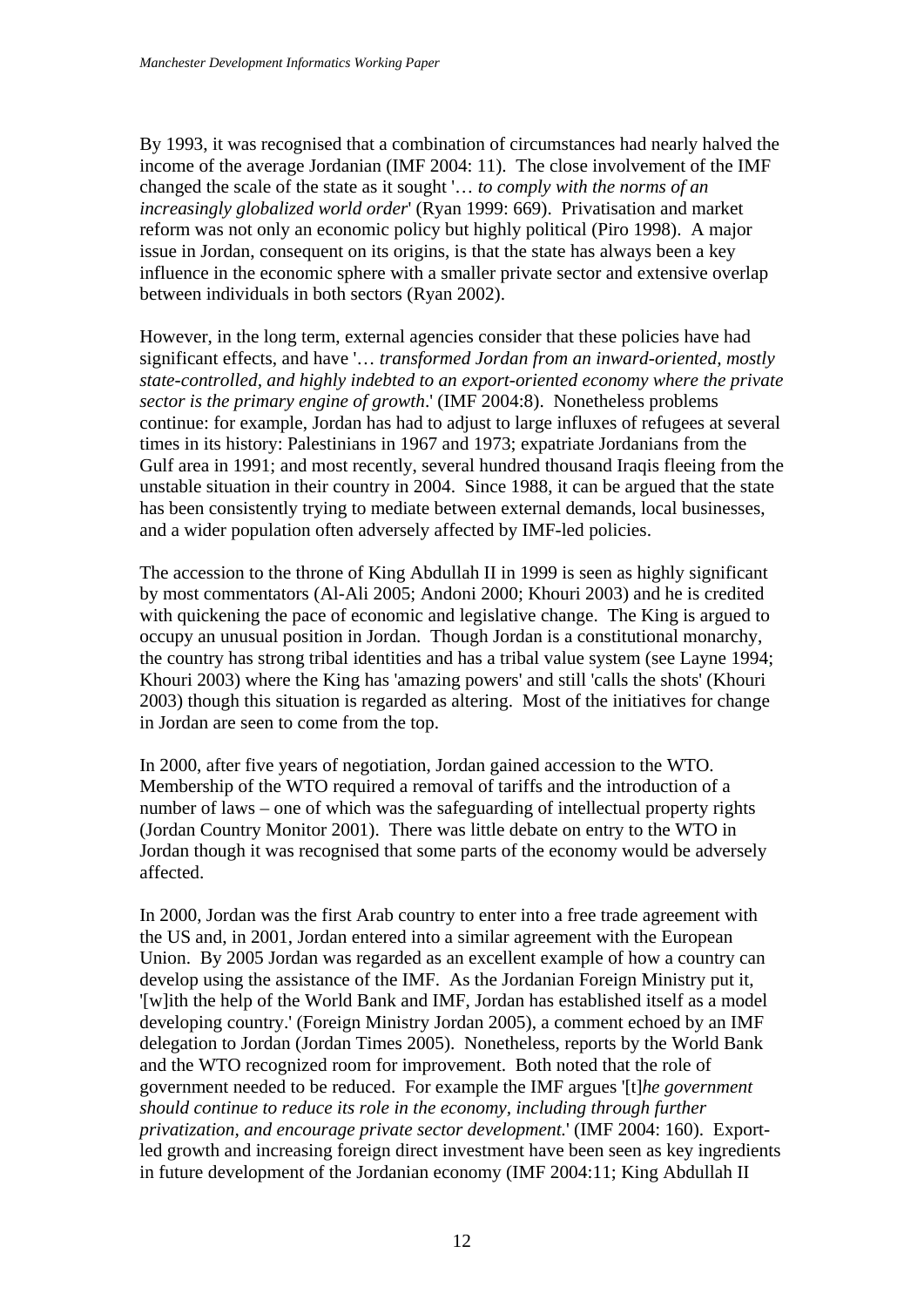2004a). In many places, it is possible to find similar sentiments to the IMF and the World Bank – the reduction of the public sector; further privatisation; increasing the role of the private sector – attributed to the insights of the King (see Al-Ali 2005).

Before moving on to discuss ICT-enabled development, it is clear that Jordan has made significant steps to rescale its activities by following IMF and World Bank policies, by joining the WTO and by entering into free trade agreements with the EU and US. Aspects of the Jordanian nation state have been changed to make it a location for foreign trade and investment: points that we will discuss later in relation to ICT-enabled development.

When King Abdullah II came to the throne he very quickly began to promote the idea that ICTs can be used in Jordan as a means of development (King Abdullah II 2000a) and, it is claimed, transform the Jordanian economy into a knowledge-based economy with ICTs as its driving force (Nusseir 2001). There is a consensus among people interviewed that Jordan's major asset is its human resources seen as key to a developing ICT industry.[7](#page-14-0) Jordan undertook or is undertaking a number of major initiatives to build an ICT industry expected to create thousands of jobs over time (King Abdullah II 2000b), and to use ICTs to provide widespread social and economic development. In the next section we will focus on the REACH initiative which began as Jordan's plan to build an export-oriented ICT industry.

There is a small academic literature on ICTs and Jordan with most of it focusing on egovernment initiatives (Blakemore and Dutton 2003; Ciborra 2002; Ciborra & Navarra 2003; Ciborra & Navarra 2005; Kulchitsky 2004). In particular, Ciborra & Navarra (2005) develops themes of good governance and e-government in an interesting way. Earlier work (Al Jaghoub and Westrup 2003; Al Jaghoub 2004) analysed Jordan's strategy for developing an ICT industry drawing on Cerny's notion of a competition state to understand the changing role of the state. This work was necessarily preliminary as the REACH project was still in progress and a final evaluation could not be made. Conceptually however, such work needed further development. Four points can be made:

• First, the notion of the competition state was not very specific.

1

- Second, the conceptualisation assumed that all states will move to the model of a competition state.
- Third, it largely presumed that all institutions will act to further the notion of the competition state while downplaying tensions between institutions of the state.
- Finally, it did not consider the problems facing institutions in a competition state starting to operate on a market-based approach while seeking to build non-market associations.

<span id="page-14-0"></span><sup>&</sup>lt;sup>7</sup> There is a certain sense of déjà vu about these pronouncements. For example, in 1988, Wilson (1988: 236) pointed out that 'Jordan has the most highly educated and best trained workforce in the Arab World.' Though, at that time, most of these people emigrated and remitted money back to Jordan.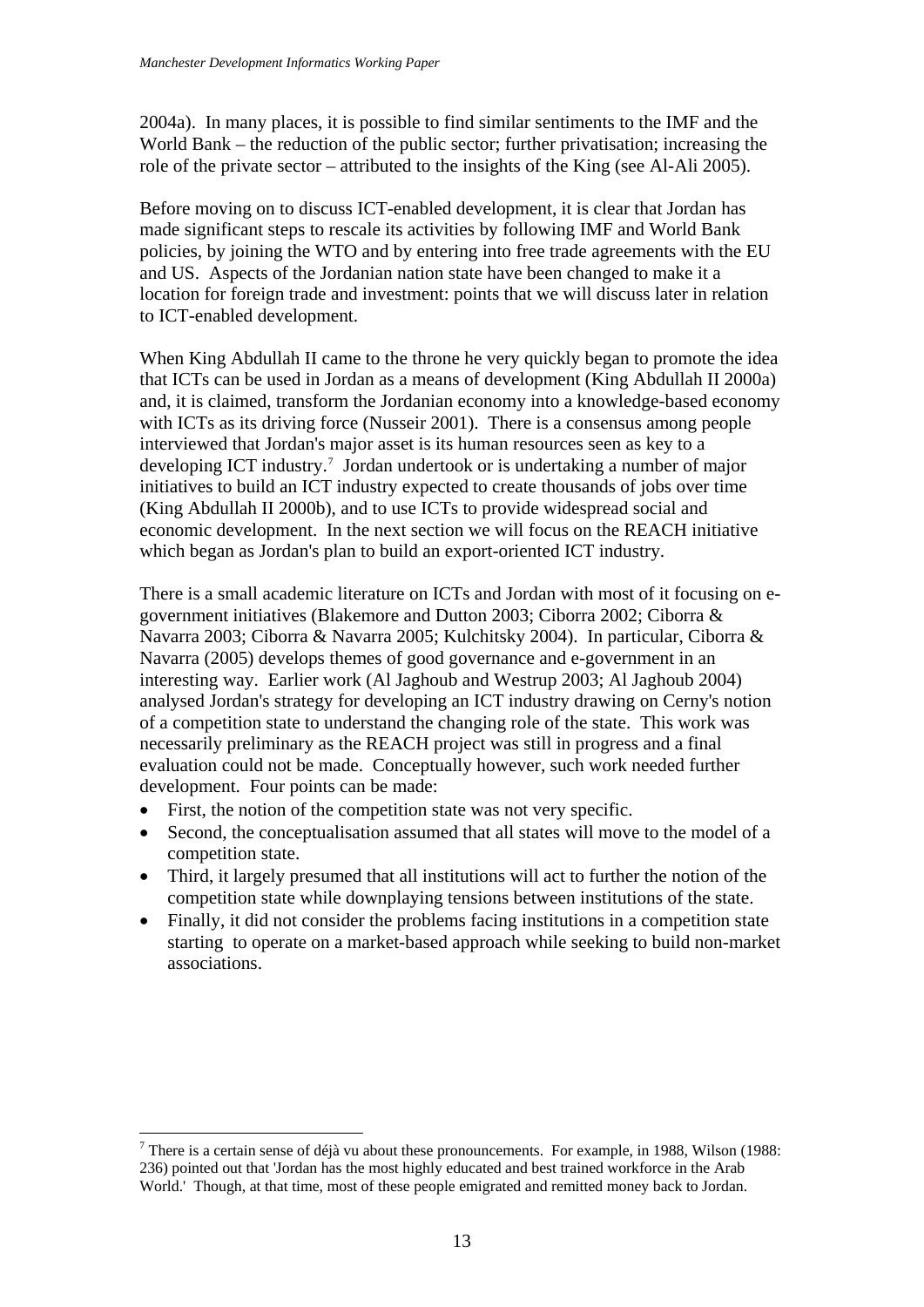## <span id="page-15-0"></span>**D. The REACH Initiative and a Network Polity**

REACH began as Jordan's plan to build a vibrant export-oriented software industry (REACH 2000) (see also Table 2). The acronym represents the first letters of five of the initiative's six strategic thrusts, namely **R**egulatory framework, **E**nabling environment and Infrastructure, **A**dvancement of National IT Programmes, **C**apital and Finance, **H**uman Resource Development, in addition to the sixth, which was Government Support (REACH 2.0 2001). The beginning of REACH is recognised as 30 June 1999 (REACH 2.0 2001) when King Abdullah asked representatives of the private sector to '*see what it takes first of all for the private sector to grow this industry…second how [does the private sector] see the role of government developing in order to create the environment that is required, and third how can we move Jordan from basically the survivor mode to a thrive mode.*' (Interview: Zu'bi 2002).

As a response to this request, representatives of the private sector in cooperation with the AMIR (Achievement of Market-Friendly Initiatives and Results) programme, funded by the United States Agency for International Development (USAID) were brought together and produced the first REACH report presented to the King in June 1999. Notably, the network of actors behind REACH, financed and largely organized by a US donor agency, had no official government agency involvement though it reported to the King as Head of State. This report recognized that Jordan could use its human capital to build an ICT industry, and that there were obstacles requiring a focused strategy. Private sector leadership and partnership with the government were seen as key components but, in neither sector, were there suitable agencies (REACH 2000). Although it was considered that the nucleus of an ICT industry existed in Jordan prior to REACH (Interview: Zu'bi 2002; REACH 2000) it was at a very early stage of development: fragmented, undercapitalised, and suffering from a brain drain. FDI was limited and government support was weak. Nonetheless, it was argued that highly-skilled professionals were available at low labour costs, in addition to good relations with offshore markets and a good reputation in regional markets. Therefore, the report found that Jordan could compete in international markets by setting a strategic plan consisting of a vision for Jordan's software and IT services sector, an overall goal for development, and an action plan to achieve this vision (REACH 2000: 39).

The objectives in the first report were threefold: economic, social and strategic. The economic goals were to create 30,000 IT related jobs, US\$550 million in exports and US\$150 million in FDI (see Tables 3 and 4). The social benefits were less tangible: an empowered population, improved public services, and better education. There were four strategic objectives namely: greater efficiency of government; the creation of a knowledge-based economy; enhanced economic competitiveness; and creating less dependence on traditional markets.

It was recognized that Jordan faced a unique opportunity where the '*timing, positioning, and actions of nations will determine those who will benefit from this Knowledge Revolution, and those who will be left behind*.' (REACH 2005). For Jordan, a focus on global software and services was argued as sensible for four reasons. The industry had low start-up capital requirements making market entry less risky for Jordanian companies. Second, Jordan had a favourable location in the regional market with bilingual Arabic/English capabilities and extensive relationships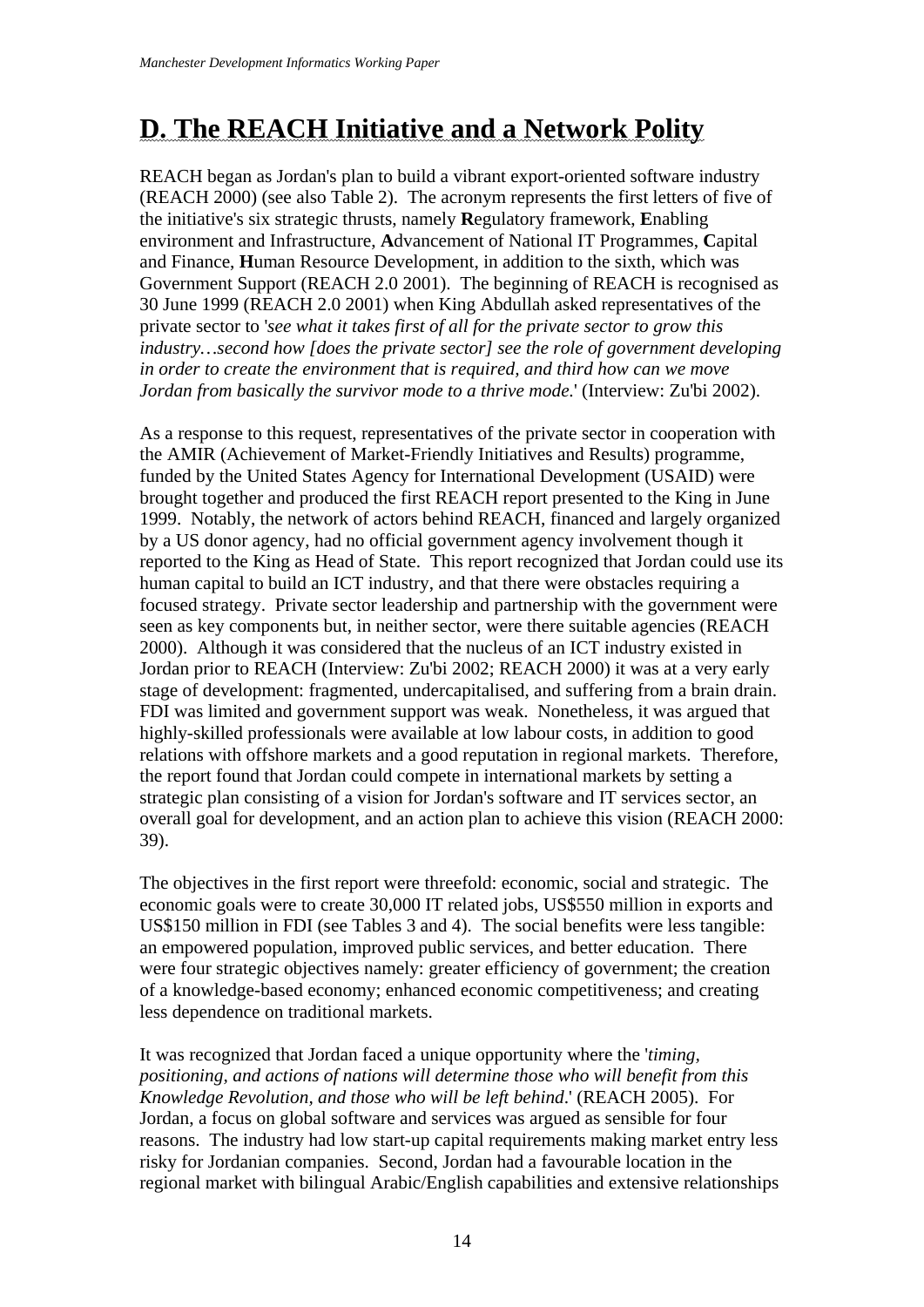in the region. Third, Jordan's relatively well-educated workforce was an important advantage. Finally, software services is a 'distance-less' activity and is not affected by transportation constraints (REACH 2000: 11). In other words, notions of globalisation as non-territorial were being replayed as policy opportunities.

|                       | 1999      | 2000           | 2001            | 2002  | $2003^8$       | 2004          |
|-----------------------|-----------|----------------|-----------------|-------|----------------|---------------|
|                       |           |                |                 |       |                | <b>Target</b> |
| <b>No. Employees</b>  | n/a       | $\overline{2}$ | n/a             | n/a   | $\overline{4}$ | 30            |
| (thousands)           |           |                |                 |       |                |               |
| No. of ICT            | n/a       | n/a            | 285             | 334   | 373            | n/a           |
| <b>Companies</b>      |           |                |                 |       |                |               |
| <b>Domestic</b>       | 45        | 136            | 130             | 188.4 | 226.2          | n/a           |
| <b>Revenue (US\$)</b> |           |                |                 |       |                |               |
| million)              |           |                |                 |       |                |               |
| <b>Export</b>         | 11.2      | 40             | 27 <sup>9</sup> | 40    | 70             | 550           |
| <b>Revenue (US\$)</b> |           |                |                 |       |                |               |
| million)              |           |                |                 |       |                |               |
| <b>Total Revenue</b>  | $56^{10}$ | 177            | 157             | 228   | 296            | n/a           |
| (US\$ million)        |           |                |                 |       |                |               |
| <b>Cumulative</b>     | n/a       | n/a            | 60              | 68    | 80             | 150           |
| FDI (US\$             |           |                |                 |       |                |               |
| million)              |           |                |                 |       |                |               |

**Table 3: General Statistics on the Jordanian ICT Sector** 

(Sources: REACH 1.0 2000; REACH 2.0 2001; REACH 3.0 2002; REACH 4.0 2004; Int@j 2004)

| <b>Region</b><br>(US\$ million) | 2001 | 2002 | 2003 |
|---------------------------------|------|------|------|
| <b>Other Arab</b>               | 12   |      | 28   |
| Gulf                            |      | 31   | 26   |
| <b>The Americas</b>             |      |      | 13   |
| <b>Europe</b>                   | 2.8  | 2.4  | 2.3  |
| Other                           | 0.3  | 0.3  | 0.2  |
| Total (US\$m)                   | 27   | 40   | 70   |

**Table 4: Jordanian ICT Sector Exports by Region** 

(Sources: REACH 3.0 2002; REACH 4.0, 2004; Int@j 2004)

To achieve these ambitious objectives a detailed set of recommended actions for each strategic area mentioned above were proposed to create networks of cooperation between the domestic ICT industry, different agencies of government (mainly government ministries), universities and donor agencies. The report was clear to identify the respective roles for the private sector and government: '[t]*hroughout the world, IT initiatives have succeeded because they were led by the private sector, but had high-level support and positive actions of Government. This partnership is the keystone of the REACH initiative*.' (REACH 2000: 42). The timeframe for the REACH initiative was from 1999-2004. Annual reports followed the first one until REACH 4.0 in 2004.

1

 $8 \text{ Int} @$  i survey conducted in August 2004.

<span id="page-16-1"></span><span id="page-16-0"></span><sup>&</sup>lt;sup>9</sup> Two figures for export revenues are given in REACH 3.0: a detailed breakdown of revenues totalling \$27 million (p. 62) and a general figure of \$38 million (p.13). We have taken the former figure.

<span id="page-16-2"></span><sup>&</sup>lt;sup>10</sup> Estimated figures for 1998.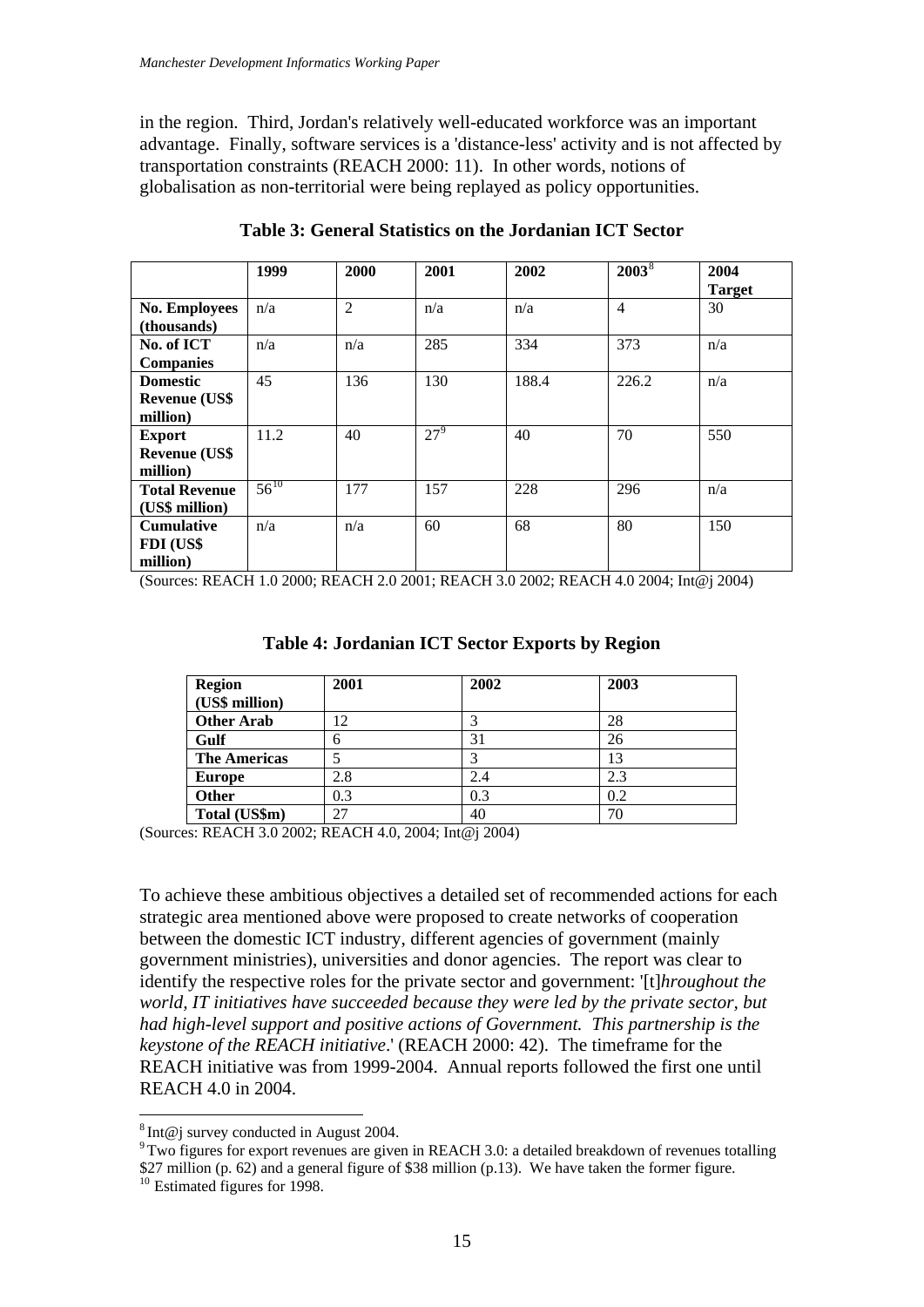Preparing the first REACH report involved bringing together different agencies and the beginnings of a networked polity though the government did not take part in this report (REACH 2000: 4). In retrospect it appears the main actors were consultants from the AMIR programme with some assistance from selected individuals of the small Jordanian ICT industry. The funding for REACH came largely from the USfinanced AMIR programme and the mechanisms used to implement REACH share strong similarities with the views of the King, the IMF and the World Bank discussed earlier. Much of the argument expected that if the nation state transformed itself in terms of legislation, liberalisation, provision of educated (and cheap) personnel, flows of ICT FDI would seek to locate in Jordan. Again, these assumptions mirror arguments of a 'distance-less, placeless' non-territorial world where flows of capital and expertise can go anywhere.

Many changes took place after the first REACH report, some of which were directly related to its recommended actions, while others were changes in economic and political circumstances in Jordan. Jordan became a member of the WTO, seen as a major step towards attracting FDI to the country. Jordan developed privatisation and liberalisation policies, including a partial privatisation of Jordan Telecom, the state telecom agency, acquired by France Telecom. As noted above, Jordan also signed a free trade agreement with the United States in October 2000, which played a key role in increasing exports to the United States though these were mainly textiles not ICT products or services (Jordan Country Monitor 2003: Table 4). In short, all of these events seem to be aimed at drawing Jordan into a globalised economic system by changing the nation state to attract global flows of capital and expertise of which ICT investment and exports were seen as the predominant opportunity. However, at that time, the political situation in neighbouring states became more unstable.

As far as the ICT industry was concerned, specific developments took place as a result of REACH 1.0 and its recommendations. First, and most significantly, there was 'political will' as the prestige and authority of the King was firmly behind it. Quite quickly a local ICT industry body, the Information Technology Association of Jordan (Int@j), was formed in March 2000 (REACH 3.0 2002). Int@j, meaning 'production' in Arabic, is a 'voluntary, non-profit, private organisation representing, promoting and advancing the Jordanian software and IT services industry in the global market'. Int@j became a representative for the sector in Jordan and companies started becoming members in return for an annual fee, though it has been mainly financed by AMIR.

The Ministry of ICT (MoICT) was also established after REACH 1.0. The Ministry started operating officially under the new name in April 2002, though it began cooperating with the private sector, in particular  $Int@$ ; earlier on, as the Ministry and Int@j began working as counterparts. In addition, the REACH Advisory Council was formed as a public / private sector committee, chaired by the Minister of ICT, to guide the implementation of REACH objectives through government (REACH 2.0 2001). The formation of these institutions illustrates the creation of both actors and networks which are not market-based, to assist in creating market-based change. These networks brought together private companies, a new private association, private public committees, a new government ministry and the AMIR donor agency and its US consultants created around the notion of ICT-enabled development.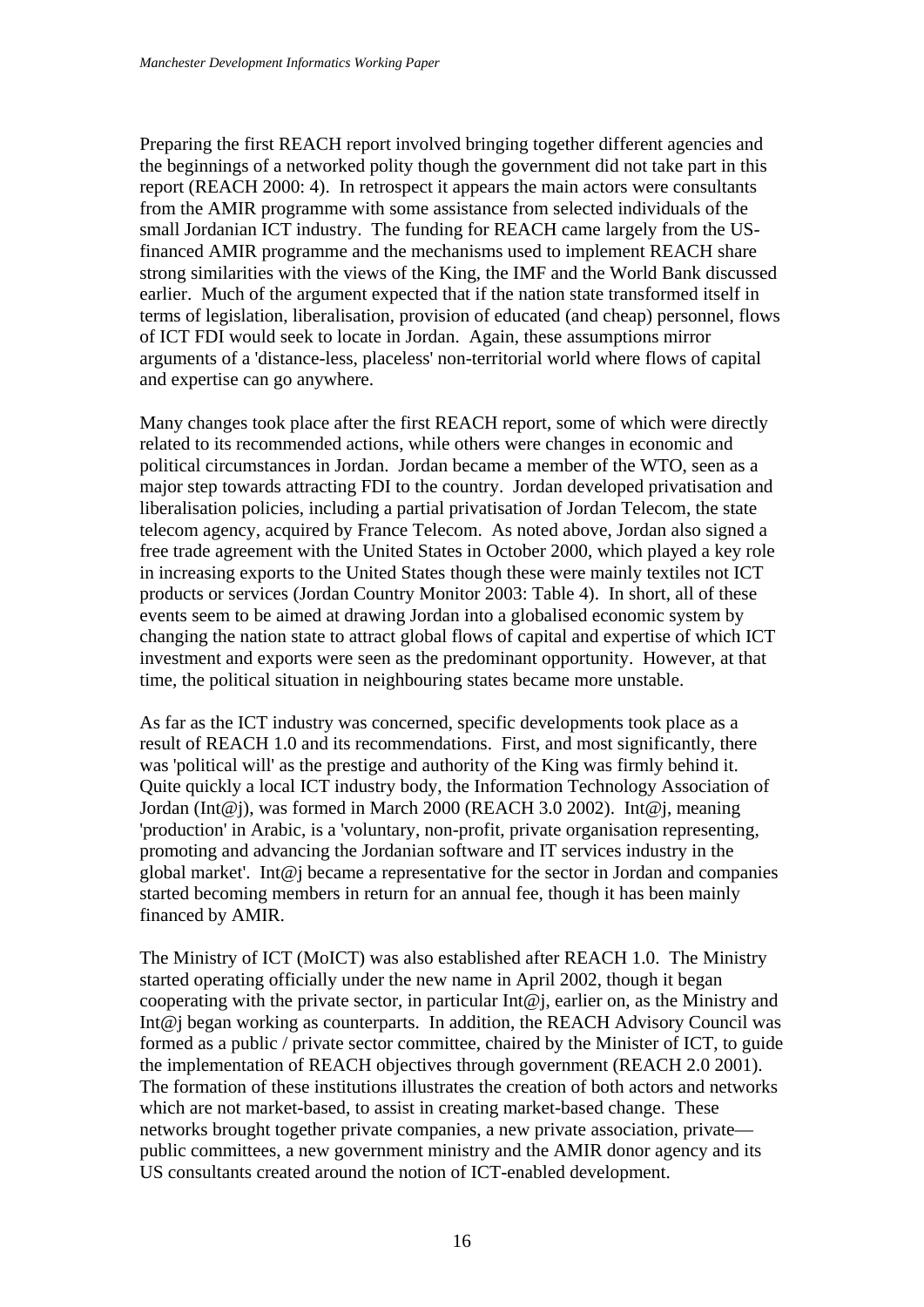The government responded to the recommendations of REACH in a number of ways. Establishing the MoICT was one response, another was the launch of an egovernment programme, which not only aimed to introduce technology to government, but also to change the way government operated by re-engineering its processes (Interview: Anani 2002). The e-government programme was also largely funded by US donors, advised by US consultants, and implemented by overseas companies or alliances of companies (see Blakemore & Dutton 2003; Ciborra & Navarra 2003).

REACH proposed an ambitious legislative programme to transform the regulative environment of the state to one more conducive to international capital. In many cases laws were written by the private sector<sup>[11](#page-18-0)</sup> and implemented by government (Interview: Bilbessi 2002) and sometimes very rapidly, for instance, to facilitate the investment by Microsoft in a local company (Interview: Saleh 2002).

A number of ICT-related activities started taking place after REACH 1.0, which also demonstrated that ICT had become a priority sector of the state in general and the King in particular. The first International Jordan IT Forum was held in 2000 under his patronage. In this forum, senior executives of the US ICT industry were present. The King also started promoting Jordan's ICT industry at the World Economic Forum in Davos, where he made contact with Bill Gates, which resulted in Microsoft starting some activities in Jordan. Quite quickly alliances between some local universities and transnational corporations such as Oracle and Microsoft took place providing support for teaching programmes or creating small-scale research laboratories (REACH 2.0 2001). At that time, it is clear that ICT-enabled development had become central for Jordanian development with the active participation of the King in seeking to attract international transnational corporations (mainly US), with incipient glocalisation of capital in educational resources and some small company startups (Meeting: El Saeed 2005). These events can be considered important for Jordan's ICT sector, which had been almost non-existent in the national priorities, and became, in a couple of years, a key sector for Jordan promoted by the King and highly visible to the public.

The second REACH report was published in January 2001 following a series of consultations and working parties involving a large number of individuals in the public and private sectors and thirteen international consultants (REACH 2001: 5). The report followed up a number of recommendations of REACH 1.0 and reported on progress. This report was not so comprehensive as before but it was very upbeat in its assessment referring to '… *Jordan's extraordinary progress in developing a vibrant, export oriented Software Development and Information Technology Services Industry*.' (REACH 2001: 2) though it did caution to make sure that '… *momentum does not stall.*' (ibid). The key remaining issues identified in this report were new legislation, bureaucratic reform though the implementation of e-government, quality certification of industry, management and technical training, and upgrading the telecoms infrastructure. All these issues involved re-organising the state and the emergence of a networked polity.

<u>.</u>

<span id="page-18-0"></span><sup>&</sup>lt;sup>11</sup> We are unclear as to who in the private sector had the skills to draft legislation, but it is probable that international consultants were significantly involved (see Chemonics 2005)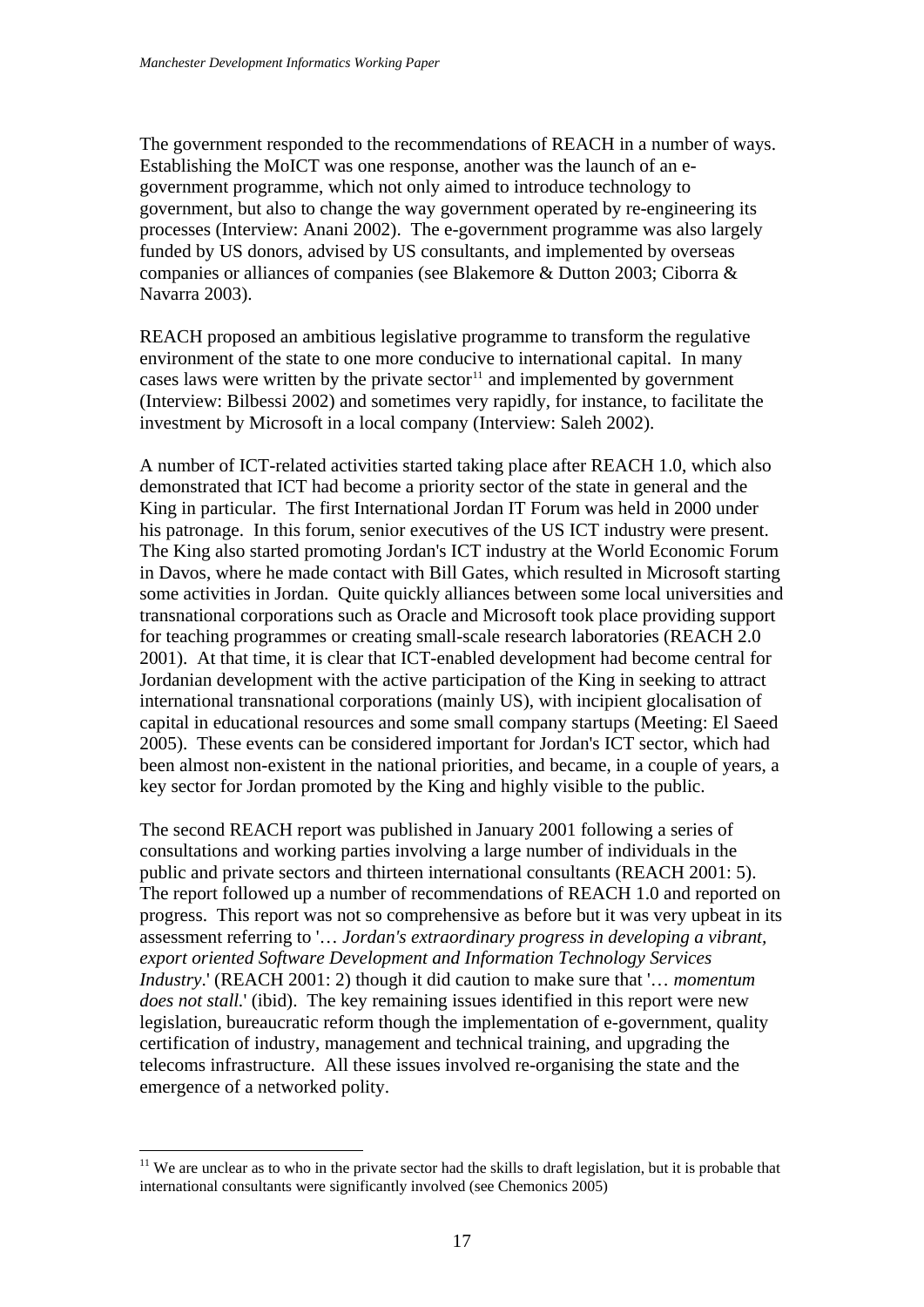In September 2002 the REACH 3.0 report was published and was less optimistic than earlier reports. It noted early on the 'severe market corrections' that had caused a recession in the IT industry and the instability in the region and the world that made it more difficult to attract investment into the region.<sup>[12](#page-19-0)</sup> The focus of the initiative started changing. As REACH 3.0 (REACH 3.0 2002: 6) stated: '*[w]hile Jordan's vision and targets remain steady, the REACH strategy has adapted over time. More than just a sector growth strategy, REACH is now part of a truly national initiative for achieving e-readiness and beyond. The momentum that the launch of REACH first sparked has inspired a host of new initiatives designed to employ technology as a tool for bridging the digital divide and enhancing the lives of all Jordanians.*' Dr. Zu'bi, the minister of ICT and in change of the newly created MoICT also identified this change: '*[REACH] has moved from looking at ICT as an enabler for an industry to ICT as an enabler for a nation to get into the knowledge economy*' (Interview: Zu'bi 2002).

part of the recommended actions. For example, the Connecting Jordanians Initiative, REACH. Another example was the development of ICT centres (subsequently known as Knowledge Stations) in different communities to provide ICT resources and training for people not in full-time education. REACH 3.0 followed the same strategic thrusts of the first two reports. However, a number of other ICT initiatives were incorporated, both in discussing issues and as a major programme launched by the MoICT to provide IT infrastructure for all schools and colleges in Jordan, was included in the Human Resources dimension of

The final report, REACH 4.0 was published in January 2004. It was prepared on a holding public workshops and without the involvement of international consultants prioritising smaller scale actions needed in specific areas such as creating business various recommended actions and published ICT statistics (REACH 4.0 2004) (see Table 3). smaller scale with meetings taking place between the various agencies without (Interview: Younis 2004). In this report it was realised that there were recommendations that were being repeated without actions being taken and areas in which significant improvements were made (Int@j 2003). REACH 4.0 focused on incubators (Interview: Younis 2004). It reported the latest events, discussed the

Tables 3 and 4 show how REACH was represented. Put baldly, of the targets set only has not succeeded, but no one has made such a pronouncement. Rather, views of representative of Int@j argued, '*REACH* is not only about numbers but is about the *rocess*' (Interview: Younis 2005). What can this mean? *p* 12% of the employment target and13% of export revenues were met though 53% of cumulative FDI appeared to be in place by late 2003. Unexpectedly domestic ICT revenue grew substantially (by over 500%).<sup>[13](#page-19-1)</sup> By its original expectations, REACH what REACH is and of what ICT development entails have changed. As a

<u>.</u>

<span id="page-19-0"></span> $12$  The Nasdaq index was reaching its lowest level after the record high in 2000, and war in Iraq was becoming increasingly likely (see Table 2).

<span id="page-19-1"></span> $^{13}$  Export revenue grew over that period by more than 600% from a low base, but not in line with REACH's heady expectations of 6000% growth.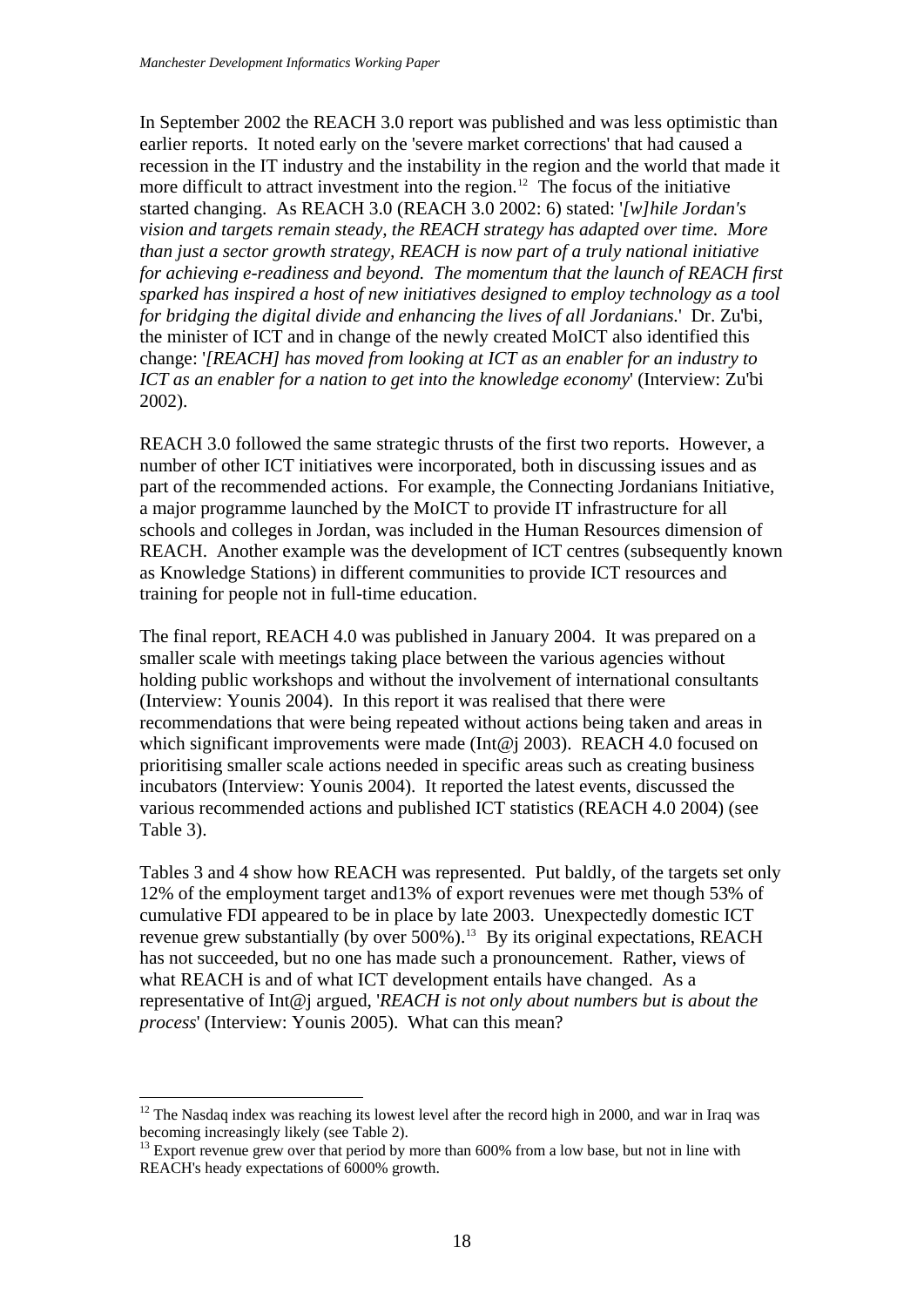The start of REACH could not have been more high profile in Jordan: with a new monarch wanting to make a fresh start, develop the economic prospects of Jordan, a nd harness the ascribed potential of ICTs to take advantage of the often-quoted educational assets of Jordan. This relationship was more complicated than usually portrayed as REACH was also very close to what the WTO and World Bank were proposing for Jordan and, of course, REACH was financially backed by USAID and led by US-based consultancy companies. By 2005, Jordan had a plethora of ICTenabled development projects: MoICT listed 14 e-initiatives; several of them were quite substantial, as well as REACH (MoICT 2005). Most of these projects involved the creation of new agencies, the use of overseas companies or consortia to pr ovide technical resources and expertise, overseas aid agencies, the involvement of Jordanian government departments, the Jordanian private sector and, often, parts of the Jordanian population. Briefly, to take one example, the Knowledge Stations initiative created 75 community ICT centres throughout Jordan. It was initially sponsored by the King Abdullah Development Fund, organised by the Ministry of Education w ith the Queen Zein Al Sharaf Institute, National IT Centre, MoICT, Ministry of Planning, UN Development Programme, AMIR-USAID, and Digital Opportunity Trust (a Canadian international non-governmental organisation) being involved.

An incipient networked polity of different agencies, national and external, public, Bibessi, head of Int@j was unrepentant. '*People are saying that you are inviting all e giants* [international IT companies] *in, they will swallow the local market. Tough th* private and private/public, was to be found: all apparently sharing a premise that aspects of ICT are key to Jordan's development. Conflict or more often noncooperation between agencies was not uncommon. For the most part, despite the importance placed on education, universities did not become involved in projects (Interview: Fayomi 2002) nor did they attend the human resources workshop in REACH 3.0. Ironically existing ICT companies were excluded from much ICT work in different initiatives as the contract sizes were too large (Interview: Arafeh 2002). *luck! This is the free economy, this is competition. We did enter the WTO.*'

multinational agencies (for example: meetings El Saeed 2005; Abu Zeid 2005). From 1999, building on the legacy of his father, King Hussain, the King was an important private model for the acceleration of educational reforms in developing countries ... through the effective use of information and communication technology.' (WEF 2005). Microsoft, mainly it appears though personal contacts. The King has been compared to the CEO of a company as Scott Shuster, the moderator at the ICT Forum in Jordan, Perhaps the rescaling of the state at this time has been one of the more interesting aspects of the REACH programme. The agency of the King is frequently credited with cultivating links with a variety of international companies, heads of states, and participant in the World Economic Forum (WEF) at Davos each year. He was instrumental in creating an annual World Economic Forum event in Jordan and, uniquely for the WEF, it is the sponsor of a national initiative, the Jordan Education Initiative whose aims include '[e]*ncourag*[ing] *the development of an efficient public-*The King has also been able to mobilise support from the chairmen of large US multinationals such as John Chambers of Cisco (WEF 2003) and Bill Gates of commented,'*[t]he nation of Jordan has a CEO and we all know who he is.*'

This lauding of the King can be seen as symptomatic of cultivating a monarchy in a small state with unstable economic and social circumstances. Nonetheless, a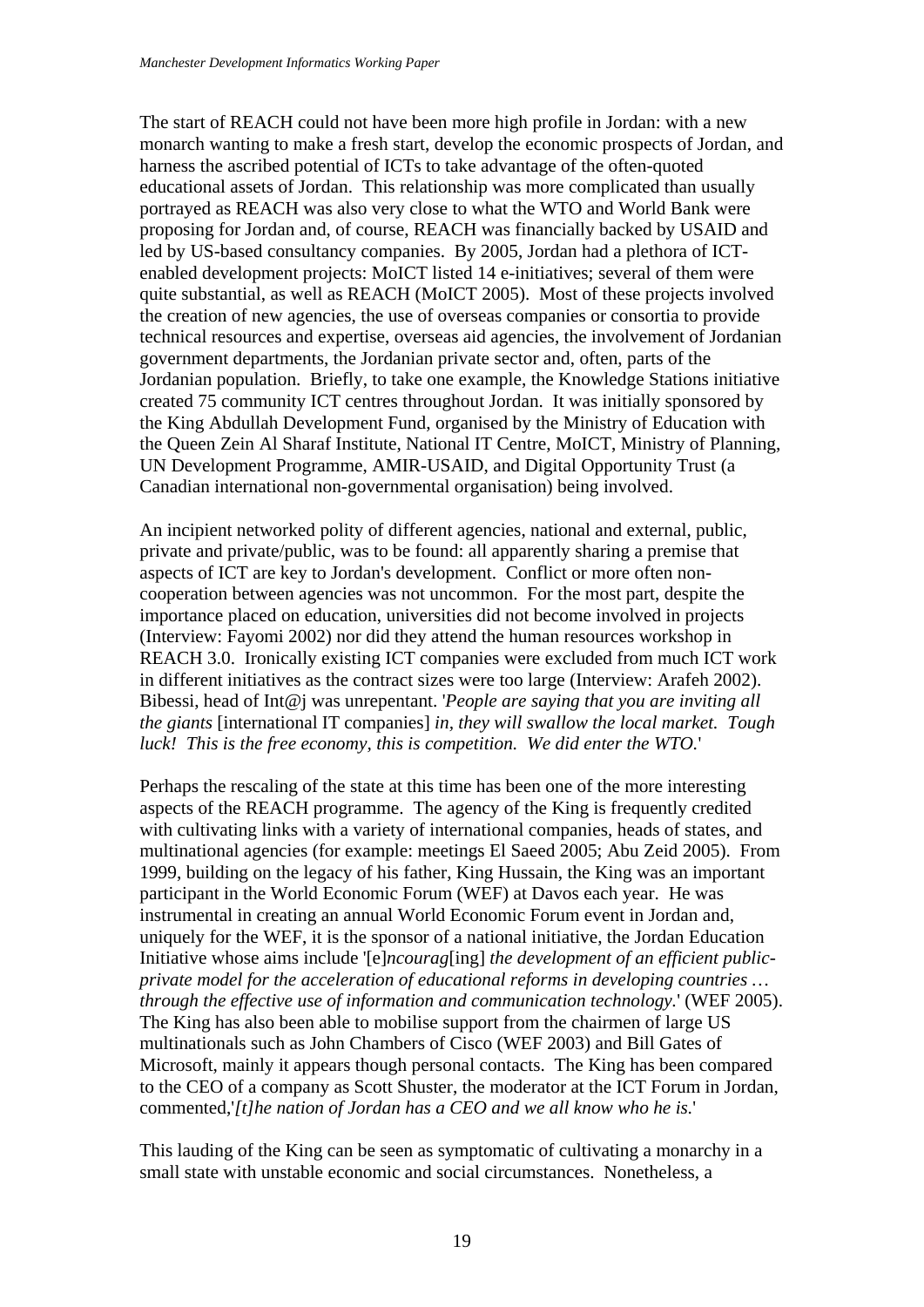<span id="page-21-0"></span>rescaling of Jordan seems to be assisted by someone who can encapsulate the Kingdom, command executive agency, and develop relationships with people occupying important positions in multinational companies and other countries. Though the King's political will is unchallenged (though see BBC 2004), it does not mean that edicts and policies are followed through. Indeed, Jordan has a number of initiatives and programmes which do not necessarily translate into expected developments as the example of REACH indicates (cf. Habayeb 2005). For those involved in managing aspects of these programmes, the focus is on the long term: ' *I*  know it is expensive, I know it costs a lot. We are educating a generation. In 2010 we *should notice the difference.*' (Meeting: Hourani 2005). Perhaps, by referring to REACH as a 'process', Younis is considering this programme as a m eans to draw in mainly donor FDI, leading to the creation of a networked polity around the notion of ICTs which should bear more tangible fruit sometime in the future.

evaluating the whole initiative had not been issued at the time of writing. No further plans to extend the REACH programme have come to fruition (Interview: Abu Zeid 2005) and a policy statement for the ICT sector largely restricts itself to regulatory issues and the encouragement of the private sector (MoICT 2007).<sup>14</sup> The year 2004 was the final year of the five-year plan. A concluding report

## **<u>E. Jordan and the Dilemmas of a Developmental</u> Network State**

'*The key question, in short, is not whether the state is globalizing or localizing, but rather what kind of struggles are being waged and by whom, and how the rescaling of e state toward the glocal produces and reflects shifts in relative sociospatial power th geometries*.' (Swyngedouw 1997 quoted in Brenner 2003: 317)

networked polity in a rescaling state enabling glocalising processes to develop centred development, coped with dilemmas of institution building such as embedded utonomy? Finally, what does the example of Jordan and REACH reveal about issues a of 'distance-less' and 'placeless' ICT-enabled development? Jordan and the REACH initiative raise questions that draw on and develop the theorisation discussed above. Is REACH an example of an aspect of an incipient on ICTs? Second, how have Jordanian institutions, constituted and engaging in ICT

#### **E1. A Rescaled State and a Networked Polity?**

between the state and civil society. We have discussed this in terms of a rescaling of the state on the one hand and the emergence of a network polity on the other. Many A key issue for the nation state within a dialectic of globalisation is the relations of the characteristics of Jordan and its programme of ICT-enabled development fit this analysis as has been portrayed above. Jordan can be argued to be a developmental network state, though emergent, with a short history of engaging in developmental activities; a particular experience of state provision coupled with a

<sup>1</sup>  $14$  It is worth noting that USAID funding in this area has ceased.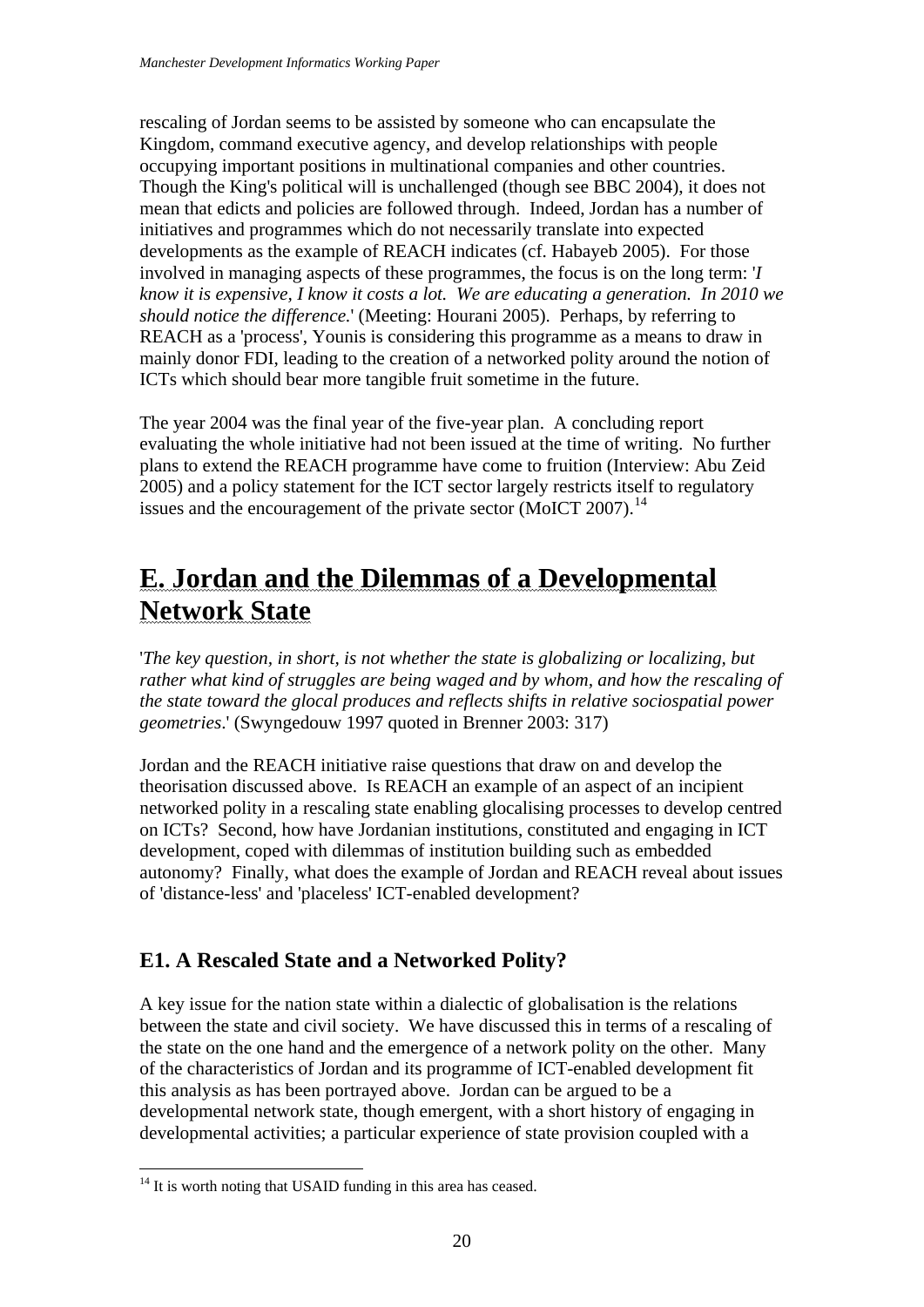weak private sector; and a small economic base. Legislative change and moves from public to private provision of services have occurred through the involvement of IMF programmes, and more recently, WTO membership. Similar changes are central to the REACH programme. The state is rescaling though the intervention and demands of agencies such as the IMF and the requirements of membership of bodies such as WTO. State capabilities are being rescaled with moves toward grouping of public private or private provision in a range of services as was found in REACH.

interaction between sovereign nation states – so called Westphalian states – which has been highly dependent on external aid for much of its history (up to 18% of GNP terms of having to negotiate and recast its agency. Here, Jordan's experience may be in common with other post-colonial countries and rescaling of the state has been an However a thesis of a rescaling of the state assumes a prior situation with limited may have held true in Europe, but developing countries are usually products of a postcolonial world and Jordan is no exception. Critiques of a globalisation thesis frequently assert that, on most measures, the world was more globalised prior to 1914 than since (Hirst & Thompson 1999). Jordan's history shows that we cannot find any period when it can be described as a Westphalian nation state. It has had to cope with changes in boundaries, wars, internal unrest, and large movements of population and the maintenance of the state has been a constant issue. To take one example, Jordan in the 1960s) and it was a dramatic drop in aid in the 1980s that led to calling in the IMF and its subsequent structural adjustment programme. Jordan has frequently engaged with external agencies with consequent changes in the scale of the state in *on-going* issue, not just a recent response to a dialectic of globalisation.

external agencies increase in importance (Ansell 2000). It has been noted that aspects difficult to disentangle is how much ICT-enabled development is a process leading to a networked polity and the development of civil society and how much ICT-enabled A network polity arising from rescaling the state is assumed to entail a reduction of state provision and influence as heterogeneous networks of public—private and of ICT-enabled development, such as the e-government programme, are paradoxically leading to increased state provision in Jordan (Ciborra & Navarra 2005). What is development is being used to attempt to reach this end.

of income has declined and it is, as described earlier, a *semi-rentier* state. The state depends on, often, external sources of revenue and redistributes them through society. particularly with the US. What is different with REACH and other Jordanian aid programmes (see AMIR 2005a) is that they explicitly seek to develop institutions of In Jordan, identifying respective roles of state and civil society has been complicated as the state has been dominant in economic and social affairs. Many states in the Middle East can be described as *rentier* or *semi-rentier* states: dependent on revenues from commodity products (mainly oil, though phosphates in Jordan's case), external aid and remittances from expatriates (Yom 2005). Jordan's reliance on these sources REACH can be seen as another phase in Jordan's longstanding aid relationships, private enterprise and of civil society.

important to be aware of different historical relationships within specific countries This *rentier* argument is a structural thesis leaving little room for explanation of how states behave differently faced with similar economic circumstances and it is (see Moore 2004). The agency of the state, particularly the King, is seen as central to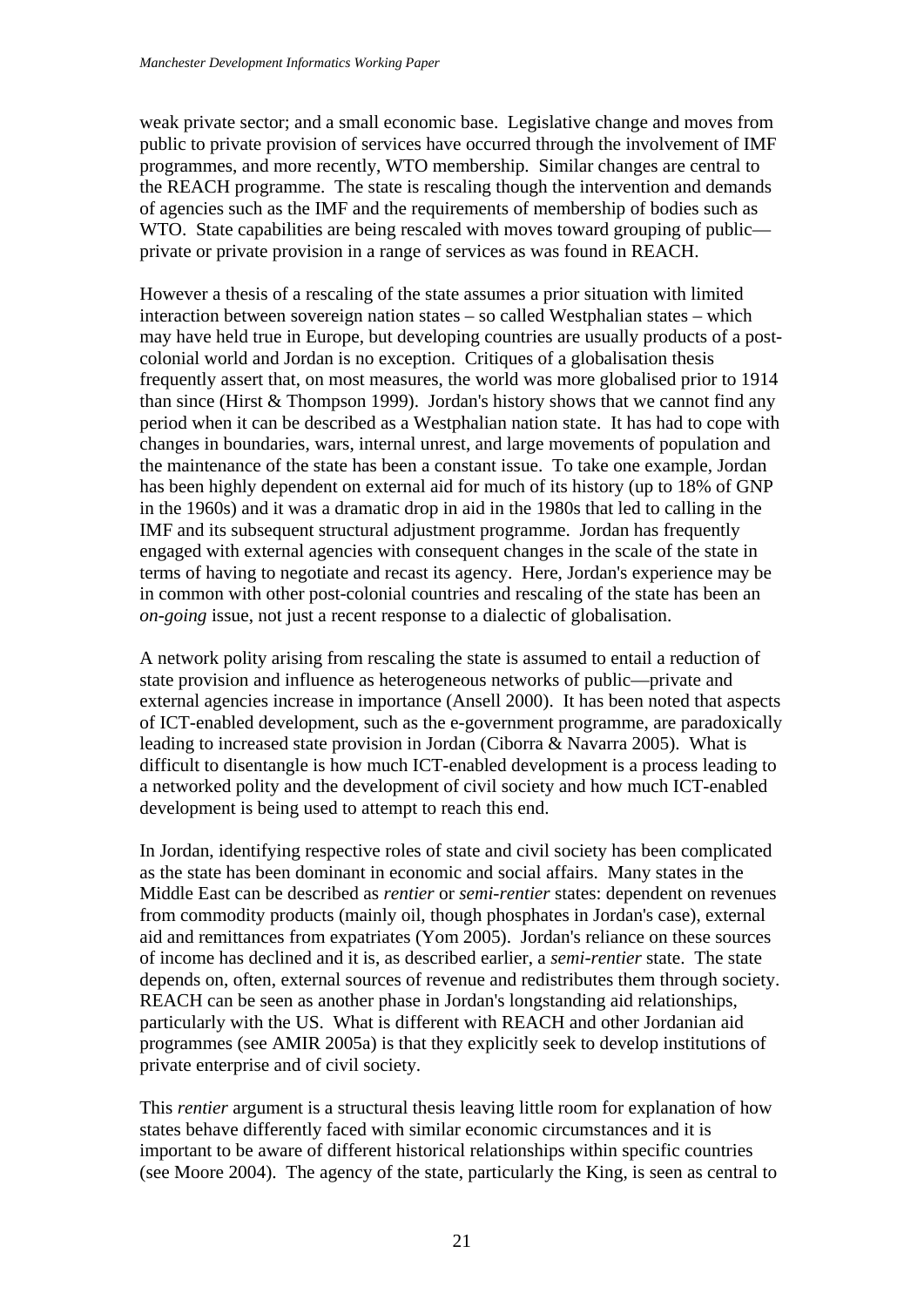<span id="page-23-0"></span>change in Jordan to date but the creation of a networked polity and civil society institutions, in part centred on ICT-enabled development, should lead to a diminution of the dominance of the state. One way to explore this issue, and become clearer on limitations of the notion of a networked polity in Jordan, is to look at the dilemmas of institution building in developmental network states.

#### **E2. Dilemmas of Institution Building**

Following Evans (1995), Jordan has used a husbandry approach to the ICT sector becoming over-embedded on the one hand or over-autonomous on the other; and how trying to stimulate companies to follow certain strategies. Developing network states face four related dilemmas in building institutions: how to avoid institutions to maintain relationships through time and throughout the territory of the state.

have been introduced with King Abdullah being seen as particularly active in this area point to issues of over-embeddedness where position rather than performance is most important. REACH manifests this issue: plans have been in the forefront emphasising employment, FDI, sales and so on can be constructed from different sources (see tables 3 and 4), but most of the figures come from estimates and assumptions as some interviewees readily concede and how much confidence can be placed in these *Wasta*, using your position to favour other people through appointments or other means, is widespread in Jordan, and more generally in the region, and especially common in the public services (McDermott 2005).[15](#page-23-1) Many measures to reduce *wasta* (Al Ali 2005; McDermott 2005), but the use of connections though *wasta* reinforces tribal links and indicates a distrust of institutions and their recruitment patterns (Henderson 2000). MoICT is seen as a symbol of reform as all its appointments are made through competition (Meeting: Hourani 2005) and expectations are placed on egovernment that it will reduce *wasta* (see Sawalha 2002). These networks of *wasta* the creation of institutions and the development of projects, but when it comes to assessing what has happened, the details are much less certain. Figures of statistics is very unclear.

credited as the instigator of REACH, we have argued that his views were very close to Jordanian graduates who could be employed in Israel (King Abdullah 1999). REACH reports). Overseas consultants have been very important in all phases of the REACH process where they are credited in writing REACH reports and have taken leading roles in facilitating workshops.16 Over-embeddedness in terms of the presence of *wasta* and a lack of evidence of outcomes is present in REACH, but so is over-autonomy. Though the King is those expressed by the IMF and the World Bank. What was expected of REACH has varied: at first, King Abdullah suggested that ICT FDI would make use of cheap reports show that ICT FDI was emphasised in 2000 and 2001 with an increasing focus on other forms of ICT-enabled development from 2001 onwards (see REACH

<u>.</u>

<span id="page-23-1"></span><sup>&</sup>lt;sup>15</sup> Jordan is given a score of 2.92 for anticorruption and transparency on a 0 to 7 scale where  $7$ represents strongest performance (McDermott 2005).

<sup>&</sup>lt;sup>16</sup> One example of a US consultant's unease in leading an infrastructure workshop in REACH 3.0 is his initial comment that he was 'new to Jordan' and apologizing for 'any misstatement of fact … due to his newness in the country'. Another comment was made by a participant in REACH 2.0 that he had to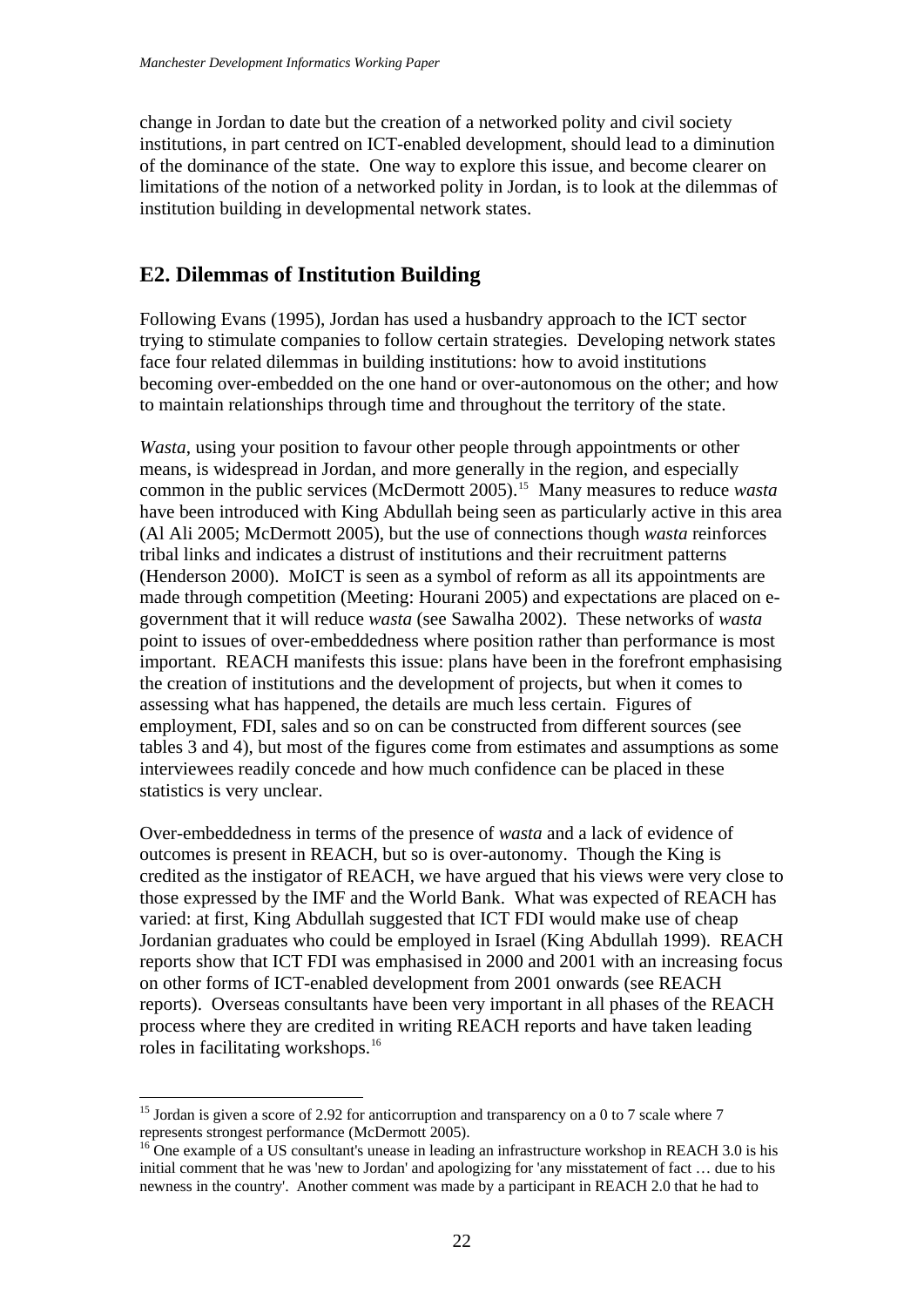Chemonics is a good example. This US based consultancy company was prime contractor for AMIR and refers to it as '*Chemonics' AMIR program*' and comments that '[t]*he USAID-funded AMIR program has been instrumental in supporting and implementing the REACH initiative. Through technical assistance and commodity support, AMIR has strengthened Int@j's capacity and enabled* [MoICT] *to lead the public sector in e-government implementation, infrastructure improvement, and IT sector development.*' (Chemonics 2005). REACH has also been highly reliant on external donor funding with the future of REACH always dependent on funding from USAID (AMIR 2005b). Thus much of the policy and resource funding of REACH can be attributed to external agencies, particularly USAID, indicating over-autonomy in the programme.

project where external agencies are becoming associated with and changing the role tangible changes often connected with institution building while downplaying the slowness of the development of an ICT industry. In this both over-autonomous programmes and agencies coupled with embedded institutions can agree. So can findings of both over-autonomy and over-embeddedness in REACH be reconciled? Both issues are aspects in glocalisation processes around the REACH of the Jordanian state. While much was done in a very short period of time, the creation of projects, institutions and resources appear not to be able to produce the predicted rapid growth in the ICT industry. However, both external agencies and Jordanian institutions surrounding REACH have much to gain in demonstrating

One response is to question accountability in the REACH process. Ó'Riain (2004) overlapping forms of accountability. In Jordan structures of accountability are less the strong leadership of the King, drawing on a complex mixture of tribal and modern hierarchical or tribal accountabilities that can be seen as positive – the ability of the described in the existing literature. In particular, it appears that the state retains enormous influence over incipient agencies. shows that a developmental network state such as Ireland has multiple and evident and it seems that some agencies try and involve the King *in extremis* as a means of creating accountabilities (see Habayeb 2005; Khouri 2003). It appears that state resources, undercuts the distributed accountabilities of a network polity. Put differently, the networked polity that appears to be in place continues to sit alongside King to enforce change – or negative given the presence of *wasta*, but either way represent state institutions that work in quite different ways than network polities

and it seems that REACH is an example of an ICT-enabled development that seeks to institutional forms alongside new technologies, of necessity, will transform societal patterns of developing countries (Evans 2004). REACH fits notions on the importance of institution building in developing countries develop civil society through the creation of new institutions (see Hoff & Stiglitz 2001). The lack of results points to a problematic assumption that applying new

Much depends on historical relations that have developed between state, business and society. Others have observed that, in Jordan, state power remains paramount and

take the US consultant through material 'step by step so that he wouldn't make a fool of himself' (name withheld).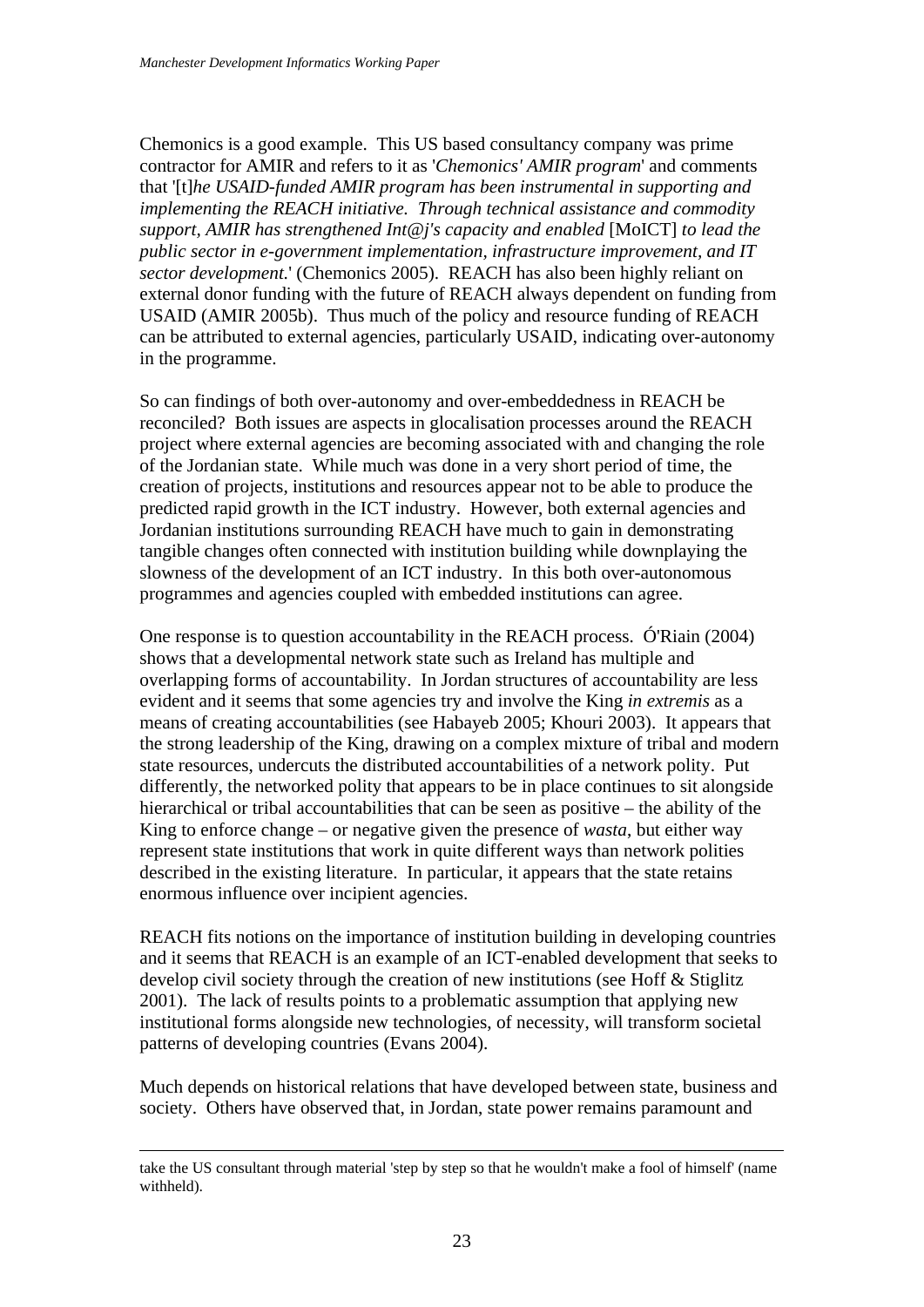<span id="page-25-0"></span>there are limits to the development of civil society (see Moore 2004; Wiktorowicz 2002; Yom 2005). REACH illustrates this and the issue of over-autonomy derives from the state's dependence on external revenue, while over-embeddedness appears to come from the reliance of civil society on the state as the distributor of patronage and income.

continue through external funding (see AMIR 2005b). At the outset REACH did not more salient. The well-educated population is often cited as a key resource of Jordan (see REACH 1999) but it raises the question of what form that education takes. The potential beneficiaries from REACH are probably to be drawn from the educated middle classes of Amman though there is a continuing tension between what Two other dilemmas of institution building are those of creating institutions that continue through time and extend over geographical space. Jordan's precarious financial position effectively means that programmes such as REACH can only consider spatial issues in creating a Jordanian ICT industry and, in effect, this meant that Amman, the capital of Jordan, was being targeted. As the scope of ICT-enabled change has expanded, spatial issues (and issues of equality of access) have become universities teach and what is seen as important for an ICT industry (Meeting: AbdelKhaleq 2005).

Apart from trickle down effects, the prospects are much bleaker for the large numbers that are unemployed or underemployed. For example, after graduating from basic those who see little or no change  $-$  a majority of the adult population  $-$  while their children and, most significantly, sections of the middle class in Amman benefit. As a computer training via the new Knowledge Stations many adult Jordanians were dismayed when they found they were not qualified to get jobs in the computer industry (Interview: Dajani 2005). ICT-enabled development with its slow and spatially skewed patterns of resource flows requires strong political skills to satisfy manager in a computer company candidly stated '*[t]he country* [Jordan] *is placing a bet on the IT sector*' (Meeting: Rimawi 2005).

enterprise and capitalist development while seeking to foster and retain a sense of unity and shared identity. The spatial and economic distributional changes that longterm ICT-enabled development *may* produce are a major concern of the state and are being addressed by programmes such as the Jordan Education Initiative and the Knowledge Stations coupled with the active intervention of the King to promote The engagement of Jordan in REACH illustrates the problematic, identified by Cerny (1997), that a state using ICT-enabled development is both acting to promote Jordanian unity.<sup>17</sup>

#### **E3. 'Distance-Less' ICT-Enabled Development and the Jordanian ICT Industry**

1

 $17$  For instance in October 2002 the King instigated a 'Jordan First' campaign to unite 'citizens in "a unified social fiber that promotes their sense of loyalty to their homeland, and pride in their Jordanian, Arab and Islamic identity."' (Jordan Times 2002)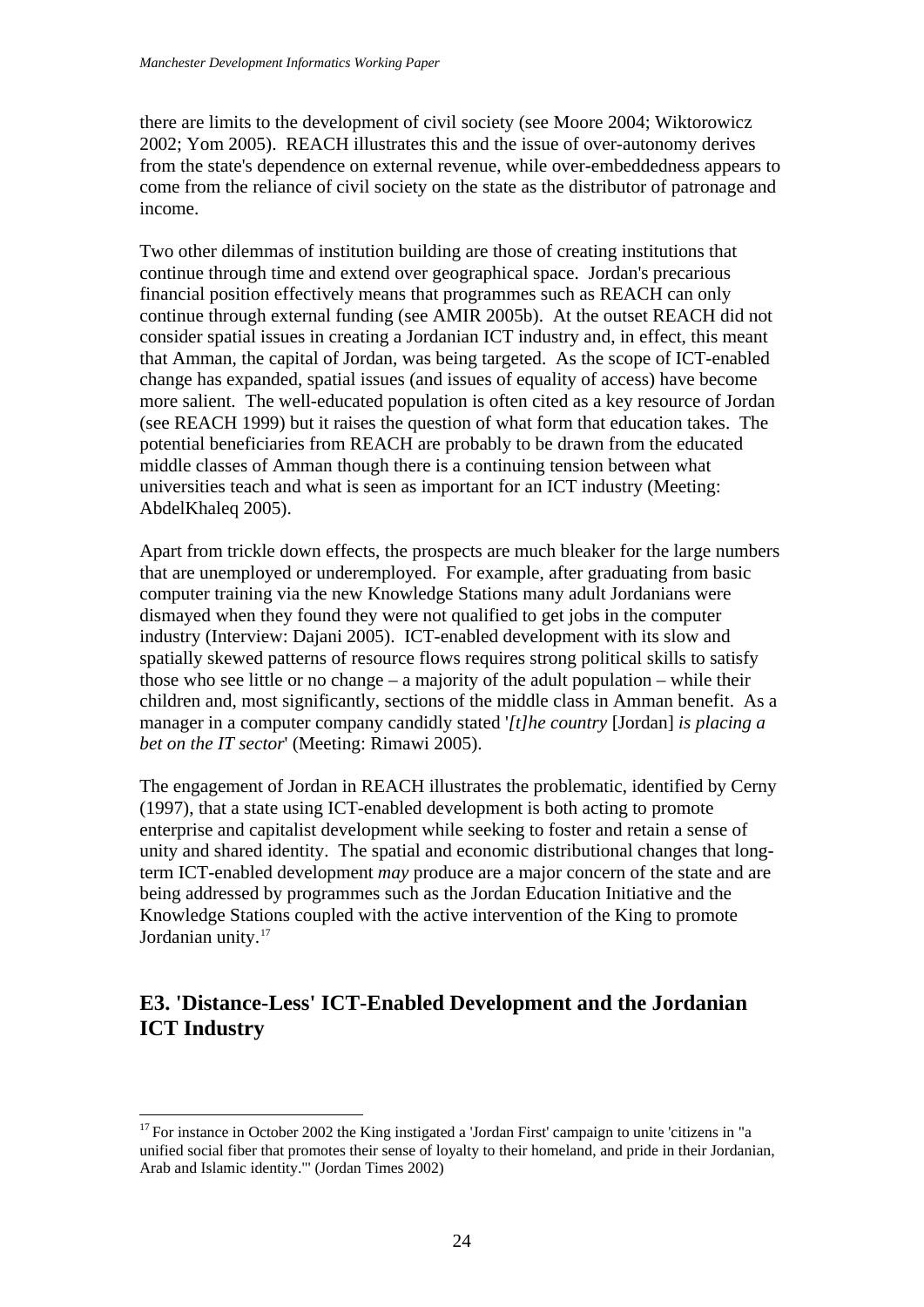A key argument through this paper is that ICT-enabled development can be analysed as examples of glocal processes between external and national circuits of capital, labour, and infrastructure. In the REACH initiative, the original premise of attracting foreign direct investment in ICTs failed. No large overseas company has built a production facility in Jordan nor are there extensive capital investments by overseas ICT companies.

REACH was launched in late 1999 and by March 2000 the Nasdaq peaked (see Table of these features in place in 1999 or 2000 which made glocalisation of transnational as head of state, actively courting the CEOs of large US ICT companies. Even when forthcoming. The instabilities of the region surrounding Jordan are an important issue Jordanian-owned and run by Jordanians who have worked for long periods abroad in the ICT industry and use their networks of contacts to develop their companies.<sup>[18](#page-26-0)</sup> It [appears](#page-26-0) very difficult, despite the rhetoric of 'placelessness' and 'distance-lessness', to leapfrog into strong glocal arrangements with global ICT capital without both The failure of REACH to attract FDI could be simply seen as an issue of bad timing. 2) and subsequently, the availability of capital for FDI rapidly dried up. This argument is one shared by our interviewees and the later REACH reports, and draws sustenance from the notion of a new economy, a world of flows, where distance and location are unimportant. In contrast, we argue that ICT FDI is not so spatially mobile and becomes linked into specific locations largely through non-market mechanisms such as state development institutions, state regulatory regimes and the presence of nationals working for transnational corporations who wish to retain links with their home countries (see O'Riain 2004; Saxenian 2005). Jordan had hardly any capital problematic. Since then, some of these aspects have developed in Jordan, but still large ICT FDI from transnational corporations remains elusive, despite the King, the US gave special trading status to Jordan, no large ICT investment was (Meeting: Rimawi 2005) and one not in the control of the nation state. The example of successful ICT companies that  $Int@$  promotes are ones which are mainly economic conditions and a variety of non-market institutions and mechanisms including the nation state's capability to transform to accommodate these global flows.

development, but these networks are resourced by external agencies which are either quasi-governmental such as USAID, or global agencies such as the World Bank or the Microsoft, are present, mainly as contractors, providing hardware or software systems with some involvement of local Jordanian companies, and donating aid to not-forprovision, but these glocalisation processes are different than those discussed above as private global capital is not being invested (or risked). Instead, countries such as products are being put in place based on the advice of external consultants (Meeting: Yet, Jordan has been very successful in attracting flows of resources for ICT-enabled World Economic Forum. Several ICT transnational corporations, including Cisco and profit organisations. The rhetoric of these developments is to transform public Jordan have become small but lucrative markets for large ICT companies whose El–Saeed 2005). This is a substantial bet for some, but not for others.

As Swyngedouw's quote at the beginning of this section illuminates, this rescaling of the Jordanian state and these glocal processes entail a shifting of networks of

1

<span id="page-26-0"></span><sup>&</sup>lt;sup>18</sup> Two good examples are Estarta and Esadenia.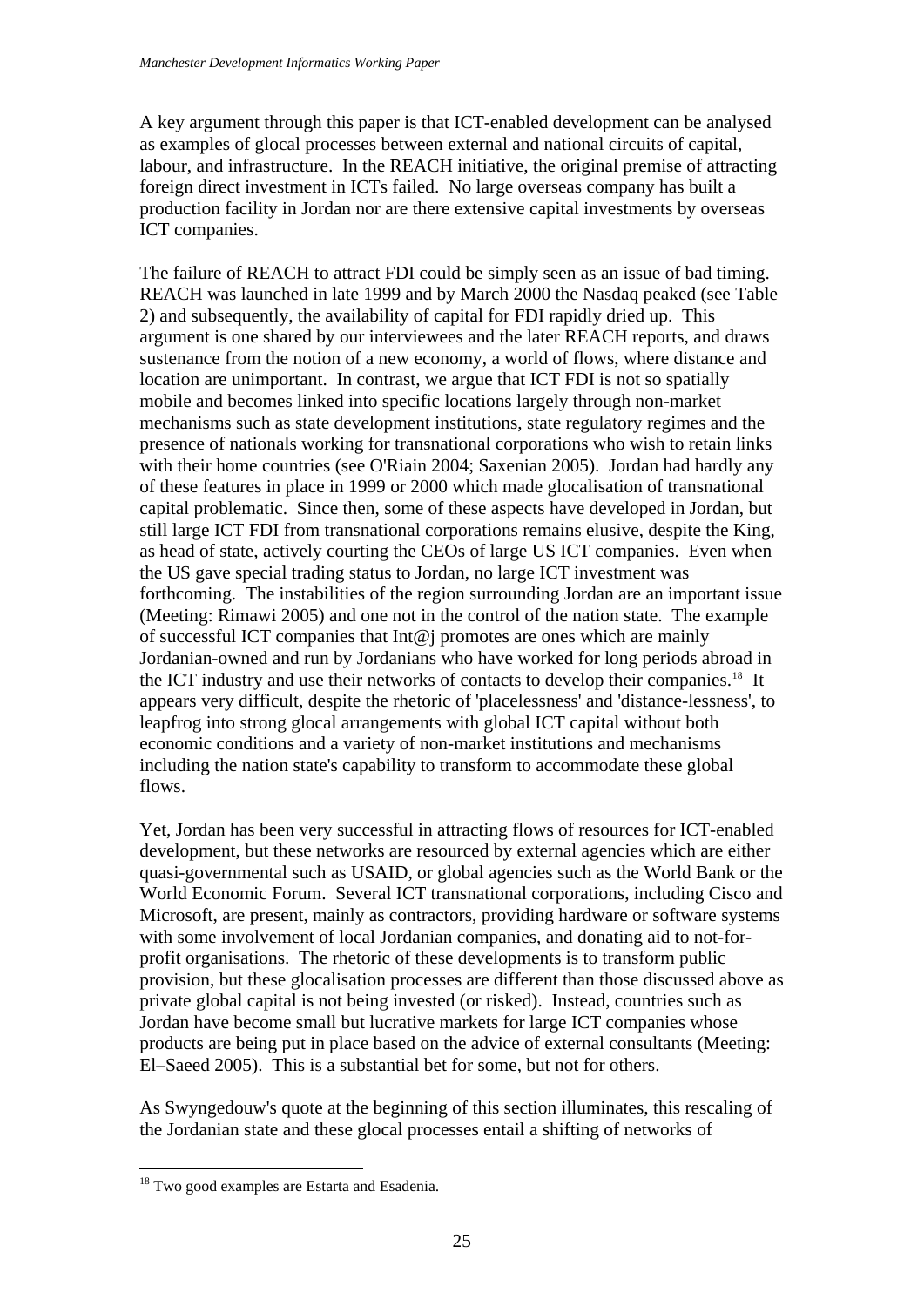resources within and outside the nation state. For transnational corporations and international consultants, their external expertise and products are deployed and paid for, based on expectations that what is being proposed has already worked in developed countries.[19](#page-27-0) These glocal processes are mediated by changes in the state and institutions which create resources and expertise within countries such as Jordan though these benefits are strongly skewed towards an educated, often externally educated, middle class.

(Cairncross 2001; Ohmae 1995) and yet geographical proximity is paradoxically seen relations that enfold digital mediated exchanges with relations based on close proximity or, as Morgan (2004) puts it, the death of distance argument conflates the spatial reach of ICT-mediated exchanges with social depth and the social reciprocities ICTs are credited as key components in the 'death of distance', enabling flows of capital, labour and materials, and diminishing the role and scope of nation states as critical in the establishment of clusters of development (Bresnahan & Gambardella 2004; Porter 1998). What we have is not an either/or situation but new forms of that are entailed. This conflation is also highly political.

Gore 2000) and thus the role of the state was one of accommodating market-based liberalisation and privatisation (Gore 2000; Stiglitz 1998). REACH exemplifies many of these policies as do the recent prescriptions of the IMF and World Bank for Jordan arguments that globalisation, ICT-enabled developments, institutional reform and market-based policies, enable new, often ICT-related, investments to transcend The viewpoint known as the Washington Consensus presumed that market forces were of key importance for economic and social development (cf. Gallagher 2005; economies while moving its activities from state provision to private companies. More recently, a post-Washington Consensus has been formulated<sup>[20](#page-27-1)</sup> that places an emphasis on the role of institutions within the state, competition, as well as (Hassan & Al-Saci 2004; IMF 2004). Such policies gain credence, and draw on distance and invigorate local economies while, at the same time, allowing local companies to trade internationally.

they can be found, sustained by the capabilities of ICTs and blind to geography. The role of institutions and historical relations within the state, often non-market-based, are critical to these glocal processes; Jordan shows that new institutional forms are, in place. But the myth of the powerless state has its counterpoint in the myth of global accessible to any country. Once again there is a conflation between spatial reach and Glocal processes mediating global flows and the infrastructures and resources of the local state are not simply a matter of free markets seeking the best returns wherever themselves not a panacea. States are not powerless in face of processes of globalisation (Weiss 1998) but they are responding in different ways as essential components within a dialectic of globalisation. How this is done cannot be simply read off from other nation state experiences: glocal processes are specific to time and capital flows and specifically ICT FDI being market-based and therefore *potentially* social complexity: the attraction and retention of external agencies as well as

<u>.</u>

<span id="page-27-0"></span><sup>&</sup>lt;sup>19</sup> This is an area where academia can play a part in creating and disseminating critical accounts of ICT-enabled developments in developed countries which engage the rhetorics of consulting companies and vendors of ICT products.

<span id="page-27-1"></span><sup>&</sup>lt;sup>20</sup> For different formulations of what this might be see Santiso (2004) but the best known proponent is Joseph Stiglitz (1998).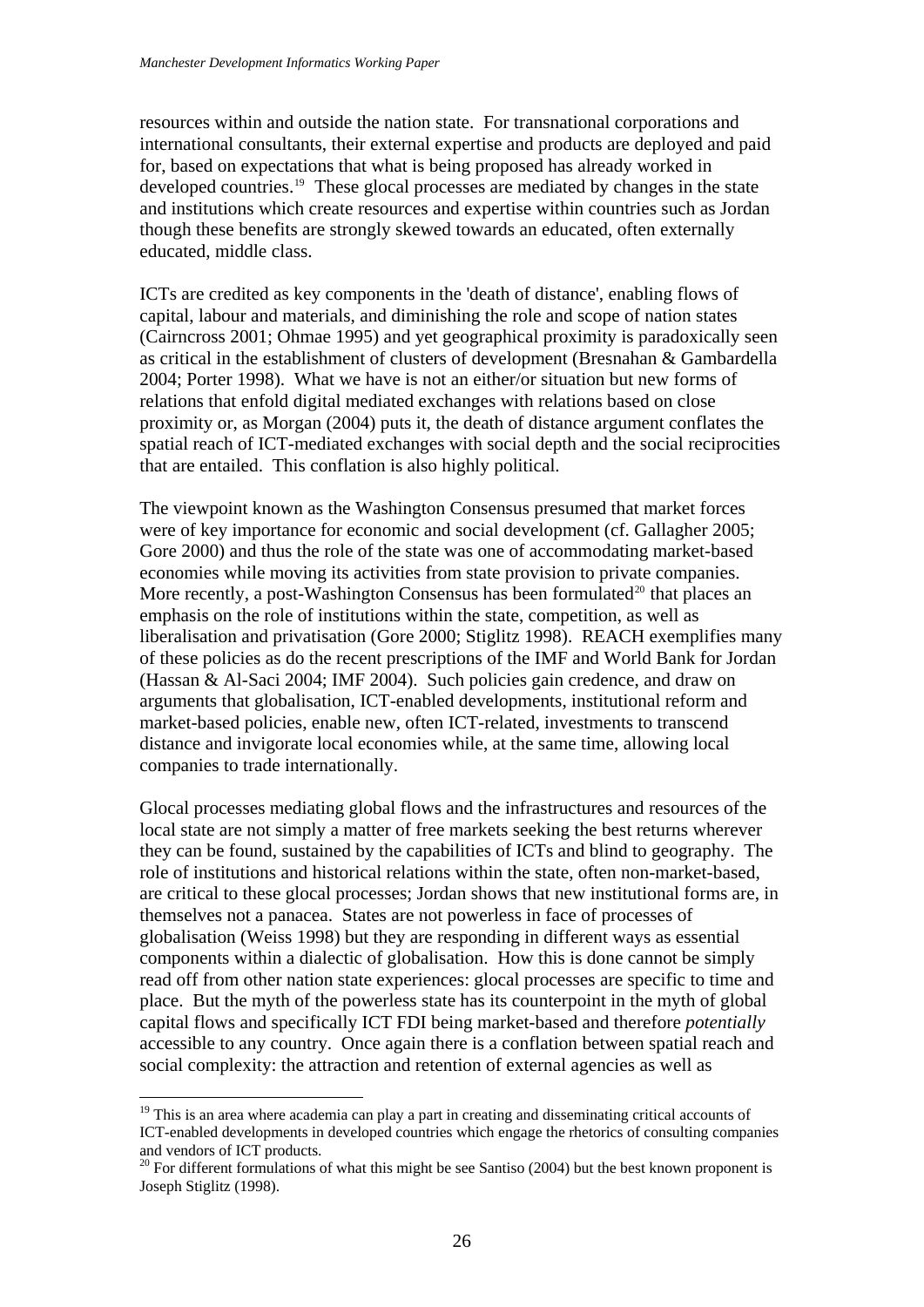<span id="page-28-0"></span>transnational corporations depends on a variety of institutional networks and histor ical contingencies that enable glocal processes to take place. For Jordan these are complex and included the highly publicised actions of the King, regulatory chan ges, the creation and activities of a rather unusual network polity of private and public sector agencies, historical circumstances, external agencies, Jordan's strategic geopolitical position, and the probably significant roles of Jordanian transnational communities. Yet, none of these have worked in attracting and retaining signific ant ICT FDI or developing a major export-based industry while, on the other hand, the rhetoric of ICT-enabled development has assisted flows of resources as aid into the country whose stability depends on the state having external sources of income.

### **F. Conclusions**

Informational capitalism provides the promise of connection and inclusion for countries whose previous geographies and histories left them in a limbo of poverty. But how global flows embed in specific territories remains elusive. ICTs both enabl e connection and are resources for rhetorics of development which developmental sta tes can make use of to further the glocalisation of global flows of capital, expertise and information. Transnational co mpanies need nation states to reinvent themselves as sites for productive investment and rescale to assimilate frameworks of regulation such as the WTO. A select few countries have become highly-developed sites of ICT FDI, but most lag far behind.

Jordan shows ICT-enabled development to be enfolded in political, economic and diminution of the role of the state. However this is put  $-$  as the development of civil society or reducing poverty through inclusion – the developmental network state has the WTO, and be complicit in the creation of a network polity. Evans argues that of the distance-less and placeless capabilities of ICTs on the one hand, and the . change: monocropping as Evans (2004) terms it. Jordan starkly shows these tensions cultural processes. A developmental network state seeks to plan its development strategies while finding ICT-enabled development is linked with the creation of new institutional forms, the valorisation of the private sphere, and a consequential to rescale its activities, accept the demands of external agencies such as the IMF or embedded autonomy is a key feature in preserving the state's ability to plan while engaging business and civil society. This is a useful corrective to free market dogmas expectation that development depends on creating new institutions and institutional

resources, the embedding of these initiatives and the expected economic and social change remain slow to materialise. In part, this may be an unwillingness of the state to cede agency to civil society (Wiktorowicz 2002) but it may also, drawn from long years of historical precedent, be difficult for civil society to accept new forms of This is a country that is 'placing a bet on the IT sector' in an unstable region in which the state cannot afford to relax its control of civil society as the expectations of ICTenabled development might predict. Instead, though prescriptions for change, REACH, e-government, and others, are taken with each initiative, glocalising flows of agency expected of them (see Moore 2004). Perhaps, a slower pace of change enabled by ICTs is more likely to embed successfully in Jordan.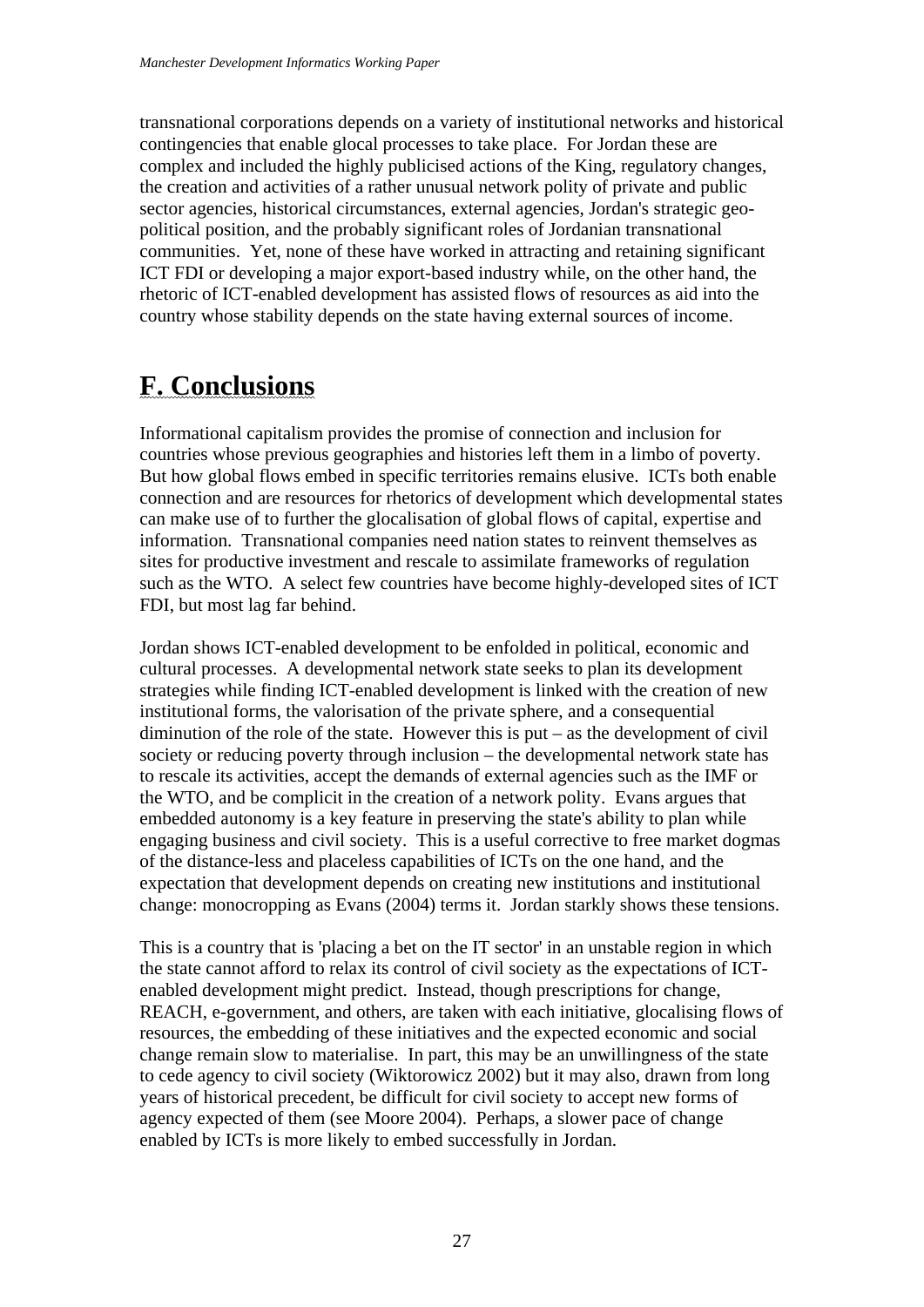For studies of ICT-enabled development, this paper argues that the complexity of glocal processes shows how difficult it is – conceptually or in terms of policy prescriptions – to model ICT-enabled development. Equally problematic are ideas of ICT-enabled development as a distance-less activity in a world of flows where any state potentially can become a recipient of ICT FDI. The idealisation of a ne o-liberal market global economy works through the density and specificity of glocal pro cesses that are social, political and economic. The experience of Jordan can illustrate t he role of the state in seeking to develop IC T industries, but due to the specifics of time and place, these particular experiences cannot be generalised. What can be generalised however is a mode of analysis of the role of nation states within a dialectic of globalisation and consequent possibilities and limitations for states engaged in ICT-enabled development.

#### **Acknowledgements**

interviewed for their help and hospitality. We also would like to thank Heba El Sayed, Debra Howcroft and Brian Nicholson for comments on previous drafts of this paper. Chris Westrup would also like to acknowledge the support of the ESRC research grant "The Role of ICT-Based Applications in Business Knowledge Processes". Chris Westrup and Saheer Al-Jaghoub would like to thank all those who were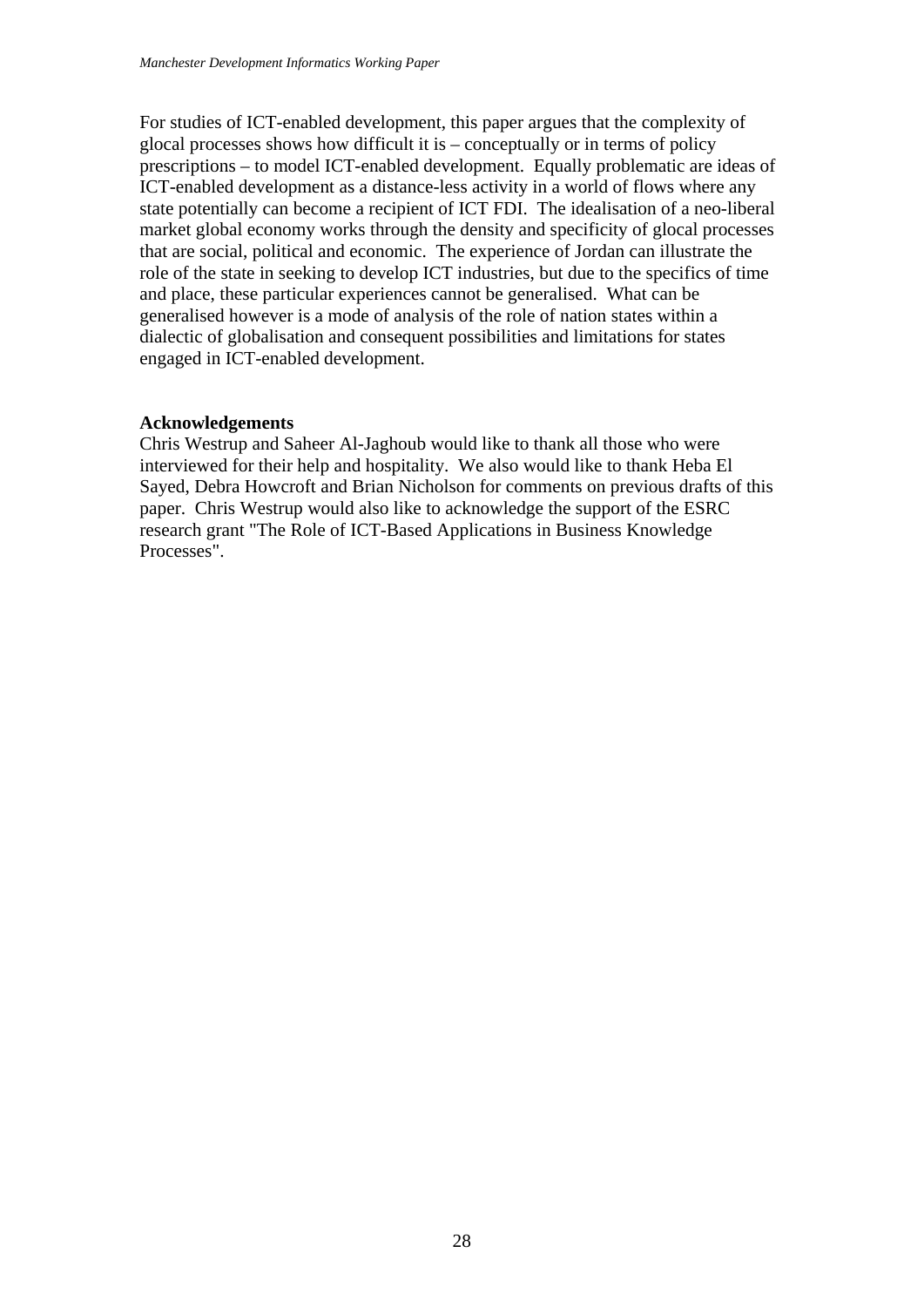#### <span id="page-30-0"></span>**References**

Al- Ali, S. 'Luncheon Address' *The Saban Center for Middle East Policy at the Brookings Institute*, July, 2005 (<http://www.brookings.edu/fp/saban/events/20050726.htm> accessed September 2, 2008)

Al Jaghoub, S., Building a Knowledge-based Economy: Using ICTs for Development and the Role of the Nation State, *Unpublished PhD Dissertation,* University of Manchester, 2004.

Al Jaghoub, S. and Westrup, C. "Jordan and ICT led development: towards a competition state", *Information Technology and People*,16 (1), 2003, pp. 76-92.

Alvesson, M., Skoldberg, K., *Reflexive Methodology: Interpretation and Research,* Sage, London, UK, 2000.

AMIR, "AMIR Program", *Achievement of Market Friendly Initiatives and Results Programme (AMIR Website),* 2005a, ([http://web.archive.org/web/20051023222115/http://www.amir](http://web.archive.org/web/20051023222115/http://www.amir-jordan.org/Default.shtm)[jordan.org/Default.shtm](http://web.archive.org/web/20051023222115/http://www.amir-jordan.org/Default.shtm): accessed April 21, 2008).

AMIR, "Information and Communications Technology Initiative ", *Achievement of Market Friendly Initiatives and Results Programme (AMIR Website),* 2005b [\(http://web.archive.org/web/20051023222929/www.amir-jordan.org/icti\\_initiative.shtm:](http://web.archive.org/web/20051023222929/www.amir-jordan.org/icti_initiative.shtm) accessed April 21, 2008)

Andoni, L, "King Abdullah: In his father's footsteps", *Journal of Palestine Studies,* 29(3), 2000, pp. 77- 89.

Ansell, C., "The Networked Polity: Regional Development in Western Europe", *Governance,* 13(3), 2000, pp. 303-333.

Appadurai, A., Modernity at Large. Cultural Dimensions of Globalization University of Minnesota Press Minneapolis, Minn. 1996.

Avgerou, C., *Information Systems and Global Diversity,* Oxford University Press, Oxford, UK, 2002.

Blakemore, M., & Dutton, R, "E-Government, e-Society and Jordan: Strategy, theory, practice, and assessment", *First Monday,* (8: 11), 2003*, (*[http://firstmonday.org/issues/issue8\\_11/blakemore/:](http://firstmonday.org/issues/issue8_11/blakemore/) accessed February, 10, 2008)

BBC, "Jordan puts faith in Hi-Tech", *BBC News Web site*, April, 4<sup>th</sup>, 2004, [\(http://news.bbc.co.uk/2/hi/technology/3591027.stm](http://news.bbc.co.uk/2/hi/technology/3591027.stm): accessed April 21<sup>st</sup> 2008).

Bresnahan, T., and Gambardella, A., "Old-Economy Inputs for New-Economy Outcomes: What have we learned?" in Bresnahan, T., and Gambardella, A., (eds.) *Building High-Tech Clusters: Silicon Valley and Beyond,* Cambridge University Press, Cambridge, UK, 2004, pp. 331-358.

Brenner, N., "Beyond state-centricism? Space, territoriality and geographical scale in globalization studies", *Theory and Society*, 28, 1999, pp. 39-78.

Brenner, N., "Metropolitan Institutional Reform and the Rescaling of State Space in Contemporary Western Europe", *European Urban and Regional Studies,* 10(4), 2003, pp. 297-324.

Cairncross, F., *The Death of Distance 2.0: How the Communications Revolution Will Change Our Lives,* Texere Publishing. London, UK, 2001.

Castells, M., *The Rise of the Network Society,* Blackwell, Oxford, UK, 1996.

Castells, M., *The Power of Identity,* Blackwell, Oxford, UK, 1997.

Castells, M., "Information Technology, Globalisation, and Social Development", *Discussion Paper 114*, United Nations Research Institute for Social Development, 1999.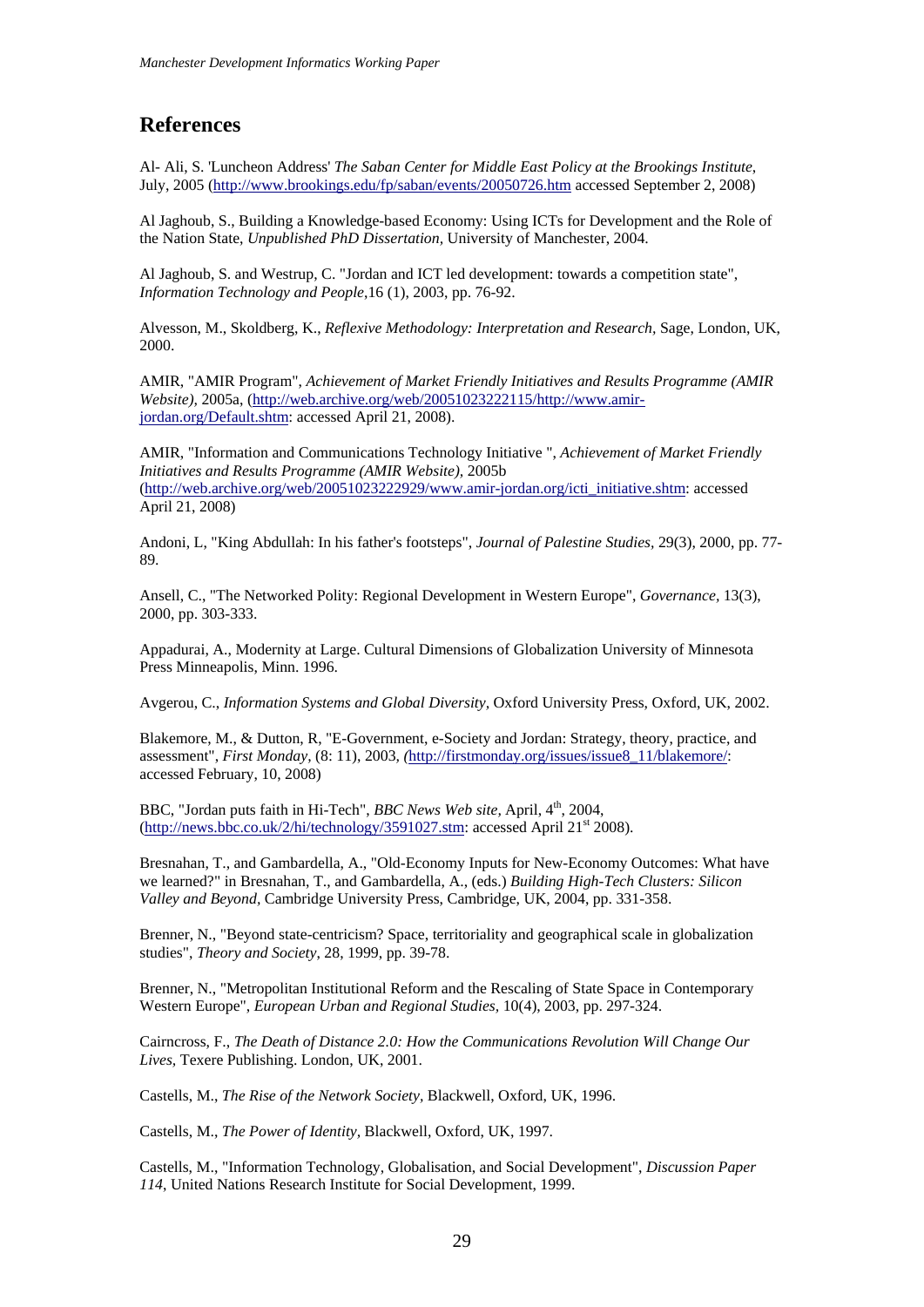Castells, M.. *End of Millennium*, Blackwell, Oxford, UK (2<sup>nd</sup> Edition), 2000.

Carmel, E., "Taxonomy of new software exporting nations," *Electronic Journal of Information Systems in Developing Countries* (13: 2), 2003a, pp. 1-6. [http://www.ejisdc.org](http://www.ejisdc.org/)

Carmel, E., "The new software exporting nations: success factors," *Electronic Journal of Information Systems in Developing Countries* (13: 4), 2003b, pp. 1-12. [http://www.ejisdc.org](http://www.ejisdc.org/).

Carmel, E., "The new software exporting nations: impacts on national well being resulting from their software exporting industries," *Electronic Journal of Information Systems in Developing Countries* (13: 3), 2003c, pp. 1-6. [http://www.ejisdc.org](http://www.ejisdc.org/)

Carmel, E., Tjia, P., *Offshoring Information Technology: sourcing and outsourcing to a global workforce,* Cambridge University Press, Cambridge, UK, 2005.

Cerny, P., "Paradoxes of the Competition State: The Dynamics of Political Globalisation", *Government and Opposition*, 32(2), 1997, pp. 251-274.

Chemonics, 'Reaping results: Jordan's IT strategy', *Chemonics Web Site,* 2005, [\(http://www.chemonics.com/aboutus/news\\_reader.aspx?content\\_id={2F6E7025-BA84-4DBC-8974-](http://www.chemonics.com/aboutus/news_reader.aspx?content_id=%7B2F6E7025-BA84-4DBC-8974-33581A51DBE4%7D) [33581A51DBE4}](http://www.chemonics.com/aboutus/news_reader.aspx?content_id=%7B2F6E7025-BA84-4DBC-8974-33581A51DBE4%7D): accessed March 12, 2008).

Ciborra, C., "Unveiling E-Government and Development: Governing at a distance in the new war", *Public Lecture,* Department of Information Systems, London School of Economics, London, 2002 [\(http://www.lse.ac.uk/collections/informationSystems/pdf/events/2002/Ciborra\\_Inaugral.pdf;](http://www.lse.ac.uk/collections/informationSystems/pdf/events/2002/Ciborra_Inaugral.pdf) accessed April 21, 2008)

Ciborra, C., & Navarra, D., "Good Governance and Development Aid: Risks and Challenges of E-Government in Jordan" in [Korpela,](http://www.informatik.uni-trier.de/%7Eley/db/indices/a-tree/k/Korpela:Mikko.html) M., [Montealegre](http://www.informatik.uni-trier.de/%7Eley/db/indices/a-tree/m/Montealegre:Ramiro.html), R., [Poulymenakou,](http://www.informatik.uni-trier.de/%7Eley/db/indices/a-tree/p/Poulymenakou:Angeliki.html) A., (Eds.): *Organizational Information Systems in the Context of Globalization*, IFIP TC8 & TC9 / WG8.2 & WG9.4 Working Conference on Information Systems Perspectives and Challenges in the Context of Globalization, Kluwer, 2003, pp. 387-402.

Ciborra, C., & Navarra, D. "Good Governance, Development Theory, and Aid Policy: Risks and Challenges of E-Government in Jordan" *Information Technology for Development* (11:2), 2005, pp1- 19.

Dedrick, J.; Kraemer, K., and Palacios, J., "Impacts of Liberalization and Economic Integration on Mexico's Computer Sector," *Information Society,* (17:2), 2001, pp. 119-131.

Dicken, P, Kelly, P., Olds, K., Yeung, H., "Chains and Networks, Territories and Scales: Towards a relational framework for analysing the global economy", *Global Networks,* 1(2), 2001, pp. 89 -112.

DOI, Creating a Development Dynamic: Final Report of the Digital Opportunity Initiative, 2001, *Accenture, Markle Foundation, UNDP*; [\(http://www.opt-init.org/framework.html](http://www.opt-init.org/framework.html) accessed February 18, 2008).

Ein-Dor, P., Myers, M., and Raman, K., "IT in three small developed countries," *Journal of Management Information Systems* (13:4), 1997, pp 61-89.

Ein-Dor, P., Myers, M., and Raman, K., "IT Industry Development and the Knowledge Economy: A Four Country Study," *Journal of Global Information Management* (12:4), 2004, pp. 23-49.

Evans, P., *Embedded Autonomy: States and Industrial Transformation,* Princeton University Press, 1995.

Evans, P. "Development as Institutional Change: The Pitfalls of Monocropping and the Potentials of Deliberation", *Studies in Comparative International Development*, (28:4), 2004, 30-52.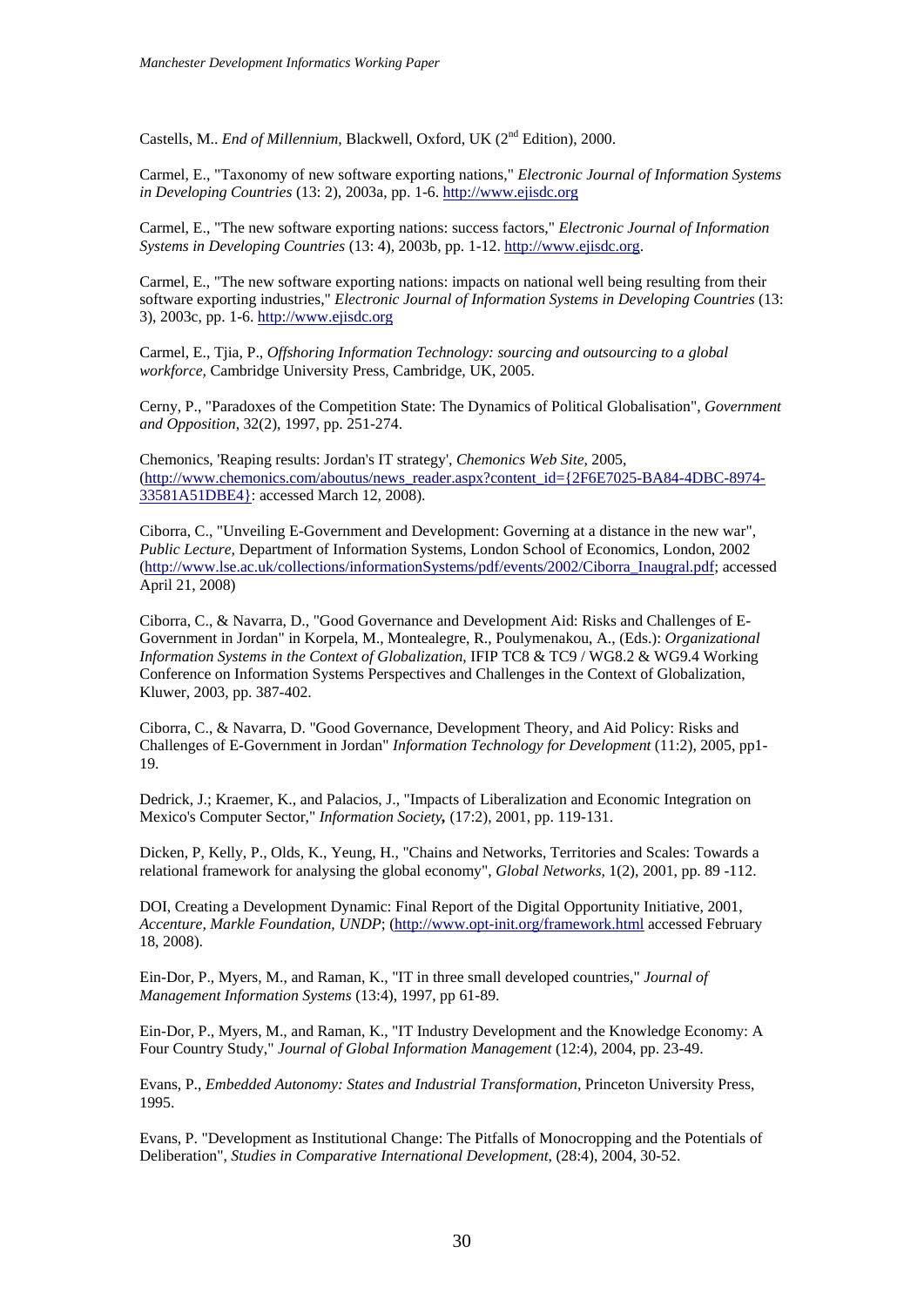Foreign Ministry Jordan, *Brief History,* Foreign Ministry, Jordan Web Site, 2005, [\(http://tinyurl.com/5u873x](http://tinyurl.com/5u873x); accessed March 15, 2008)

Frank, A.G., *Latin America: Underdevelopment or Revolution?* Monthly Review Press, New York, 1969

Gore, C., "The Rise and Fall of the Washington Consensus", *World Development,* (28/5), 2000, pp 789-804.

Habayeb, H, *unpublished MSc dissertation,* Cambridge, UK: University of Cambridge, 2005.

Harvey, D., *The Condition of Postmodernity,* Cambridge, Mass. Blackwell, 1989.

Hassan F., Al-Saci, D., *Jordan: Supporting Stable Development in a Challenging Region. A Joint World Bank/Islamic Development Bank Evaluation,* The World Bank, Washington, D.C. ;Islamic Development Bank, Jeddah, Saudi Arabia 2004. (<http://www.oecd.org/dataoecd/11/23/35290837.pdf> accessed March 10, 2008).

Heeks, R., "Software strategies in developing countries," *Communications of the ACM,* (42:6), 1999, pp. 15-20.

Heeks, R., and Nicholson, B., "Software Export Success Factors and Strategies in Developing and Transitional Economies," Working Paper 12, *Development Informatics Working Papers*, Institute for Development Policy and Management, University of Manchester, 2002. [\(http://www.sed.manchester.ac.uk/idpm/research/publications/wp/di/index.htm](http://www.sed.manchester.ac.uk/idpm/research/publications/wp/di/index.htm) accessed 21 February 2008).

Heeks, R., and Nicholson, B., "Software export success factors and strategies in 'follower' nations", *Competition and Change,* 8(3), 2004, pp. 267-303.

Henderson, A. Jordanians believe wasta must be eliminated, Jordan Times May 22, 2000.

Hirst, P. and Thompson G. *Globalisation in Question: The International Economy and the Possibilities of Governance*, Cambridge, UK: Polity Press, second edition, 1999.

Hoff, K. and Stiglitz, J. "Modern Economic Theory and Development" in Meier & Stiglitz J. (eds) *Frontiers of Economic Development* Oxford University Press, Oxford, UK, 2001, pp. 389-460.

Holliday, I., "Is the British State Hollowing out?", *The Political Quarterly*, 71(2), 2000, pp. 167-176.

IMF, *Jordan,* IMF Country Report No. 04/121, International Monetary Fund, Washington, DC, 2004. [\(http://www.imf.org/external/pubs/ft/scr/2004/cr04121.pdf](http://www.imf.org/external/pubs/ft/scr/2004/cr04121.pdf); accessed March 11 2008)

IMF, *Jordan*, Aide-Mémoire for the Fifth Post-Program Monitoring (PPM) Discussions, International Monetary Fund, Washington, DC, 2007 ([http://www.imf.org/external/np/ms/2007/043007.htm;](http://www.imf.org/external/np/ms/2007/043007.htm) accessed October 20 2008)

Int@J, *Assessment report on ICT investments in Jordan*, int@j – Information Technology Association of Jordan, October 2003, ([http://www.reach.com.jo/other\\_initiatives.htm](http://www.reach.com.jo/other_initiatives.htm); accessed April 21, 2008)

Int@J, *2003 ICT Industry Statistics*, Information Technology Association – Jordan, Amman, Jordan 2004. [\(http://web.archive.org/web/20050403192525/www.intaj.net/storage+folder/IndustryStatistics-](http://web.archive.org/web/20050403192525/www.intaj.net/storage+folder/IndustryStatistics-2003.pdf)[2003.pdf;](http://web.archive.org/web/20050403192525/www.intaj.net/storage+folder/IndustryStatistics-2003.pdf) accessed March, 10, 2008)

Johnson, C., *MITI and the Japanese Miracle: The Growth of Industry Policy 1925-1975*, Stanford: Stanford University Press, 1982.

Jordan Times, 'Jordan First' will be working plan to promote loyalty", *Jordan Times*, October 31<sup>st</sup>, 2002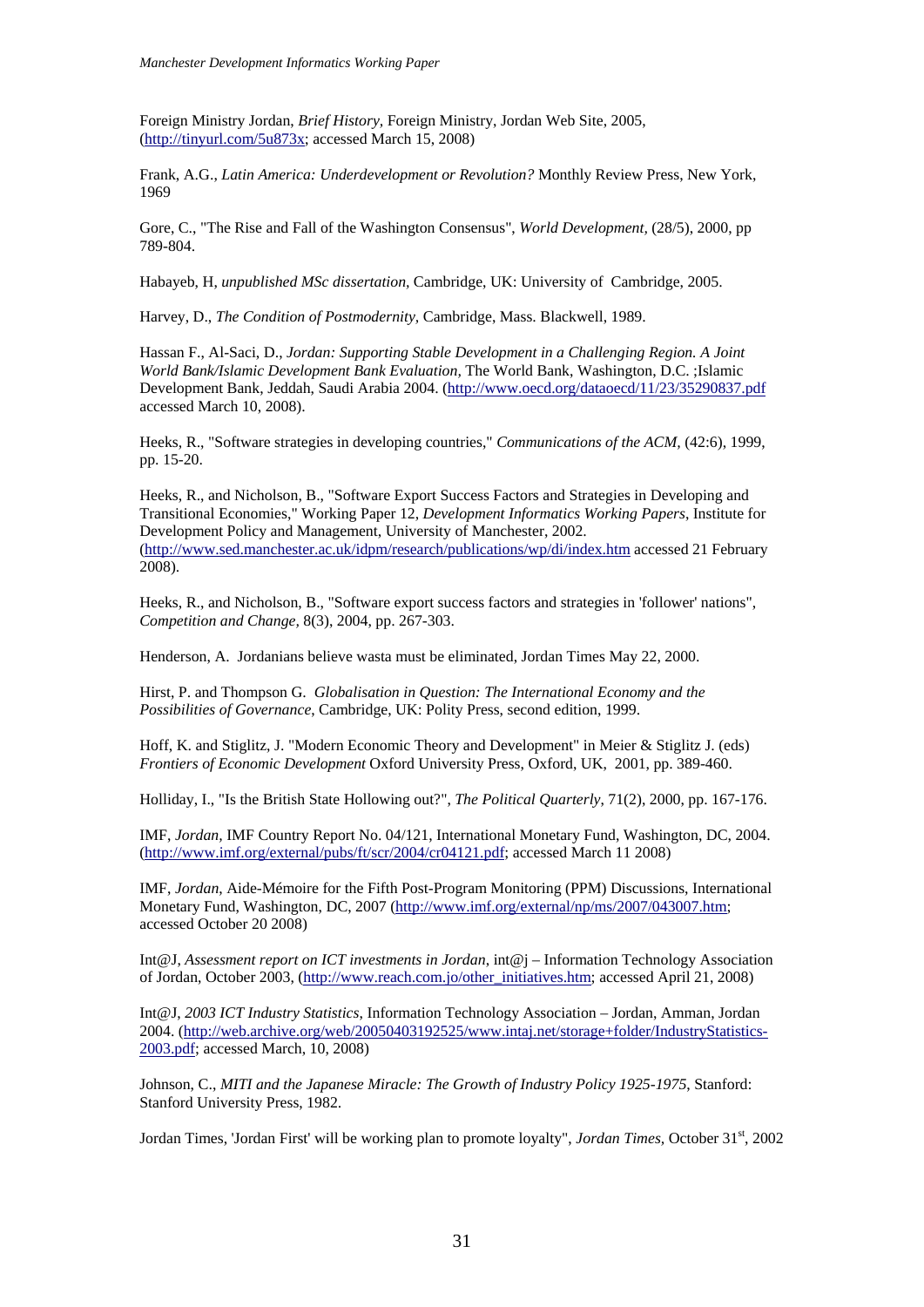Jordan Times, "IMF team describes Jordan as model in economic achievements", *Jordan Times,* March 3rd, 2005.

Khouri, R., "Jordan First, Internal Politics and the Approaching Iraqi War", '*The Saban Center for Middle East Policy at the Brookings Institute*, January , 2003 [\(http://www.brookings.edu/events/2003/0123middle-east02.aspx;](http://www.brookings.edu/events/2003/0123middle-east02.aspx) accessed September 2, 2008)

King Abdullah II, "Question and Answer Session", Harvard Lecture, Boston, 15th Oct.1999, [\(http://www.kingabdullah.jo/press\\_room/speechpage.php?ki\\_serial=20&menu\\_id=607&lang\\_hmka1=](http://www.kingabdullah.jo/press_room/speechpage.php?ki_serial=20&menu_id=607&lang_hmka1=1) [1;](http://www.kingabdullah.jo/press_room/speechpage.php?ki_serial=20&menu_id=607&lang_hmka1=1) accessed March 10, 2008).

King Abdullah II, "Remarks at the breakfast meeting with information technology leaders", *World Economic Forum*, 31 January, 2000b, Davos, Switzerland.

King Abdullah II, "Remarks", *Jordan IT Forum*, Movenpick Hotel, 24 March, 2000a, Dead Sea, Jordan. [\(http://www.kingabdullah.jo/press\\_room/speechpage.php?ki\\_serial=62&menu\\_id=607&lang\\_hmka1=](http://www.kingabdullah.jo/press_room/speechpage.php?ki_serial=62&menu_id=607&lang_hmka1=1) [1;](http://www.kingabdullah.jo/press_room/speechpage.php?ki_serial=62&menu_id=607&lang_hmka1=1) accessed July 10, 2008).

King Abdullah II, "The Road to Reform", *King Abdullah WebSite*, December, 2004a, [\(http://www.kingabdullah.jo/body.php?page\\_id=483&menu\\_id=756&lang\\_hmka1=1](http://www.kingabdullah.jo/body.php?page_id=483&menu_id=756&lang_hmka1=1), accessed, March 15, 2005).

King Abdullah II, "Closing remarks", *Jordan ICT Forum*, The Dead Sea, 14-15 September, 2004b, Jordan.

King Hussain I, 'King Abdullah I' *King Hussain Website*, Amman, Jordan [\(http://www.kinghussein.gov.jo/kingabdullah.html](http://www.kinghussein.gov.jo/kingabdullah.html) accessed Aug 21, 2008)

Knox, H., Savage, M., Harvey, P., *Social Networks And Spatial Relations: Networks As Method, Metaphor And Form*, CRESC Working Paper No 1., Open University, UK, [\(http://www.cresc.ac.uk/documents/papers/wp1.pdf;](http://www.cresc.ac.uk/documents/papers/wp1.pdf) accessed 10 Sept 2008).

Kraemer, K., and Dedrick, J., "Liberalisation and the Computer Industry: A Comparison of Four Developing Countries," *Information Society,* (17:2), 2001, pp. 83-90.

Kulchitsky, D. R., "Computerization, Knowledge, and Information Technology Initiatives in Jordan," *Administration & Society*, (36) 2004, pp. 3-37.

Latour, B., *Pandora's Hope,* Cambridge, Mass: Harvard Business Press, 1999.

Latour, B., "The Politics of Explanation: an Alternative". In S. Woolgar (Ed.) *Knowledge and Reflexivity: New Frontiers in the Sociology of Knowledge*. London, Sage, 1988, pp. 155-176.

Latour, B., *Science in Action: How to Follow Scientists and Engineers Through Society.* Milton Keynes, UK: Open University Press, 1987.

Law, J. and Hassard, J. (Eds.), *Actor Network Theory and After*. Oxford and Keele, UK: Blackwell and the Sociological Review, 1999.

Layne, L, "*Home and Homeland: The Dialogics of Tribal and National Identities in Jordan*, Princeton University Press, 1994.

Mc Dermott, M., *Jordan Country Report,* UN Online Network in Public Administration and Finance, 2005 [\(http://unpan1.un.org/intradoc/groups/public/documents/NISPAcee/UNPAN016032.pdf:](http://unpan1.un.org/intradoc/groups/public/documents/NISPAcee/UNPAN016032.pdf) accessed  $6<sup>th</sup>$  Sept 2008).

Mitchell, T., *Rule of Experts: Egypt, Techno-politics, Modernity,* University of California Press*,*  Berkeley, 2002.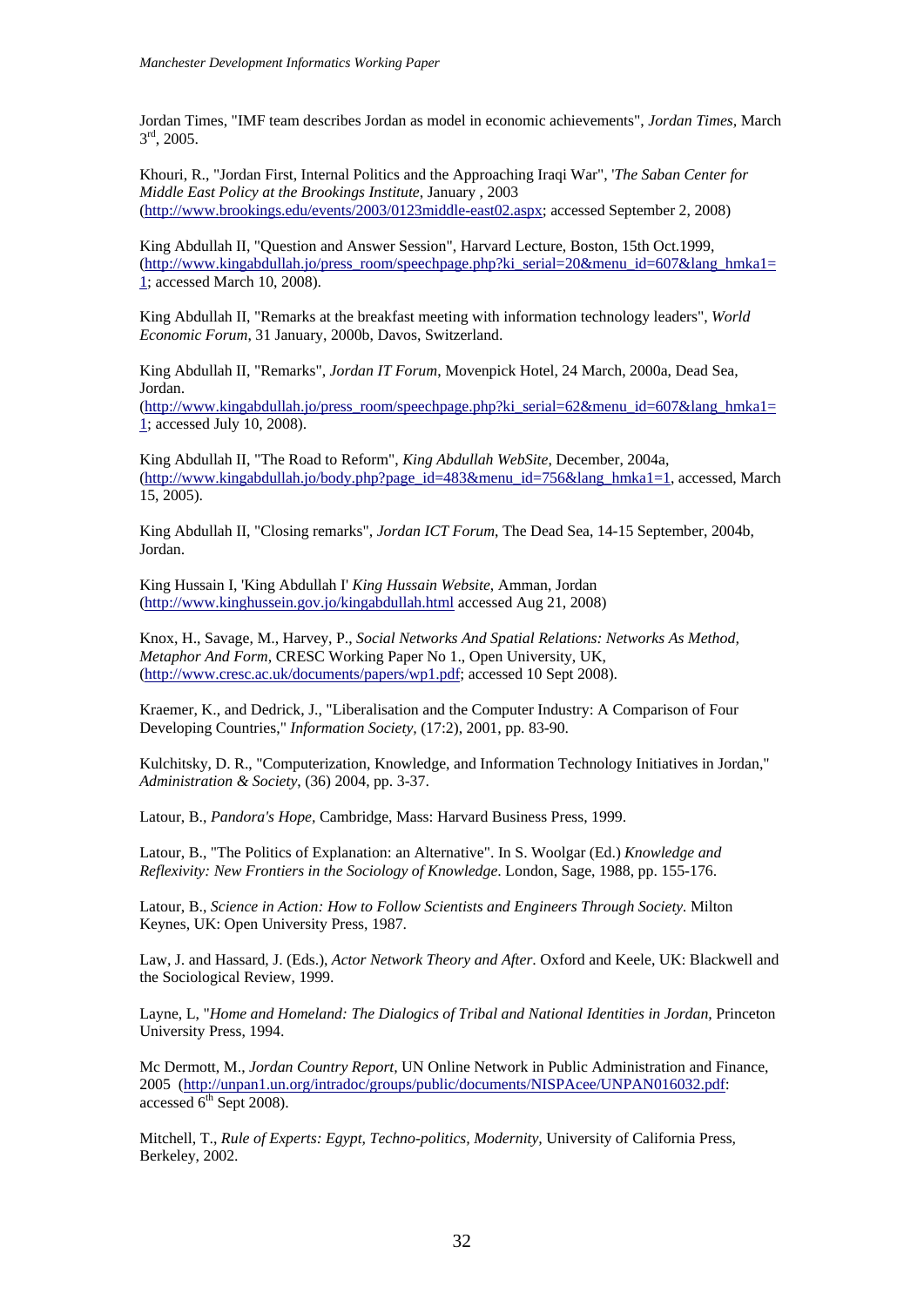Moore, P., *Doing Business in the Middle East: Politics and Economic Crises in Jordan and Kuwait,* Cambridge University Press, Cambridge, UK, 2004.

MoICT*, The Statement of Government Policy for the Information and Communication Technologies Sectors and Postal Sector 2007* (draft), Ministry of Information and Communication Technology Website, Amman, Jordan, 2007 [\(http://www.moict.gov.jo/moict/MoICT\\_consultation\\_papers.aspx](http://www.moict.gov.jo/moict/MoICT_consultation_papers.aspx) accessed 17th April 2008)

MoICT, *E-initiative Database*, Ministry of Information and Communication Technology Website, Amman, Jordan, 2005 ([http://www.moict.gov.jo/MoICT/MoICT\\_Initiative.aspx;](http://www.moict.gov.jo/MoICT/MoICT_Initiative.aspx) accessed 24<sup>th</sup> August 2008).

Morgan, K., "The exaggerated death of geography: learning, proximity and territorial innovation systems, *Journal of Economic Geography,*4(1), 2000, pp. 2-21.

Nicholson, B., and Sahay, S., "Building Iran's Software Industry: An Assessment of Plans and Prospects Using the Software Export Success Model," *Electronic Journal of Information Systems in Developing Countries* (13: 6) 2003, pp. 1-19. [http://www.ejisdc.org](http://www.ejisdc.org/)

Nusseir, Y., *ICT Initiatives in Jordan: Needs and Aspirations*, National Information Centre, August, 2001, Amman, Jordan.

Ohmae, K., *The End of the Nation State,* Free Press, New York, 1995.

Ó'Riain, S., *The Politics of High-Tech Growth: Developmental Network States in the Global Economy,* Cambridge University Press, Cambridge, UK, 2004.

Orlikowski, W., and Baroudi, J., "Studying Information Technology in Organizations: Research Approaches and Assumptions", *Information Systems Research* (2), 1991, pp. 1-28.

Piro, T., *The Political Economy of Market Reform in Jordan*, Rowman & Littlefield, Lanham, MD, 1998.

Porter, M., "Clusters and the new economics of competition, *Harvard Business Review,* November – December, 1998, pp. 77-90.

REACH, 'The REACH Initiative Launching Jordan's Software and IT Industry', A Strategy and Action Plan for H.M. King Abdullah II, March, 2000, Amman, Jordan. [\(http://www.reach.com.jo/downloads.htm](http://www.reach.com.jo/downloads.htm); last accessed Jan 30, 2008).

REACH 2.0, 'The REACH Initiative Launching Jordan's Software and IT Industry', An Updated Strategy and Action Plan for H.M. King Abdullah II, Prepared by Int@j, January, 2001, Amman, Jordan. (<http://www.reach.com.jo/downloads.htm>; last accessed Jan 30, 2008)

REACH 3.0, 'The REACH Initiative Launching Jordan's Software and IT Industry', An Updated Strategy and Action Plan for H.M. King Abdullah II, Prepared by Int@j, September, 2002, Amman, Jordan. (<http://www.reach.com.jo/downloads.htm>; last accessed Jan 30, 2008)

REACH 4.0, 'The REACH Initiative Launching Jordan's Software and IT Industry', An Updated Strategy and Action Plan for H.M. King Abdullah II, Prepared by Int@j, January, 2004, Amman, Jordan. [\(http://www.reach.com.jo/downloads.htm;](http://www.reach.com.jo/downloads.htm) last accessed Jan 30, 2008)

REACH, "About REACH," *REACH Website*, 2005, ([http://www.reach.com.jo/about\\_reach.htm;](http://www.reach.com.jo/about_reach.htm) accessed March 15 2008).

Robertson, R., *Globalisation: Social Theory and Global Culture*, London, UK: Sage, 1992.

Ryan, C., *Jordan in Transition: From Hussain to Abdullah*, Boulder, CA: Lynne Rienner Publishers, 2002.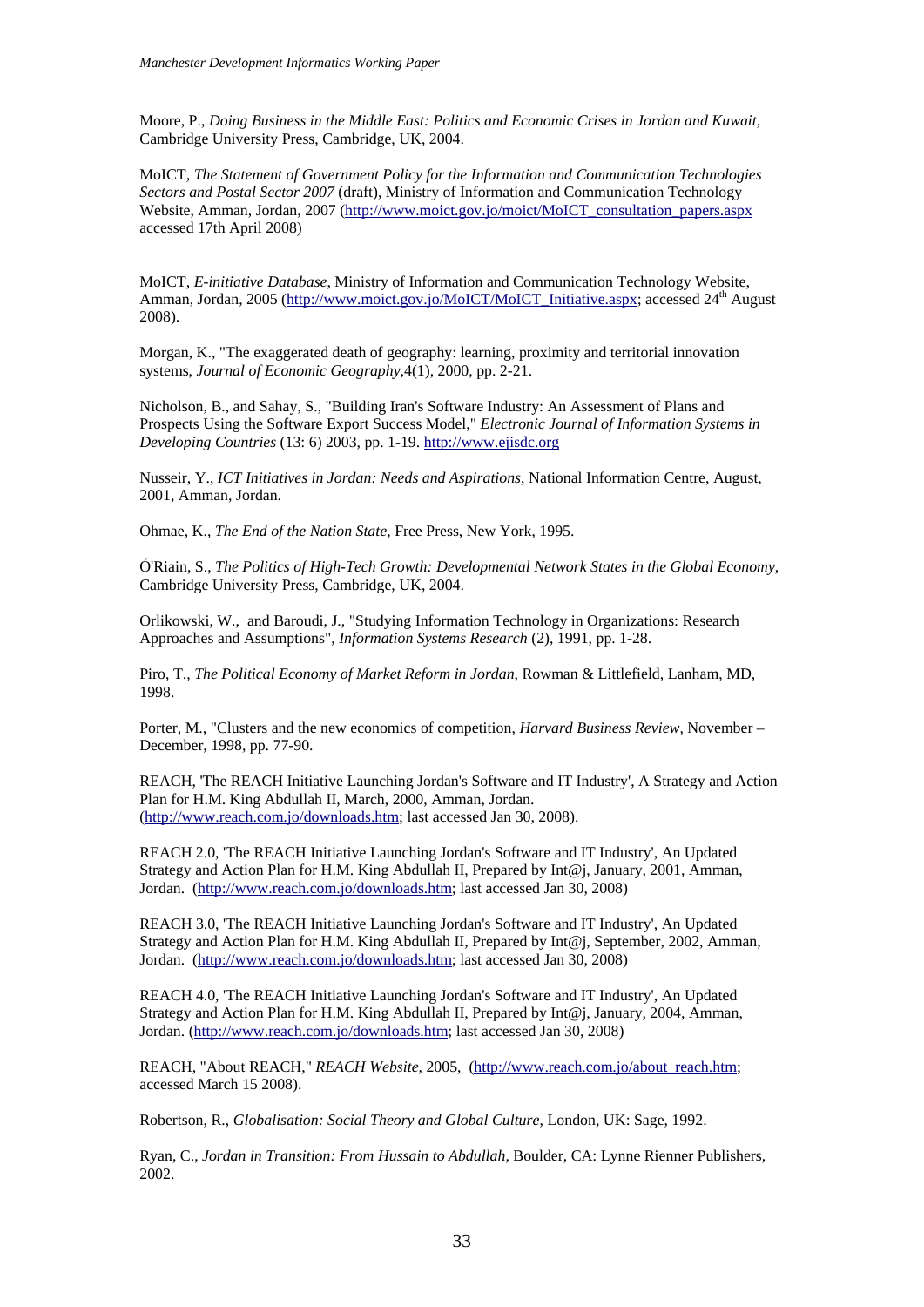Sahay, S., Nicholson, B., Krishna, S., *Global IT Outsourcing*, Cambridge University Press, Cambridge, UK, 2003.

Santiso, C, "The contentious Washington Consensus: reforming the reforms in emerging markets" *Review of International Political Economy* (11:4), 2004: pp. 828–844

Sawalha, F., Study says 'wasta' difficult to stamp out when advocates remain in power, *Jordan Times* April 1, 2002

Saxenian, A, "From Brain Drain to Brain Circulation: Transnational Communities and Regional Upgrading in India and China" *Studies in Comparative International Development* (40:2), 2005, pp.  $35-61$ .

Stiglitz, J., "More instruments and broader goals: moving towards a post-Washington Consensus", *The WIDER Lecture Annual Lecture, Helsinki, Finland, 1998, January 7<sup>th</sup>.* 

Swyngedouw, E., "Neither global nor local: 'glocalization' and the politics of scale,'' in *Spaces of Globalization*, ed. K. Cox, Guilford Press, New York 1997, pp. 137-166.

USAID, *FY 2005 Congressional Budget Justification*, 2005, [\(http://www.usaid.gov/policy/budget/cbj2005/ane/pdf/jordan\\_cbj\\_fy05.pdf](http://www.usaid.gov/policy/budget/cbj2005/ane/pdf/jordan_cbj_fy05.pdf) accessed 10 February 2008)

Waters, M., *Globalization,* Routledge, London, 1995.

Wallerstein, I., *The Modern World System III. The Second Era of Great Expansion of the Capitalist World-Economy, 1730-1940s*, Academic Press, New York, 1989.

Walsham, G., "Development, global futures and IS research: a polemic", *Journal of Strategic Information Systems Research,* 14, 2005, pp. 5-15.

Walsham G., *Making a World of Difference: IT in a Global Context,* Wiley, Chichester, UK, 2001.

Walsham, G and Sahay, S., "GIS for District-Level Administration in India: Problems and Opportunities," *MIS Quarterly* (23:1), 1999, pp. 39-66.

Watson, R., and Myers, M., "IT industry success in small countries: The case of Finland and New Zealand," *Journal of Global Information Management,* (9:2), 2001, pp. 4-14.

WEF, "Jordan Education Initiative to roll out e-learning across the kingdom and beyond", *World Economic Forum, Jordan, June 21*<sup>st</sup> 2003.

WEF, Jordan Education Initiative, *World Economic Forum Web site,* 2005, [\(http://www.weforum.org/en/initiatives/gei/Jordan%20Education%20Initiative/index.htm;](http://www.weforum.org/en/initiatives/gei/Jordan%20Education%20Initiative/index.htm) accessed April,  $20^{th}$  2008).

Weiss, L, *The Myth of the Powerless State,* Cornell University Press, Ithaca, NY, 1998.

Wilson, R., "Jordan's Trade: Past Performance and Future Prospects', *International Journal of Middle East Studies,* 20:3, 325-344.

Wiktorowicz, Q., "The political limits to non governmental organisations in Jordan," *World Development,* (30:3), 2002, 77-93,

World Bank, *ICTs and MDGs: A World Bank Group Perspective,* The World Bank Group, 2003, [\(http://go.worldbank.org/TW4LL19M71;](http://go.worldbank.org/TW4LL19M71) accessed 20th February 2008)

WSIS, *Declaration of Principles: Building the Information Society: A Global Challenge in the new Millennium*, 2003, [\(http://www.itu.int/dms\\_pub/itu-s/md/03/wsis/doc/S03-WSIS-DOC-0004!!PDF-](http://www.itu.int/dms_pub/itu-s/md/03/wsis/doc/S03-WSIS-DOC-0004!!PDF-E.pdf)[E.pdf;](http://www.itu.int/dms_pub/itu-s/md/03/wsis/doc/S03-WSIS-DOC-0004!!PDF-E.pdf) accessed 17th August 2008)